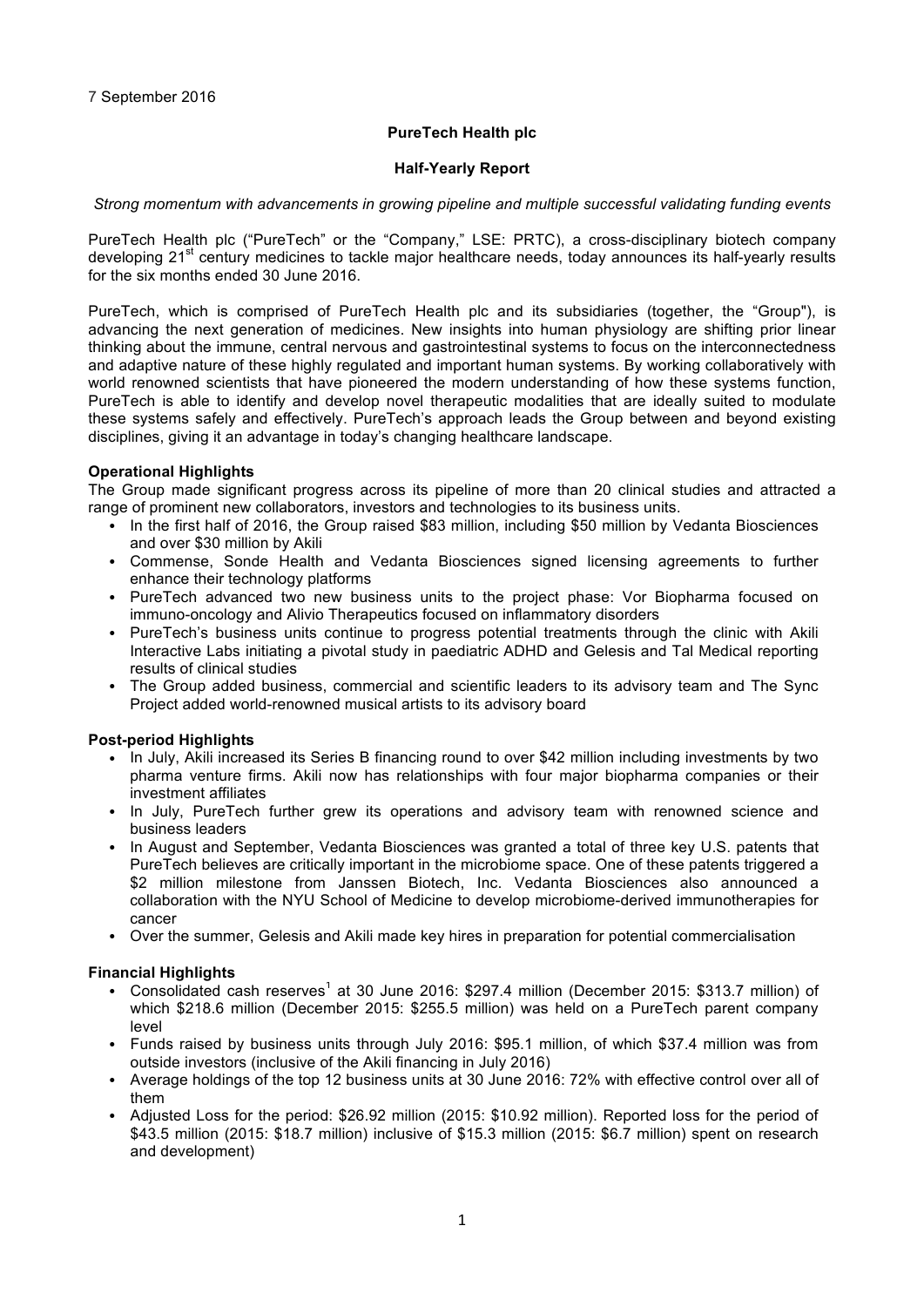$^{\text{1}}$ Cash reserves consists of all cash, cash equivalents and U.S. Treasuries, including those with maturities beyond one year.

2 Stated before the effect of share-based payment of \$5.3 million (2015: \$4.3 million), depreciation of \$0.6 million (2015: \$0.1 million), amortisation of \$0.1 million (2015: \$0.1 million), IAS 39 fair value accounting charge of \$7.1 million (2015: \$1.6 million) and finance cost – subsidiary preferred shares of \$3.5 million (2015: \$1.5 million). These items are non-cash charges. Adjusted loss for the period is therefore considered to be more representative of the operating performance of the business.

Commenting on the Group's half-yearly results, Daphne Zohar, Chief Executive Officer of PureTech, said:

"*The first half of 2016 has been a time of strong execution and positive momentum for PureTech. We made significant advancements across our pipeline, further grew our outstanding team and attracted several new strategic collaborators and investors to our business units, providing further validation and increased value. With \$297 million in consolidated cash reserves at the period end, we are well-positioned to drive upside from the innovative products in our growing pipeline as they near major potential inflection points and commercialisation. We believe that our track record positions us to create value and strong growth for our shareholders. We look to the future with confidence."*

### **For more information, please contact:**

+1 617 456 0032

+44 (0) 20 3727 1000

Daphne Zohar, Chief Executive Officer Allison Mead, Director, Communications and Investor Relations

# **FTI Consulting (Communications adviser to PureTech)**

Ben Atwell Matthew Cole

**PureTech**

For more information, visit www.puretechhealth.com and connect with PureTech on Twitter and LinkedIn.

*This half-yearly results release may contain forward-looking statements. These statements reflect the Board's current view, are subject to a number of material risks and uncertainties and could change in the future. Factors that could cause or contribute to such changes include, but are not limited to, the general economic climate and market conditions, as well as specific factors relating to the financial or commercial prospects or performance of PureTech's business units. Throughout this half-yearly results release, PureTech's ownership interests in operating companies are calculated on a diluted basis, including issued and outstanding shares and outstanding warrants, written commitments to issue options, options to purchase shares and shares to be issued upon closing of tranched financings, but excluding unallocated shares authorised to be issued pursuant to equity incentive plans and any shares issuable upon conversion of outstanding convertible promissory notes.*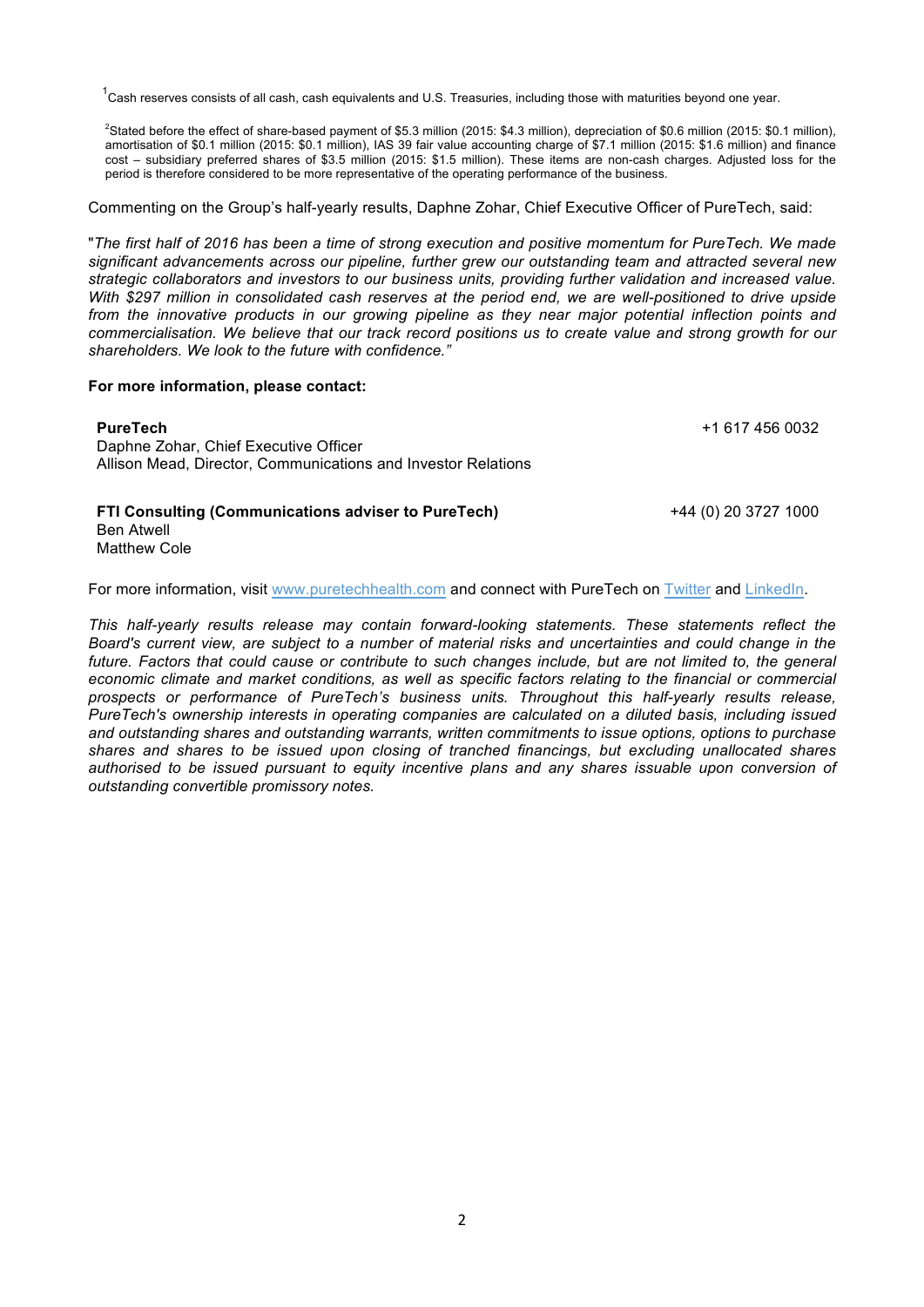### **Interim Management Report**

### **Introduction**

PureTech Health is making excellent progress advancing more than 20 clinical studies across its pipeline, including five human proof-of-concept studies and multiple pivotal or registration study readouts expected in the next two years. During the first half of 2016, PureTech made significant progress in developing its pipeline and growing resources and capital for its business units.

Healthcare is undergoing major transformation, and PureTech is at the forefront of that change, advancing the next generation of medicines. New insights into human physiology are shifting prior linear thinking about the immune, central nervous and gastrointestinal systems to focus on the interconnectedness and adaptive nature of these highly regulated and important human systems. By working collaboratively with world renowned scientists that have pioneered the modern understanding of how these systems function, PureTech is able to identify and develop novel therapeutic modalities that are ideally suited to modulate these systems safely and effectively. PureTech's approach leads the Group between and beyond existing disciplines, giving it an advantage in today's changing healthcare landscape.

For example, PureTech is applying digital interventions to enable a shift from symptomatic, episodic care to a continuous and preventive model, allowing for early intervention that could dramatically lower the long-term disease burden to the individual as well as the costs of care. This increased knowledge from real-time continuous patient monitoring informs how PureTech approaches drug discovery and development and how the Group launches new medicines. PureTech believes that the convergence of monitoring and digital medicine creates the foundation for closed-loop management to transform how patients are diagnosed, treated and monitored across many diseases.

As another example, PureTech is also pioneering new modalities in the field of immunology by systematically identifying bacteria that drive immune responses that are relevant to a broad range of therapeutic areas. The Company carefully controls its approach by utilising defined consortia of bacteria to ensure that the composition used across clinical trials is exactly the same. This platform also allows for the development of live biotherapeutic products, which are backed by foundational intellectual property covering large microbiota clusters.

The Group now has over 220 patents and patent applications. During the first six months of 2016, PureTech reviewed over 400 technologies across strategic target areas. Opportunities are rigorously filtered by a team including some of the world's leading experts in pursuit of only those technologies that management believes have the potential to have a significant impact on a major unmet medical need, are highly novel and protectable by strong intellectual property, and are de-risked through preclinical and clinical proof of concept. PureTech's structure allows the Company to diversify risk and attract the brightest minds to help create and launch medicines for the 21st century.

PureTech's leading team and Board of Directors, along with an advisory network of more than 70 expert founder-scientists and advisors across multiple disciplines, gives PureTech access to potentially groundbreaking science and technological innovation. During the first half of 2016, PureTech and its business units continued to strengthen the internal team and recruited more than 30 outstanding full-time team members with a focus on commercial and regulatory expertise, including for example:

- David Pass, Pharm.D., Chief Operating Officer of Gelesis. Dr. Pass has more than 20 years of commercial expertise across multiple therapeutic areas with a focus on diabetes and metabolics. He most recently served as Vice President of Marketing for the Diabetes Franchise at Boehringer Ingelheim (hired September 2016)
- LeRoux Jooste, Chief Commercial Officer of Akili. Mr. Jooste brings global, biopharmaceutical executive experience with a track record of launching blockbuster neurology products and establishing commercial capabilities that deliver strong and sustained revenue growth (hired July 2016)
- Bruce L. Roberts, Ph.D., Chief Scientific Officer for Vedanta Biosciences. Dr. Roberts has 30 years of experience in biotechnology and pharmaceutical drug discovery and development. He most recently served as head of Neuro-Immunology and Immune-Mediated Disease Research at Sanofi Genzyme
- Jeff Stevens, MBA, Vice President of Growth Strategy & Operations for PureTech. Mr. Stevens has been involved with the global healthcare industry for nearly 25 years. He started his career at Roche in sales, marketing and business development before transitioning into institutional investments. Over the past decade, Mr. Stevens was a dedicated healthcare analyst and portfolio manager at Fidelity Investments in Boston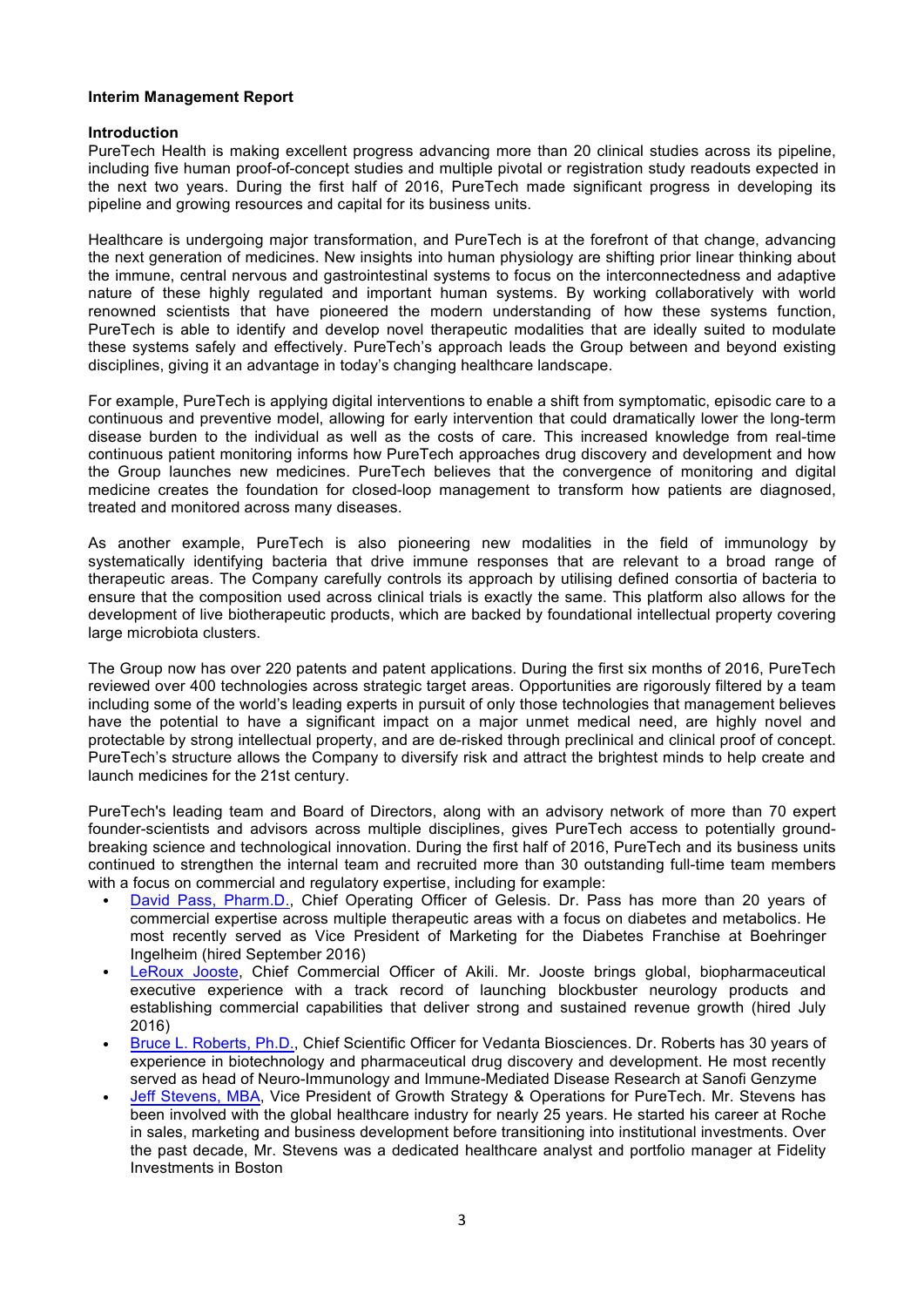- Daniel Cuoto, Senior Vice President of Process Development and Manufacturing for Vedanta Biosciences. Mr. Couto has 25 years of experience in biotechnology, biologics drug development and cGMP manufacturing. Most recently, he was Senior Vice President of Manufacturing and Facilities Operations at ContraFect Corporation
- William Aschenbach, Ph.D., MBA, Vice President of Medical Affairs for Gelesis. Dr. Aschenbach was previously Scientific Director and Director of U.S. Medical Science Liaisons at EMD Serono (hired July 2016)

Furthermore, in the first eight months of 2016, a number of distinguished leaders in their fields also joined PureTech and its business units as advisors, including:

- Edward Boyden, Ph.D., Professor of Biological Engineering and Brain and Cognitive Sciences at the Massachusetts Institute of Technology (MIT) Media Lab and the MIT McGovern Institute, and a pioneer in optogenetics technology
- David A. Edwards, Ph.D., the Gordon McKay Professor of the Practice of Idea Translation at the Harvard John A. Paulson School of Engineering and Applied Sciences
- Meghan Fitzgerald, DrPH, Executive Vice President of Corporate Strategy, M&A and Health Policy at Cardinal Health
- Steven Holtzman, former Biogen Idec Executive Vice President and Millennium Pharmaceuticals Chief Business Officer
- Donald E. Ingber, M.D., Ph.D., Founding Director of the Wyss Institute for Biologically Inspired Engineering at Harvard University
- Sachin H. Jain, M.D., Chief Operating Officer and Chief Medical Officer of CareMore Health and former Chief Medical Information and Innovation Officer at Merck
- Philip J. Larsen, M.D., Ph.D., Global Head of Diabetes Research & Development at Sanofi
- Atul Pande, M.D., Former Senior Vice President and Head of Neurosciences at GlaxoSmithKline
- Robert J. Perez, former Chief Executive Officer of Cubist Pharmaceuticals (acquired by Merck for \$8.4 billion)
- Feng Zhang, Ph.D. of Massachusetts Institute of Technology's Brain and Cognitive Sciences and the Broad Institute and a pioneer in CRISPR technology

Also in the first half of 2016, PureTech, its management and its business units have been recognised by a number of industry publications and awards. A few of these are highlighted below:

- *Entrepreneur* magazine named Akili number one health company on its Brilliant 100 2016 list.
- PureTech CEO Daphne Zohar was named EY Entrepreneur of the Year 2016 in New England.
- PureTech's Andrew Miller and Ketki Karanam were named to MedTech Boston's Top 40 Under 40 healthcare innovators list and Aleks Radovic-Moreno received an Outstanding Alumnus Award from Penn State.

To access the latest news coverage, please visit the news page on PureTech's web site.

The Directors are delighted by these and other advancements across the Group, in particular, the continued positive engagement with potential strategic and financial partners to fund and/or co-develop existing or new technologies.

# **PureTech and Business Units Review**

### **Overview**

With \$297.4 million in consolidated cash reserves as of 30 June 2016, PureTech is well positioned to fund its growth stage business units to meaningful milestone events and has the resources to advance its new and existing early stage programmes. For the period from January through July 2016, PureTech's business units raised over \$95 million, including from outside validating strategic and financial investors such as Rock Springs Capital, Amgen Ventures, Merck Ventures BV, Amsterdam, The Netherlands, a subsidiary of Merck KGaA, Darmstadt, Germany (known as M Ventures in the United States and Canada), Seventure, JAZZ Venture Partners and Canepa Advanced Healthcare Fund. PureTech expects to continue to drive growth and deploy cash in a milestone-driven manner.

PureTech has a 72 per cent average shareholding with effective control overall in its twelve most advanced (growth-stage and project-phase) business units on a diluted basis as of 30 June. Additionally, PureTech has **14 concept-phase initiatives** which the Company is actively pursuing and has obtained options and licences to a number of promising technologies in connection with such initiatives. These concept-phase initiatives have the potential to develop into PureTech's future project and growth-stage business units. In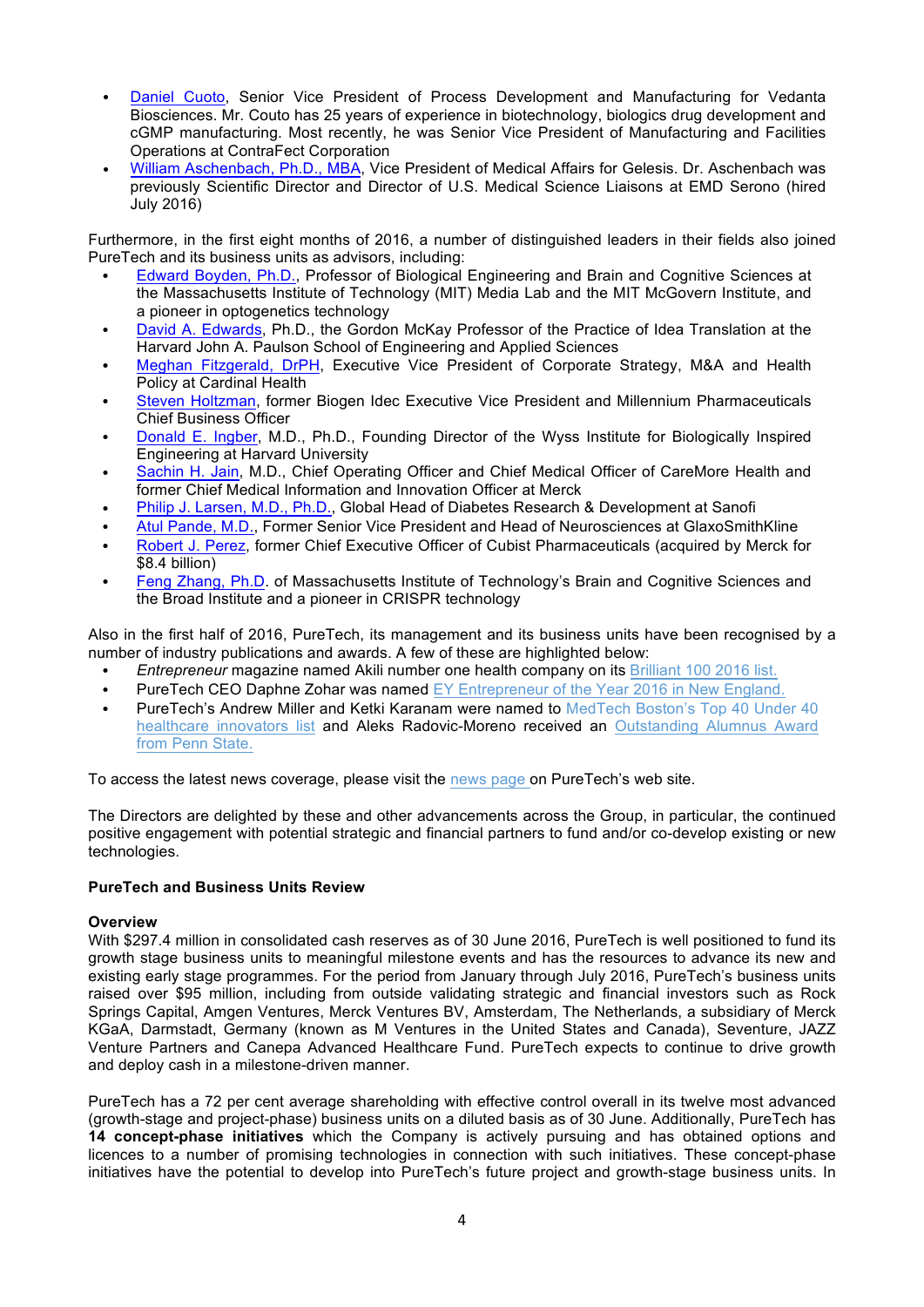the subsequent sections, PureTech provides an overview of project and growth-stage business units, including key financings completed and other significant updates.

# **PureTech Business Units – Average holdings: 72%\***

|                               | Ownership                                 |                                                                                                                                                                                                                                                                                                                                                                                                                                                                                                                                                                                                                                                                                                      |
|-------------------------------|-------------------------------------------|------------------------------------------------------------------------------------------------------------------------------------------------------------------------------------------------------------------------------------------------------------------------------------------------------------------------------------------------------------------------------------------------------------------------------------------------------------------------------------------------------------------------------------------------------------------------------------------------------------------------------------------------------------------------------------------------------|
| <b>Business Unit</b>          | Interest*                                 | <b>Overview</b>                                                                                                                                                                                                                                                                                                                                                                                                                                                                                                                                                                                                                                                                                      |
|                               |                                           | <b>Growth-Stage</b>                                                                                                                                                                                                                                                                                                                                                                                                                                                                                                                                                                                                                                                                                  |
| Vedanta<br><b>Biosciences</b> | 75.4%                                     | Developing a microbiome immune system<br>drug-discovery platform and drug candidates for the<br>treatment of infectious disease, autoimmune disease,<br>inflammation and immune-oncology. Partnership of up to<br>\$339 million plus royalties with Janssen Biotech, Inc.<br>solely in Inflammatory Bowel Disease. Preclinical stage,<br>expected to enter the clinic in two indications in the first<br>half of 2017.                                                                                                                                                                                                                                                                               |
| Akili                         | 61.4%                                     | Developing a platform and products for the screening,<br>diagnosis and treatment of neurological disorders such<br>as ADHD, autism and depression, with a collaboration<br>with Pfizer and investments from Shire, Amgen Ventures<br>and Merck Ventures BV, Amsterdam, The Netherlands, a<br>subsidiary of Merck KGaA, Darmstadt, Germany (known<br>as M Ventures in the United States and Canada). Clinical<br>stage with an active FDA pivotal study in paediatric<br>ADHD expected to read out in the first half of 2017 and<br>an exploratory Alzheimer's pilot biomarker study funded<br>by Pfizer expected to read out in the second half of 2016;<br>multiple other clinical studies ongoing. |
| Gelesis                       | 22.5% plus potential<br>product royalties | Developing products that seek to induce weight loss and<br>improve glycaemic control through an orally administered<br>capsule containing novel biocompatible hydrogel<br>particles that expand in the stomach as they absorb<br>water. Clinical stage with an active FDA pivotal study of<br>Gelesis100 in obesity and a three-month efficacy proof-<br>of-concept study of Gelesis200 both expected to read<br>out in the first half of 2017.                                                                                                                                                                                                                                                      |
| Karuna                        | 79.6% plus potential<br>product royalties | Developing an innovative selective muscarinic (M1/M4)<br>targeting product for the treatment of schizophrenia and<br>psychosis with strong efficacy data from two past clinical<br>studies and support from the Wellcome Trust. Clinical<br>stage with combination tolerability proof-of-concept study<br>expected to read out by the end of 2016.                                                                                                                                                                                                                                                                                                                                                   |
| <b>Tal Medical</b>            | 54.2%                                     | Developing a non-invasive, rapid-acting neuromodulation<br>therapy for depression. Three randomised controlled<br>trials have investigated the therapy in bipolar depression<br>and major depressive disorder to date, of which two have<br>provided early proof of concept. Two more studies in<br>major depressive disorder expected to read out in the<br>second half of 2016.                                                                                                                                                                                                                                                                                                                    |
| Follica                       | 58.7% plus potential<br>product royalties | Developing products to generate new human hair<br>follicles and hair. Clinical stage, expected to enter FDA<br>pivotal/registration studies in the first half of 2017.                                                                                                                                                                                                                                                                                                                                                                                                                                                                                                                               |
| Entrega                       | 67.5%                                     | Developing a drug delivery platform for the oral<br>administration of proteins, peptides and other<br>difficult-to-deliver payloads, including magnetic<br>nanoparticles. Preclinical stage with proof-of-concept<br>data in large animals expected to read out in late<br>2016/early 2017.<br><b>Project-Phase</b>                                                                                                                                                                                                                                                                                                                                                                                  |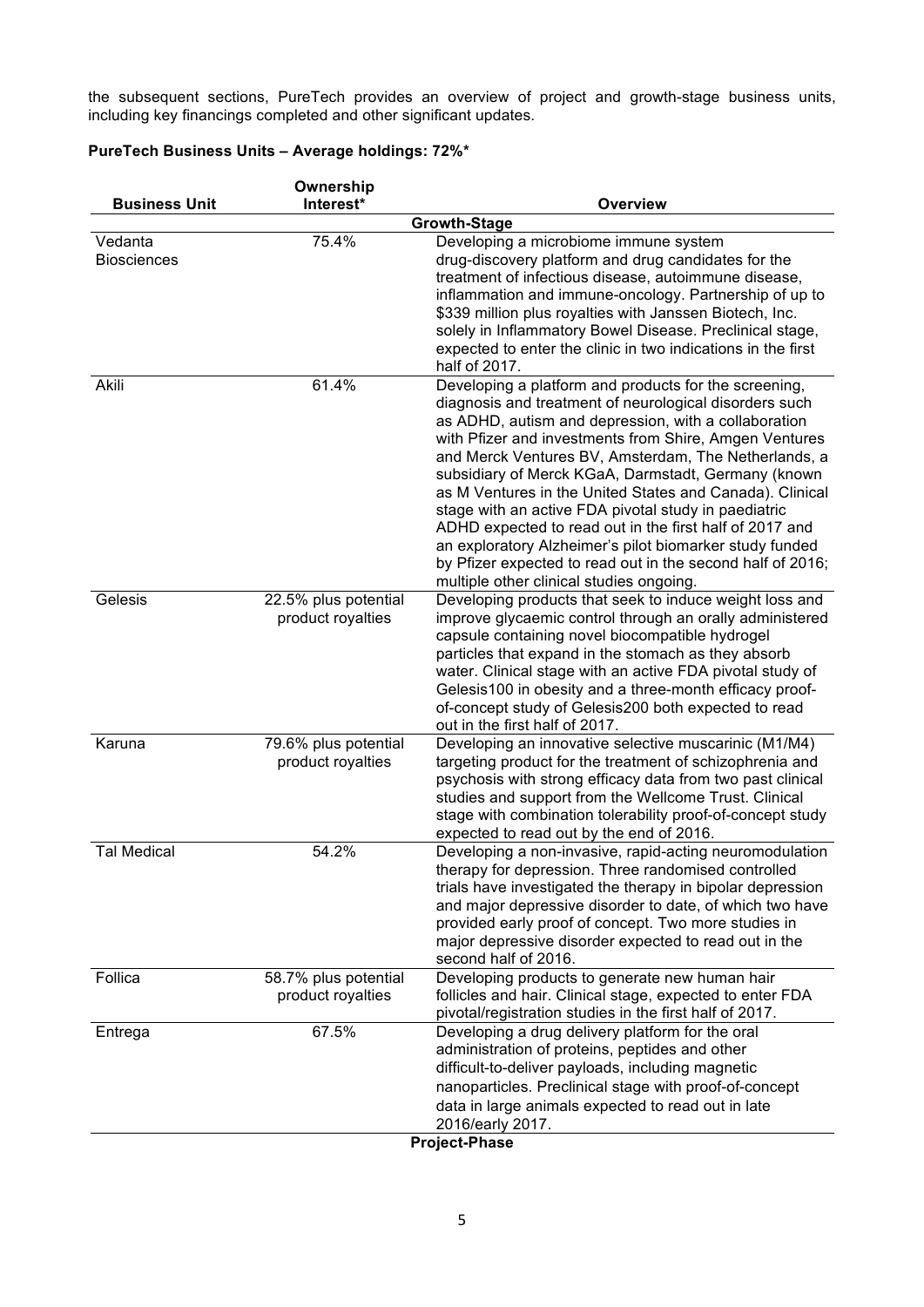| <b>Alivio Therapeutics</b> | 89.4% | Developing a proprietary drug delivery platform for drugs<br>designed to treat inflammation and underlying disorders<br>that cause inflammation by targeting the inflamed tissue<br>and delivering the payload based on the level of<br>inflammation. Preclinical stage.                                       |
|----------------------------|-------|----------------------------------------------------------------------------------------------------------------------------------------------------------------------------------------------------------------------------------------------------------------------------------------------------------------|
| Commense                   | 91.2% | Developing bacterial-derived products for early<br>intervention in major disorders of early childhood<br>resulting from a lack of certain key microorganisms in the<br>first 100 days of life. Clinical stage.                                                                                                 |
| Sonde Health               | 95.4% | Developing vocal biomarkers for the passive assessment<br>and tracking of patient health in mental health conditions<br>such as depression as well as a number of other mental<br>health, respiratory and cardiovascular conditions where<br>remote, passive monitoring could be impactful. Clinical<br>stage. |
| The Sync Project           | 81.4% | Developing a personalised music platform and products<br>to treat conditions such as sleep, pain, movement and<br>cognitive disorders. Clinical stage.                                                                                                                                                         |
| Vor BioPharma              | 82.1% | Developing targeted therapies for cancer based on a<br>novel immune-oncology platform that could enable<br>applications beyond B-cell malignancies. Preclinical<br>stage.                                                                                                                                      |

\*Ownership interests are as of 30 June 2016, and are calculated on a diluted basis, including issued and outstanding shares and outstanding warrants, written commitments to issue options, options to purchase shares and shares to be issued upon closing of tranched financings, but excluding unallocated shares authorised to be issued pursuant to equity incentive plans and any shares issuable upon conversion of outstanding convertible promissory notes.

# **Operational Review**

### IMMUNE AND GASTROINTESTINAL SYSTEMS

PureTech made significant progress in its work focused on the interface of the gastrointestinal and immune systems.

In June 2016, Vedanta Biosciences raised \$50 million in equity financing, including from new investors Rock Springs Capital, Health For Life Capital (Seventure) and Invesco Asset Management, to advance multiple clinical studies and scale its technology platform. PureTech invested approximately \$30 million in the financing. Vedanta Biosciences is developing an innovative class of drugs based on research into the human microbiome (the population of micro-organisms that inhabit the human body). Also during the first half of 2016, Vedanta Biosciences executed a licence agreement with RIKEN, the University of Tokyo and Azabu University for a new immune-boosting microbiome technology with potential applications in infectious disease, vaccine design and immuno-oncology. Additionally, Vedanta Biosciences expanded into a new headquarters and R&D facility, including a state-of-the-art Clinical Good Manufacturing Practice facility, in Cambridge, Massachusetts, and added senior members to its team including the following:

- Bruce L. Roberts, Ph.D., Chief Scientific Officer for Vedanta Biosciences. Dr. Roberts has 30 years of experience in biotechnology and pharmaceutical drug discovery and development. He most recently served as head of Neuro-Immunology and Immune-Mediated Disease Research at Sanofi Genzyme
- Daniel Cuoto, Senior Vice President of Process Development and Manufacturing for Vedanta Biosciences. Mr. Couto has 25 years of experience in biotechnology, biologics drug development and cGMP manufacturing. Most recently, he was Senior Vice President of Manufacturing and Facilities Operations at ContraFect Corporation

In May 2016, Gelesis announced positive safety data from a first-in-human study of Gelesis200 targeting patients with type 2 diabetes – a study designed to evaluate the safety and tolerability of Gelesis200 in adults who are overweight or have obesity but are otherwise considered healthy. Results from the study showed Gelesis200 was generally well-tolerated, no serious adverse events (AEs) were reported, and the total number of AEs reported in the active treatment arms was comparable to the total number of AEs reported in the placebo arms. Gelesis' next step will be to assess Gelesis200 in a three-month proof-of-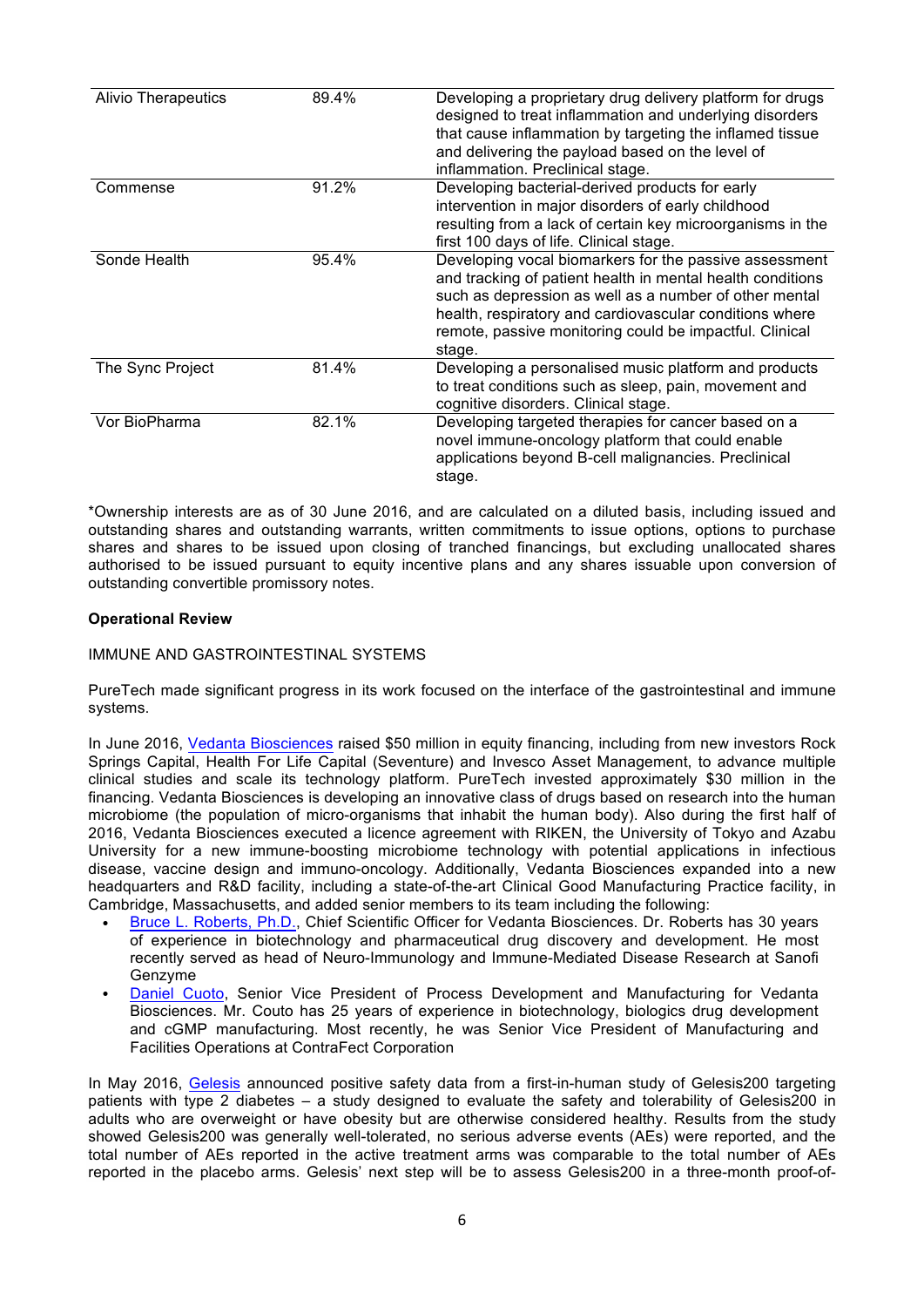concept study, expected to read out in the first half of 2017, with the goal of ultimately offering a novel weight management and glycaemic control product for patients with type 2 diabetes. Gelesis also enrolled the first U.S. patient in its pivotal Gelesis100 weight-loss GLOW (Gelesis Loss Of Weight) study. The study will assess the long-term safety and efficacy of Gelesis100, a novel oral capsulated device designed to achieve weight loss in adults who are overweight or have obesity, including those with prediabetes and type 2 diabetes. In August 2016, Gelesis announced new hires including:

- David Pass, Pharm.D., Chief Operating Officer of Gelesis. Dr. Pass has a strong history of commercialising new medicines in the metabolic and diabetes arena from his tenure as Vice President of Marketing for the Diabetes Franchise at Boehringer Ingelheim.
- William Aschenbach, Ph.D., MBA, Vice President of Medical Affairs for Gelesis. Dr. Aschenbach was previously Scientific Director and Director of U.S. Medical Science Liaisons at EMD Serono.

In May 2016, Commense, focused on preventing and treating disease through microbiome-based interventions in infancy and early childhood, executed an exclusive licence agreement with New York University for a new microbiome technology. Commense also announced the advancement of its discovery and development platform focused on preventing and treating disease through microbiome-based interventions in infancy and early childhood. Commense is developing a pipeline of novel therapeutics for the prevention and treatment of disease based on a deep understanding of these human/microbe interactions and their impact on health. Supporting this pipeline is Commense's platform to characterise and design microbiome-based therapeutics to potentially restore these "missing microbes," along with a suite of technologies designed to improve diagnosis, microbial quantification, delivery and colonisation. Commense also named its founding scientists and advisors, including:

- Rob Knight, Ph.D., Professor in the Department of Paediatrics and Department of Computer Science and Engineering at the University of California San Diego (UC San Diego); Director of UC San Diego's Center for Microbiome Innovation
- Maria Gloria Dominguez-Bello, Ph.D., Associate Professor of Medicine at NYU Langone Medical **Center**
- Martin J. Blaser, M.D., Professor of Microbiology, NYU Langone Medical Center; Director of the Human Microbiome Program
- B. Brett Finlay, Ph.D., Professor of Biochemistry and Molecular Biology at the University of British Columbia
- Joseph St. Geme III, M.D., Physician-in-Chief and Chairman of Paediatrics at the Children's Hospital of Philadelphia
- Sam Kass, former Senior Policy Advisor for Nutrition Policy at the White House and former Executive Director of First Lady Michelle Obama's Let's Move! childhood health campaign

In the first half of 2016, PureTech advanced two new efforts focused on the immune system from concept to project phase – Vor Biopharma and Alivio Therapeutics.

Vor Biopharma is focusing on a novel targeting platform designed to expand the applicability of CAR T-Cell immunotherapies in immuno-oncology. CAR T-cell therapy, which is designed to cause the body's own immune cells (T-cells) to recognise and kill cancer cells, has emerged as a promising therapy for patients with advanced B-cell leukaemia. In May 2016, Vor executed an exclusive licence agreement with Columbia University for the technology and is working with a world-class team of immunologists and oncologists on the technology, including:

- Joseph Bolen, Ph.D., Former President and Chief Scientific Officer of Moderna Therapeutics and Millennium Pharmaceuticals; current Puretech Entrepreneur-in-Residence
- Sanjiv Sam Gambhir, M.D., Ph.D., Professor of Radiology, Materials Science & Engineering and Bioengineering at Stanford University, where he is also the Chairof the Department of Radiology
- Dan Littman, M.D., Ph.D., Howard Hughes Medical Institute Investigator and the Helen L. and Martin S. Kimmel Professor of Molecular Immunology and Professor of Pathology and Microbiology at New York University (NYU) School of Medicine
- Siddhartha Mukherjee, M.D., Ph.D., Assistant Professor of Medicine at Columbia University and oncologist; Pulitzer Prize-winning author of *Emperor of all Maladies*
- Derrick J. Rossi, Ph.D., Associate Professor in the Stem Cell and Regenerative Biology Department at Harvard Medical School and Harvard University
- Justin Stebbing, Ph.D., F.R.C.P., F.R.C.PATH., Professor of Cancer Medicine and Oncology and Consultant Oncologist at Imperial College London and Imperial College Healthcare National Health Service (NHS) Trust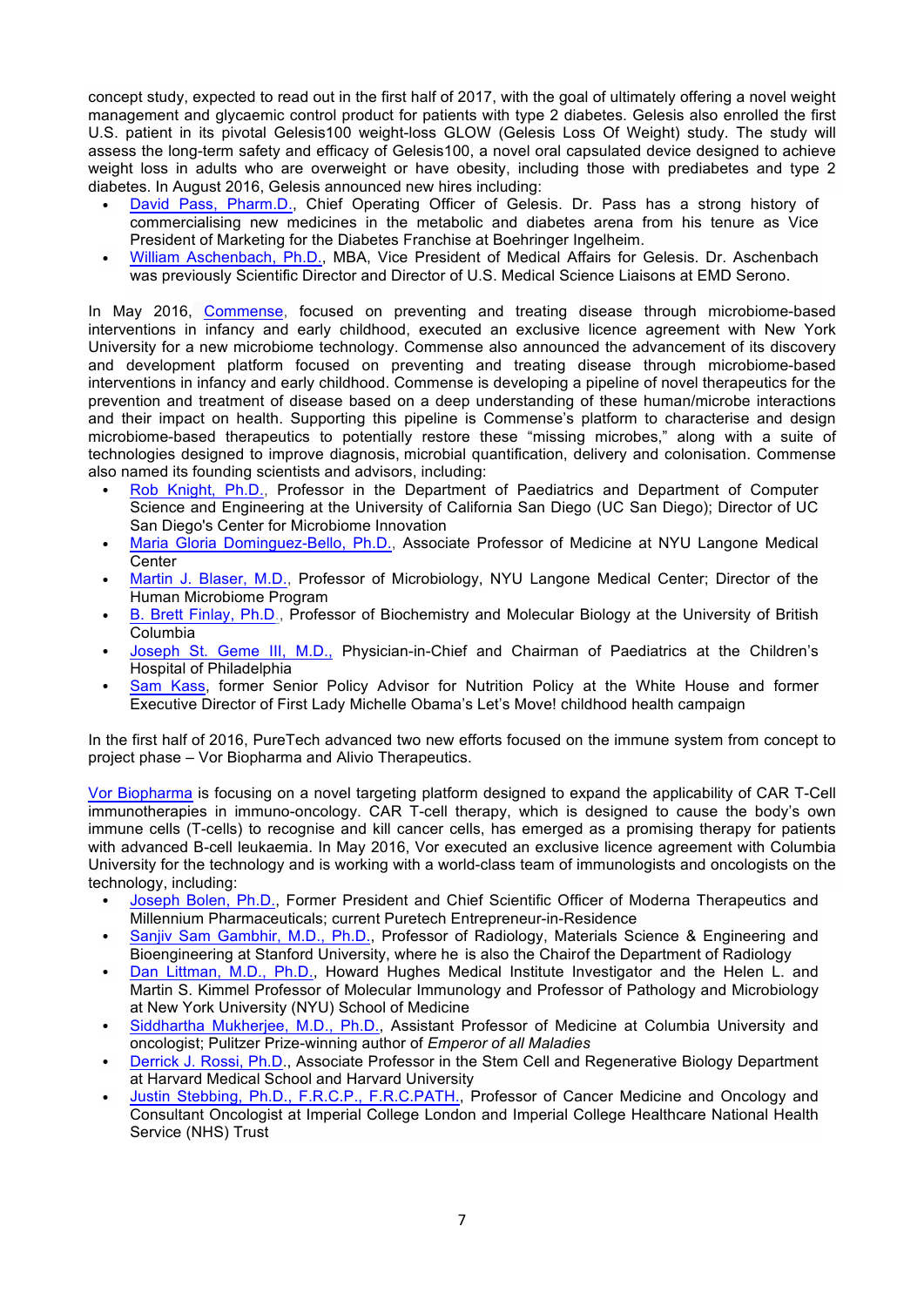Alivio Therapeutics is developing a novel approach for the targeted treatment of inflammatory disorders. The technology is based on an innovative hydrogel material that is designed to adhere to and deliver drugs to inflamed tissue based on the degree of inflammation (e.g., more drug may be released at site with greater inflammation). This approach may help overcome major technical challenges in the field, enabling new therapies that have the potential to address multiple acute and chronic inflammatory disorders. In May 2016, Alivio executed an exclusive licence agreement with Massachusetts Institute of Technology and the Brigham and Women's Hospital for the technology. In addition to its co-founders, Jeff Karp, Ph.D. and Robert Langer, Sc.D., Alivio is also working with leading experts in biomaterials and immunology, including:

- Michael B. Brenner, M.D., Theodore B. Bayles Professor of Medicine at Harvard Medical School; Chief of the Division of Rheumatology, Immunology and Allergy at Brigham and Women's Hospital
- Ivana Magovcevic-Liebisch, Ph.D., J.D., Senior Vice President and Head of Global Business Development at Teva Pharmaceuticals
- Ulrich H. von Andrian, M.D., Ph.D., Mallinckrodt Professor of Immunopathology at Harvard Medical School
- Ralph Weissleder, M.D., Ph.D., Thrall Professor of Radiology and Systems Biology at Harvard Medical School; Director of the Center for Systems Biology at Massachusetts General Hospital

# CENTRAL NERVOUS SYSTEM

Looking beyond the pill at new approaches and modalities in the area of the brain, PureTech made a number of advancements in the first half of 2016.

In January 2016, Akili Interactive Labs, focused on developing clinically validated digital medicine for cognitive assessment and personalised treatment, raised \$30.5 million to advance product development across multiple patient populations and build a commercial infrastructure. With the financing, Akili attracted new investors including JAZZ Venture Partners and Canepa Advanced Healthcare Fund. Akili is currently conducting multiple clinical trials of its digital medicine platform across a variety of patient populations, including paediatric attention deficit hyperactivity disorder (ADHD), autism spectrum disorder (in strategic collaboration with Autism Speaks), depression, Alzheimer's disease (in strategic collaboration with Pfizer, Inc.) and traumatic brain injury. Also in the first half of 2016, Akili opened enrolment for its pivotal study in paediatric ADHD, results of which are expected in the first half of 2017, which, if successful, will potentially position Akili for a product launch by year-end 2017. In July 2016, Akili hired LeRoux Jooste as Chief Commercial Officer. Mr. Jooste brings global, biopharmaceutical executive experience with a track record of launching blockbuster neurology products and establishing commercial capabilities that deliver strong and sustained revenue growth.

Sonde Health is developing a voice-based technology platform for monitoring and diagnosing mental and physical medical conditions. In June 2016, Sonde executed an exclusive licence with the Massachusetts Institute of Technology (MIT) Lincoln Laboratory to an award-winning health monitoring audio analysis technology. The technology is designed to enable analysis of brief voice samples to screen and monitor for a range of mental and physical medical concerns based on subtle changes in acoustic characteristics of the speaker's voice. Sonde's focus areas include mental health conditions like depression as well as a number of other mental health, respiratory and cardiovascular conditions where remote, passive monitoring could be impactful. Sonde is collaborating with distinguished experts in the areas of population health, mental health, disease monitoring and information technology. The company's newly appointed clinical and commercial advisors include:

- Maurizio Fava, M.D., Director of the Division of Clinical Research of the Massachusetts General Hospital (MGH) Research institute, Executive Vice Chair of the MGH Department Psychiatry, Executive Director of the MGH Clinical Trials Network & Institute (CTNI), a Harvard teaching hospital
- Aimee Danielson, Ph.D., Founder and Director of the Women's Mental Health Program at MedStar Georgetown University
- Harry Leider, M.D., MBA, Chief Medical Officer and Group Vice President of Walgreens
- Helen Christensen, Ph.D., Director and Chief Scientist of the Black Dog Institute; Professor of Mental Health at the University of New South Wales
- Ian Gotlib, Ph.D., David Starr Jordan Professor and Chair of the Department of Psychology at Stanford University and Director of the Stanford Mood and Anxiety Disorders Laboratory
- Julien Epps, Ph.D., Associate Professor in Signal Processing with the School of Electrical Engineering and Telecommunications at UNSW Australia and Contributed Principal Researcher with Data61, CSIRO, Australia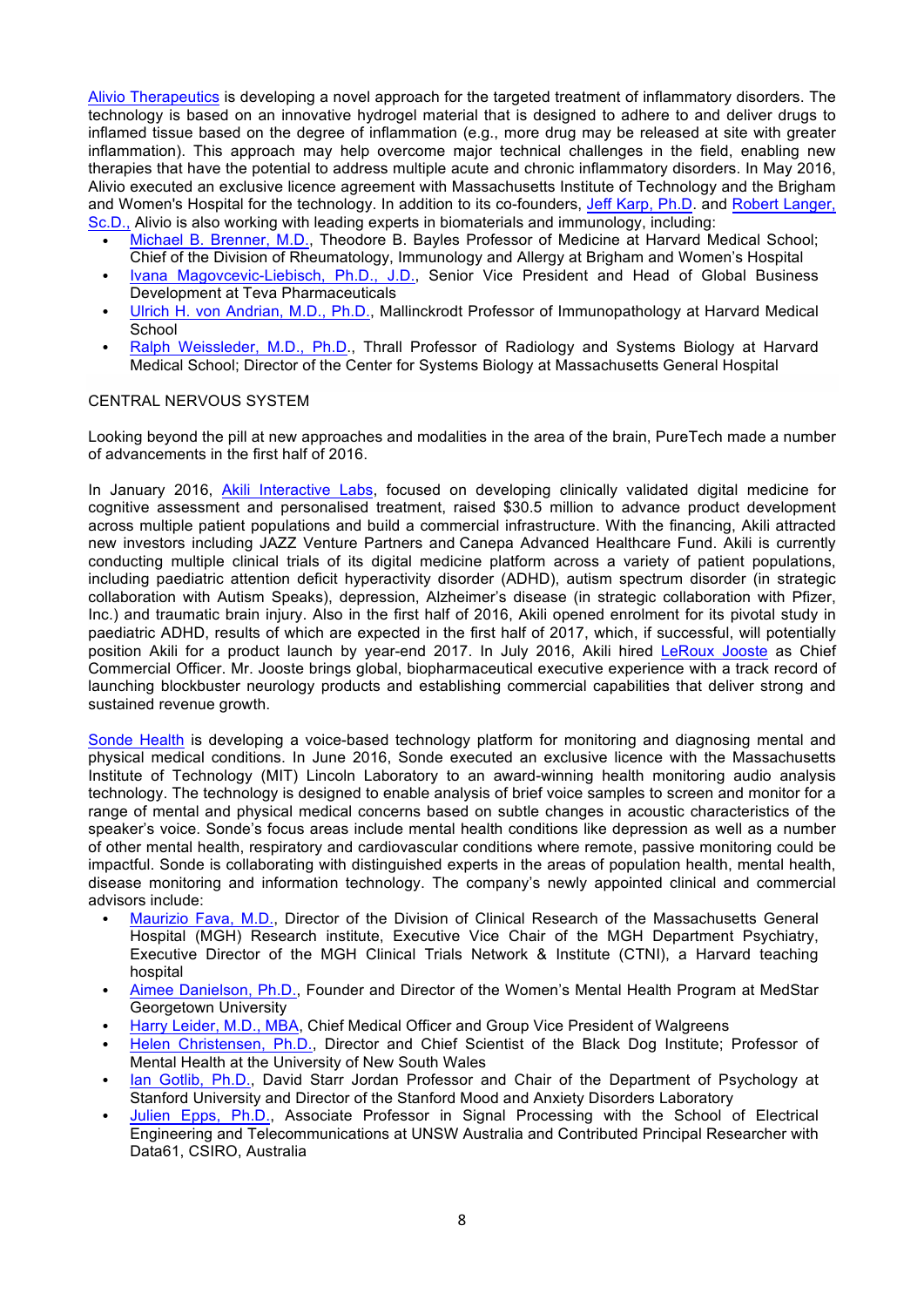The Sync Project, focused on developing music as personalised medicine, seeks to measure how the structural properties of music – like beat, key and timbre – impact biometrics such as heart rate, brain activity and sleep patterns. The platform is designed for medical and health research to potentially accelerate the discovery of the clinical applications of music in a variety of health conditions including sleep disorders, fatigue, Parkinson's disease, stroke recovery, anxiety and pain. In May 2016, The Sync Project announced new advisors who will collaborate with The Sync Project on product strategy and advance The Sync Project's platform. The advisors include:

- Peter Gabriel, six-time Grammy Award-winning British singer-songwriter, musician and humanitarian activist
- Annie Clark (St. Vincent), Grammy-winning American singer-songwriter and multi-instrumentalist
- Jon Hopkins, classically trained British pianist, critically acclaimed recording artist, Ivor Novellonominated composer of film scores and prominent producer/collaborator
- Esa-Pekka Salonen, Principal Conductor and Artistic Advisor of the Philharmonia Orchestra in London and Conductor Laureate for the Los Angeles Philharmonic, where he was Music Director from 1992 until 2009. He is currently the Marie-Josée Kravis Composer-in-Residence at the New York Philharmonic
- Steve Holtzman, former Executive Vice President of Corporate Development at Biogen Idec. Prior to Biogen Idec he was Chief Business Officer at Millennium Pharmaceuticals and a founding officer of Infinity Pharmaceuticals, Inc.

Also in the area of the central nervous system, Tal Medical is developing an innovative, non-invasive treatment for depression and other psychiatric disorders based on a proprietary low field magnetic stimulation (LFMS) technology. In June 2016, Tal reported top-line data of its LFMS technology in treatment resistant major depressive disorder (MDD). LFMS did not achieve the primary endpoint of statistically significant improvement over sham at 48-hours following first dose. Some non-statistically significant mood improvements were detected compared to sham. This was the first study to evaluate the technology in a clinical trial focused on MDD and also the first to look at the 48-hour time point following the first dose. In two previous randomised, controlled studies focused primarily on bipolar depression, LFMS demonstrated an immediate effect size greater than antidepressant drugs typically achieve in 4-10 weeks. Tal expects several studies, including a dose optimisation study in MDD, to read out by the end of the year. The outcome of these studies will provide a greater understanding of the full potential for Tal's technology.

Karuna, developing muscarinic receptors for the treatment of central nervous system disorders, continues to progress its innovative selective muscarinic (M1/M4) targeting product for the treatment of schizophrenia and psychosis. In July 2016, Karuna announced the appointment of Atul Pande, M.D., to its Board of Directors. Dr. Pande brings to Karuna more than 25 years of experience in the fields of psychiatry and neurosciences and an expertise in drug development.

### **Post-period Highlights**

In July 2016, Akili announced an \$11.9 million expansion of its January 2016 Series B financing. Amgen Ventures, the venture arm of Amgen and M Ventures (Merck Ventures BV, Amsterdam, The Netherlands, a subsidiary of Merck KGaA, Darmstadt, Germany known as M Ventures in the United States and Canada) joined existing investors to bring the total Series B proceeds to \$42.4 million. With the M Ventures and Amgen Ventures investments, Akili now has relationships with four major biopharma companies or their investment affiliates, including its existing partnership with Pfizer, Inc. and an investment from Shire Pharmaceuticals. PureTech invested approximately \$25 million in the Series B round (inclusive of the extension in July 2016).

PureTech continues to attract top talent, and on 8 July 2016 PureTech appointed Feng Zhang, Ph.D. to its Scientific Advisory Board. The Company has also appointed Jeff Stevens as Vice President of Growth Strategy & Operations and has expanded its team of senior advisors to include Meghan Fitzgerald, DrPH, Executive Vice President of Corporate Strategy, M&A and Health Policy at Cardinal Health; Atul Pande, M.D., Former Senior Vice President and Head of Neurosciences at GlaxoSmithKline; and Philip J. Larsen, M.D., Ph.D., Global Head of Diabetes Research & Development at Sanofi. (For full details, please see the Interim Management report.)

In August 2016, Vedanta Biosciences was granted two U.S. patents that PureTech believes are critical to its leadership in the microbiome arena. The first patent broadly covers pharmaceutical compositions with Clostridium live bacterial strains and builds on Vedanta Biosciences' patent issuances in Japan. The patent is exclusively licenced worldwide to Vedanta Biosciences under an agreement with the University of Tokyo and provides coverage through at least 2031. The first patent issuance also triggered a milestone payment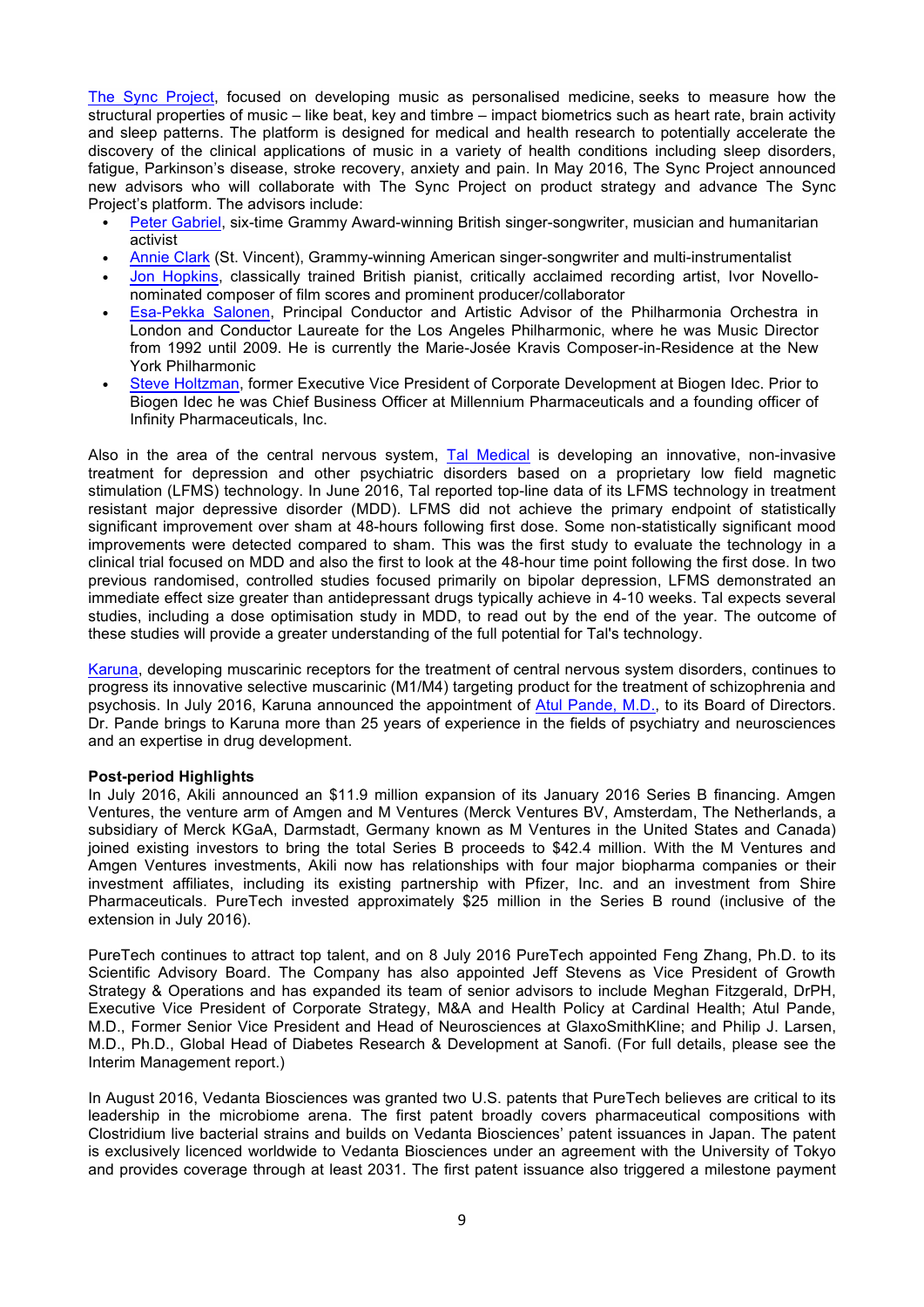of \$2 million from Janssen Biotech, Inc. as part of Vedanta Biosciences' ongoing collaboration for a product candidate in inflammatory bowel disease. The second patent broadly covers methods of treating autoimmune disease with mixtures of Clostridium live bacterial strains. In the same month, Vedanta Biosciences also announced a collaboration with the NYU School of Medicine to develop novel microbiomederived immunotherapies for cancer patients being treated with checkpoint inhibitors. On 6 September, Vedanta Biosciences was granted a third U.S. patent broadly covering treatment of infectious disease and allergic disease.

### **Summary and Outlook**

PureTech has had an excellent first half to the year and enters the second half of 2016 with strong momentum, including having raised \$83 million into its growth-stage business units, expanded its team of global experts, making meaningful progress across its pipeline and advanced late-stage candidates toward commercialisation.

With \$297.4 million of consolidated cash reserves at 30 June 2016, PureTech is well positioned to progress to significant milestones at its growth stage business units and continue to invest in new and existing early stage pipeline programmes.

### **Financial review**

During the first half of 2016, PureTech has continued to deploy its cash reserves to advance its pipeline by both progressing its late-stage programmes and also identifying future programmes and working to de-risk them.

PureTech progressed research and clinical activities and now has more than 20 clinical trials ongoing. In addition, the Company continues to attract meaningful outside investment. The increased activities have been further supported by financings that have occurred at the growth stage business units in the first half of 2016. Akili, Vedanta Biosciences, Entrega and Follica executed financings that generated funding totalling \$83.2 million, with \$28.5 million provided from outside investors. This included financings of \$50 million for Vedanta Biosciences and \$30.5 million for Akili, which are funded in two approximately equal tranches. The amount related to the second tranches totalling \$39.4 million for Akili and Vedanta Biosciences will be funded in September 2016 and January 2017, respectively. All second tranche funding is highly likely to occur. Additionally, after period end, Akili completed a financing of \$11.9 million, with \$8.9 million from outside investors.

Project phase activity has continued to progress at The Sync Project and Sonde. During the first half of 2016, Alivio and Vor were advanced to the project phase indicating that intellectual property has been secured, key scientific founders are on-board, and/or some level of de-risking has been achieved. Each of these business units has appropriate funding to reach anticipated milestones. The Group continues to source new ideas and execute on pipeline opportunities. In addition, PureTech continues to evolve shared functions to support the increased level of activities of the growth stage and project phase business units.

### **Results of Operations (six months ended 30 June)**

|                              | 2016        |     | 2015        |     |
|------------------------------|-------------|-----|-------------|-----|
|                              | \$ millions |     | \$ millions |     |
| Revenue                      | \$0.2       |     | \$10.9      |     |
| Operating loss               | (34.6)      |     | (11.6)      |     |
| Adjusted operating loss      | (28.6)      | (1) | (7.1)       | (1) |
| Loss for the period          | (43.5)      |     | (18.7)      |     |
| Adjusted loss for the period | \$(26.9)    | (2) | \$(10.9)    |     |

(1) Stated before the effect of share-based payment of \$5.3 million (2015 – \$4.3 million), depreciation of \$0.6 million (2015 – \$0.1 million) and amortisation of \$0.1 million (2015 – \$0.1 million). These items are noncash charges. Adjusted operating loss is therefore considered to be more representative of the operating performance of the business.

(2) Stated before the charges discussed in footnote 1 and the IAS 39 fair value accounting charge of \$7.1 million (2015 – \$1.6 million) and finance cost – subsidiary preferred shares of \$3.5 million (2015 - \$1.5 million). These items are non-cash charges. Adjusted loss for the period is therefore considered to be more representative of the operating performance of the business.

### **Revenue**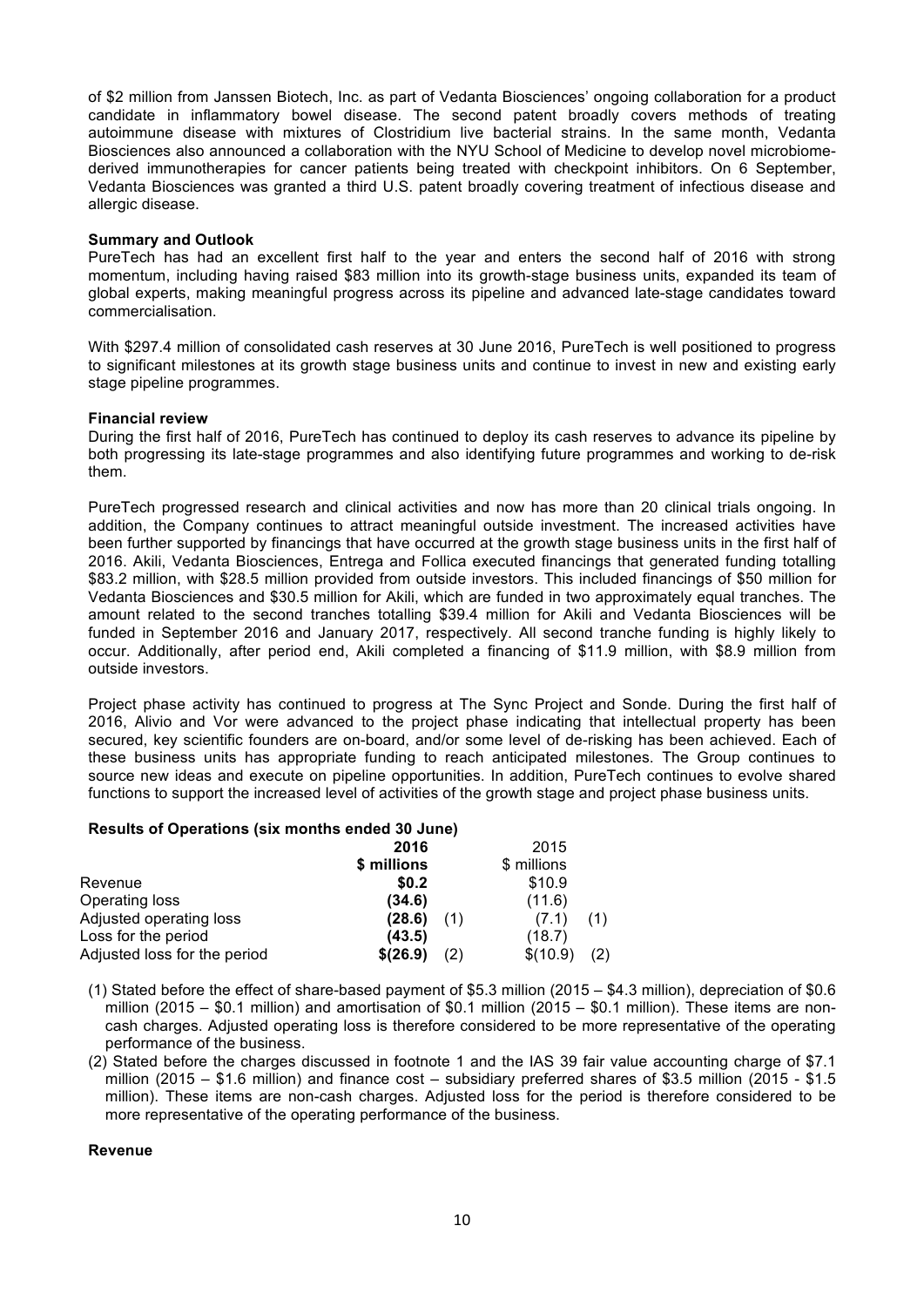The primary reason for the change in revenue relates to a \$10.0 million non-refundable milestone payment Vedanta Biosciences received in the first half of 2015 as part of its collaboration with Janssen Biotech, Inc. to develop and commercialise VE202, a microbiome product candidate with an initial focus on inflammatory bowel disease. This was not expected to be a recurring event in the first half of 2016, however, the Group has opportunities to recognise meaningful revenues by achieving milestones under current agreements as well as potentially from future agreements. After period end, Vedanta Biosciences achieved a milestone under the agreement with Janssen Biotech, Inc., triggering a \$2 million payment to Vedanta Biosciences which will be recognised as revenue in 2016.

The Group's operations do not yet generate continuing product revenues. Some of the growth stage business units have generated revenue from collaborations with third parties including the revenue events described above. Future revenues from growth stage business units are expected to be earned under existing and new licence and collaboration agreements and may include non-refundable licence fees. Revenue from these licence and collaboration agreements is typically driven by achievement of milestones, which tend to be event driven. Therefore, period to period changes in revenue are to be expected and not necessarily indicative of the Group's overall trend.

### **Operating expenses**

Operating expenses before the impact of the non-cash items noted in footnote 1 of the Results of Operations Schedule above increased 60% on a half year over half year basis. The Group carried out development activities to progress programmes by initiating new clinical trials and advancing existing clinical studies, adding headcount and expanding their footprint requiring additional space, the result of which was an increase of 125% in research and development expenses.

As discussed above, most of the increase in expenses has been to support the Group's research and development efforts. General and administrative expenses increased at a much more modest 25% compared to the same period last year. The lower growth rate of general and administrative expenses reflects the ability of the Group to leverage the existing infrastructure. By centralising many of the administrative functions, the Group can efficiently support significant growth in the research and development related activities of the business units.

The Directors anticipate that operating expenses, particularly research and development-related, will continue to increase as the Group advances the pipeline and which will include regulatory activities, preparation for commercial launch of later stage programmes, clinical and preclinical studies, intellectual property registration (and likely acquisition for earlier stage programmes) and the cost of acquiring, developing and manufacturing clinical study materials. General and administrative costs, consisting primarily of personnel-related costs and professional fees, are anticipated to grow as well, however at a much lower rate than research and development expenses.

### **Net finance costs**

Net finance costs, before consideration of the items noted in footnote 2 of the Results of Operations Schedule above, changed by \$3.0 million to income of \$0.7 million in 2016. The expense in 2015 was driven primarily by the conversion of notes payable into equity holdings for certain growth stage business units. In 2016, the Group, as further described in Cash Flows below, has adopted a conservative cash management policy and invested the significant cash reserves generated during 2015 in U.S. Treasuries, which has resulted in meaningful income from interest earned on these securities.

The Group's IAS 39 fair value accounting charge relates to derivative liabilities associated with subsidiary preferred stock conversion rights, convertible notes and warrants. This change is driven by increases in the equity value of the underlying business units. When the Group realises an increase in the value of the business units that is consolidated, a charge will be recognised. The charge related to IAS 39 fair value accounting increased by \$5.4 million to \$7.1 million in 2016. The half year over half year increase is attributable to the increase in the value of conversion rights embedded in the preferred stock of several growth stage business units as well as an increase in the stock held by outsiders due to issuances of preferred stock containing conversion rights subsequent to 30 June 2015 at Gelesis, Akili and Vedanta Biosciences.

# **Financial Position**

| 2016                | 2015          |
|---------------------|---------------|
| $(30 \text{ June})$ | (31 December) |
| \$ millions         | \$ millions   |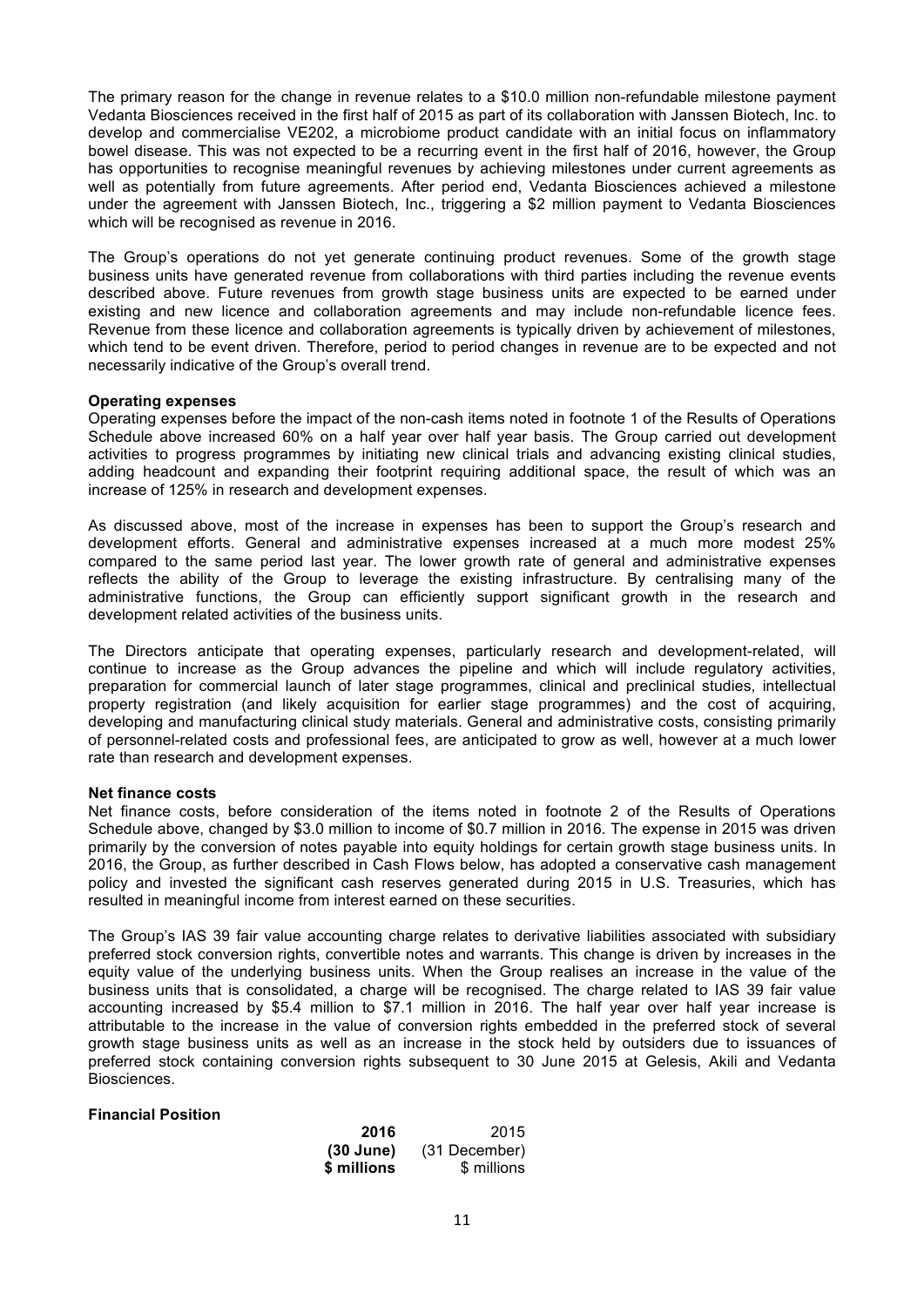| Assets                    |         |         |
|---------------------------|---------|---------|
| Total non-current assets  | \$45.5  | \$8.6   |
| Total current assets      | 268.3   | 318.2   |
| Total assets              | 313.8   | 326.8   |
| Non-current liabilities   | 2.2     | 22      |
| Total current liabilities | 185.7   | 160.5   |
| <b>Total liabilities</b>  | \$187.9 | \$162.7 |

Cash and investments make up a significant portion of the Group's assets. The Group intends to use the more than \$295 million raised during 2015 to progress the existing growth stage business units toward meaningful milestone events and to fund pipeline development and infrastructure costs. Amounts that cannot be immediately deployed in these efforts have been used to purchase U.S. Treasuries. The Group's cash reserves, consisting of all cash, cash equivalents and U.S. Treasuries, including those with maturities beyond one year, were \$297.4 million at 30 June 2016 (2015 - \$313.7 million) and held \$218.6 million (2015 - \$255.5 million) of cash reserves at the PureTech level to fund activities of the Group, including pipeline development and cash resources to support activities of the business units.

Other significant items impacting the Group's financial position include:

- Property and equipment increased by \$1.9 million due to leasehold improvements and equipment related to Vedanta Biosciences' new facilities located in Cambridge, Massachusetts.
- Prepaid expenses and other current assets increased \$2.0 million primarily as a result of the expected tax refund related to the carry back of Vedanta Biosciences' current year losses and advance funding of clinical trials by Gelesis.
- Current liabilities increased significantly in 2016 primarily as a result of equity financings involving the issuance of liability classified preferred shares by Akili and Vedanta Biosciences to outside investors during the first half of 2016 and the increase in derivative liability associated with all derivatives.

# **Cash Flows**

|                                               | 2016        | 2015        |
|-----------------------------------------------|-------------|-------------|
|                                               | \$ millions | \$ millions |
| Net cash outflow from operating activities    | \$(28.7)    | \$(2.1)     |
| Net cash outflow from investing activities    | \$ (49.3)   | \$(73.0)    |
| Net cash inflow from financing activities (1) | \$14.8      | \$234.4     |

(1) Janssen Biotech, Inc.'s non-refundable milestone payment is included in operating activities for 2015.

As noted above, the Group significantly increased spending primarily on its research and development operations during 2016. This spending was offset by \$14.6 million received from outside investors from growth stage business units from financings in the first half of 2016, which are expected to add an additional \$13.9 million from outside investors by January 2017. In addition, Akili completed a financing after period end for \$11.9 million with \$8.9 million from outside investors. The Directors anticipate that the Group's funds will be sufficient to continue to fund infrastructure costs, pipeline development and progress the existing growth stage business units to meaningful milestone events.

The Group's net operating cash outflow funded the payment of operating expenses which are primarily cash based. Offsetting cash inflows were primarily driven by interest earned on U.S. Treasuries.

The net cash inflow from financing activities during 2016 was from \$14.6 million of proceeds from outside investors in subsidiary financings.

The Group is focused on maintaining liquidity as well as capital preservation of investments. As a result, surplus cash reserves have been placed in highly-rated, short duration vehicles, primarily U.S. Treasuries with maturities under one year. The Group monitors market conditions to manage any risk to the investment portfolio and investigates opportunities to increase the yield on the amounts invested, while maintaining the Group's liquidity and capital preservation objectives. At 30 June 2016, the Group had \$0.2 million of cash reserves held in Euros at a foreign bank. These cash reserves are used to fund the operation of Gelesis' Italian manufacturing and R&D subsidiary. The Directors believe it is prudent to have these cash reserves denominated in Euro to fund operations and maintain some diversification of currency exchange risk.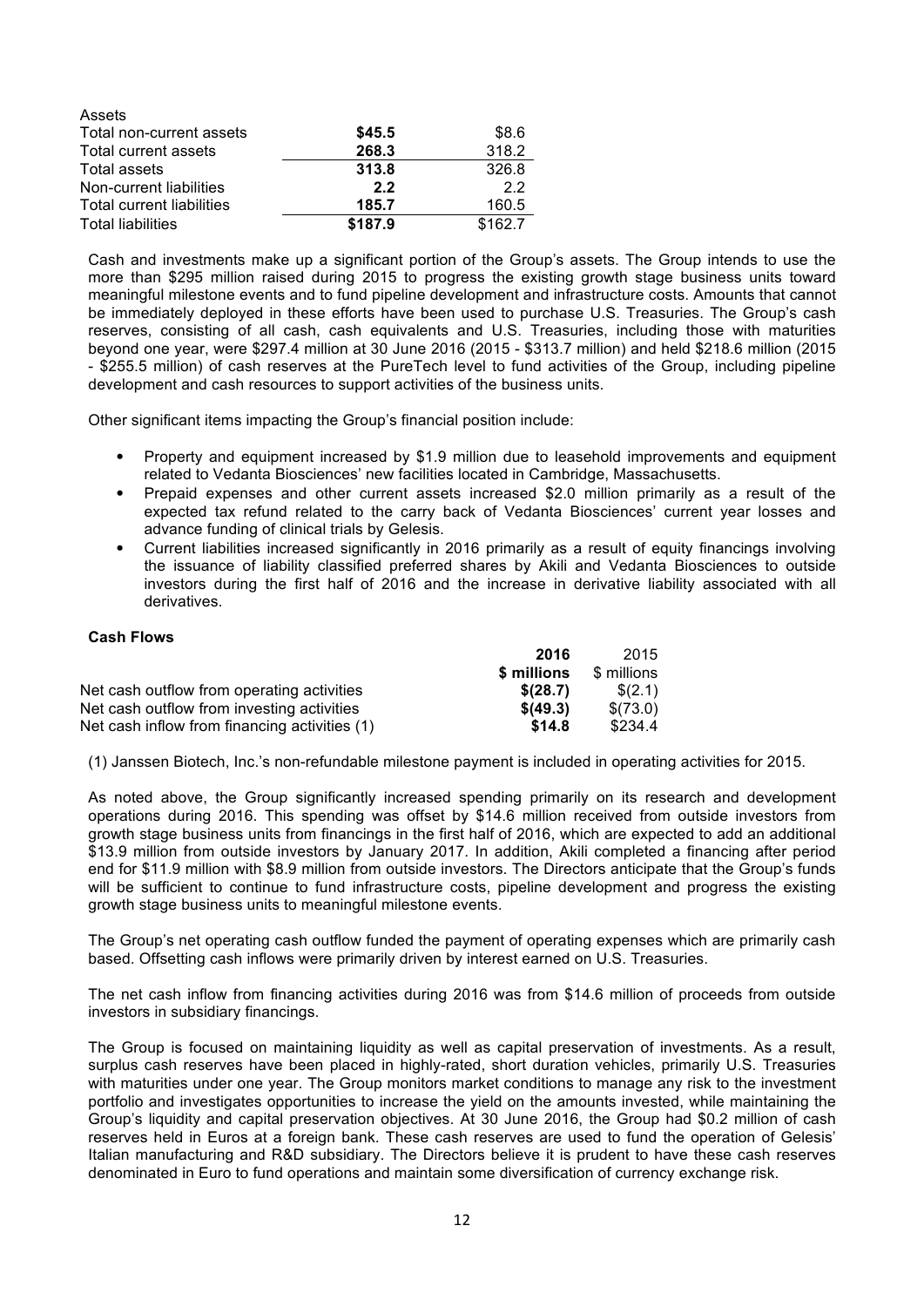As indicated in the Annual Report and Accounts for 2015, at the close of each annual financial period, the Directors estimate, and formally approve, the value of all growth-stage businesses in the Group, which is used to derive the Aggregate Value of Growth Stage Business Holdings ("Aggregate Holdings"); therefore, PureTech has not included any update to the value of the Aggregate Holdings as part of this filing.

### **Principal Risks and Uncertainties**

The principal risks and uncertainties surrounding the Group's business are set out in detail in the Risk Management section of the Strategic Report included in the 2015 Annual Report and Accounts. Those risks can be summarised as follows:

*Technical Risk*: The science and technology being developed or commercialised by the Group's businesses may fail and/or the Group's businesses may not be able to develop their intellectual property into commercially-viable products or technologies. There is also a risk that certain of the businesses may fail or not succeed as anticipated, resulting in significant decline of the Group's value.

*Clinical Trial Risk*: Clinical trials and other tests to assess the commercial viability of the product are typically expensive, complex and time consuming and have uncertain outcomes. If the Group's product candidates fail to achieve successful outcomes in their respective clinical trials, the products will not receive regulatory approval and in such event cannot be commercialised. A critical failure of a clinical trial may result in termination of the programme and a significant decrease in the Group's value.

*Regulatory Risk*: The pharmaceutical industry is highly regulated. The Group may not obtain regulatory approval for its products. Even if products are approved, subsequent regulatory difficulties may arise, or the conditions relating to the approval may be more onerous or restrictive than the Group expects. The failure of one of the Group's products to obtain any required regulatory approval may result in a significant decrease in the Group's value.

*Safety Risk*: There is a risk of adverse reactions with all drugs and medical devices. If any of the Group's products are found to cause adverse reactions or unacceptable side effects, then product development may be delayed, additional expenses may be incurred if further studies are required, and, in extreme circumstances, it may prove necessary to suspend or terminate development. This, as well as any claims for injury or harm resulting from the Group's products, may result in a significant decrease in the Group's value.

*Reimbursement and Commercial Risk*: The Group may not be able to sell its products profitably if reimbursement from third-party payers such as private health insurers and government health authorities is restricted or not available. Moreover, even if the products can be sold profitably, they may not be accepted by patients and the medical community, or the Group's competitors may develop safer or more effective products or be able to compete more effectively in the markets targeted by the Company. The failure of the Group to obtain reimbursement from third-party payers, as well as competition from other products, may significantly decrease the amount of revenue the Group may receive from product sales. This may result in a significant decrease in the Group's value.

*Intellectual Property Risk*: The Group may not be able to obtain patent protection for its products or maintain the secrecy of its trade secrets and know-how. Alternatively, the Group may be sued for infringement of third-party patent rights. If these actions are successful then the Group would have to pay substantial damages and potentially remove its products from the market.

*Profitability Risk:* The Group expects to continue to incur substantial expenditure in further research and development activities of its businesses. There is no guarantee that the Group will become profitable and, even if it does so, it may be unable to sustain profitability.

*Personnel Risk:* The Group operates in complex and specialised business domains and requires highly qualified and experienced management to implement its strategy successfully. The failure to attract highly effective personnel or the loss of key personnel would have an adverse impact on the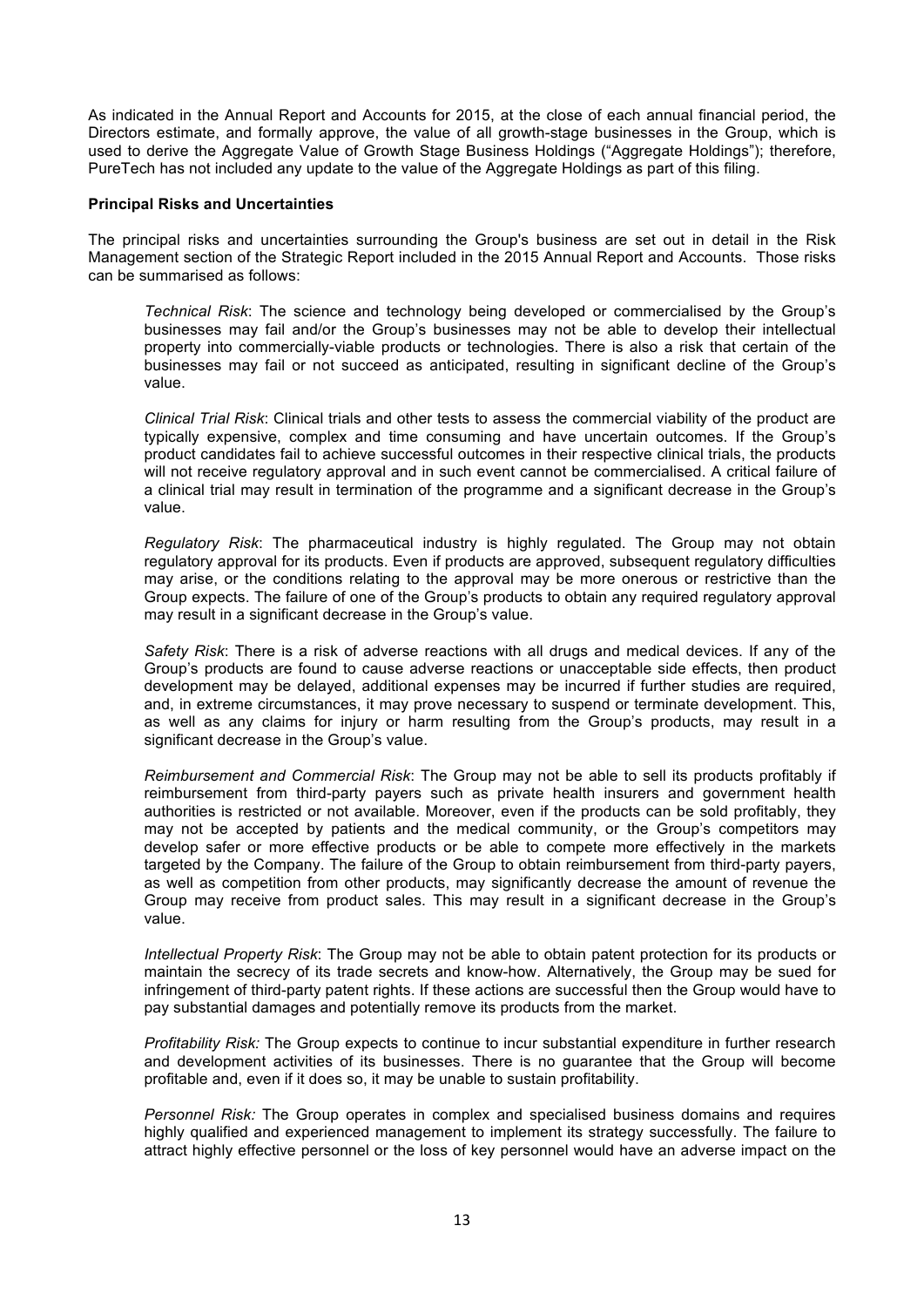ability of the Group to continue to grow and may negatively affect the Group's competitive advantage.

A copy of the 2015 Annual Report and Accounts is available on the Company's website at www.puretechhealth.com under "Investors - Reports & Presentations."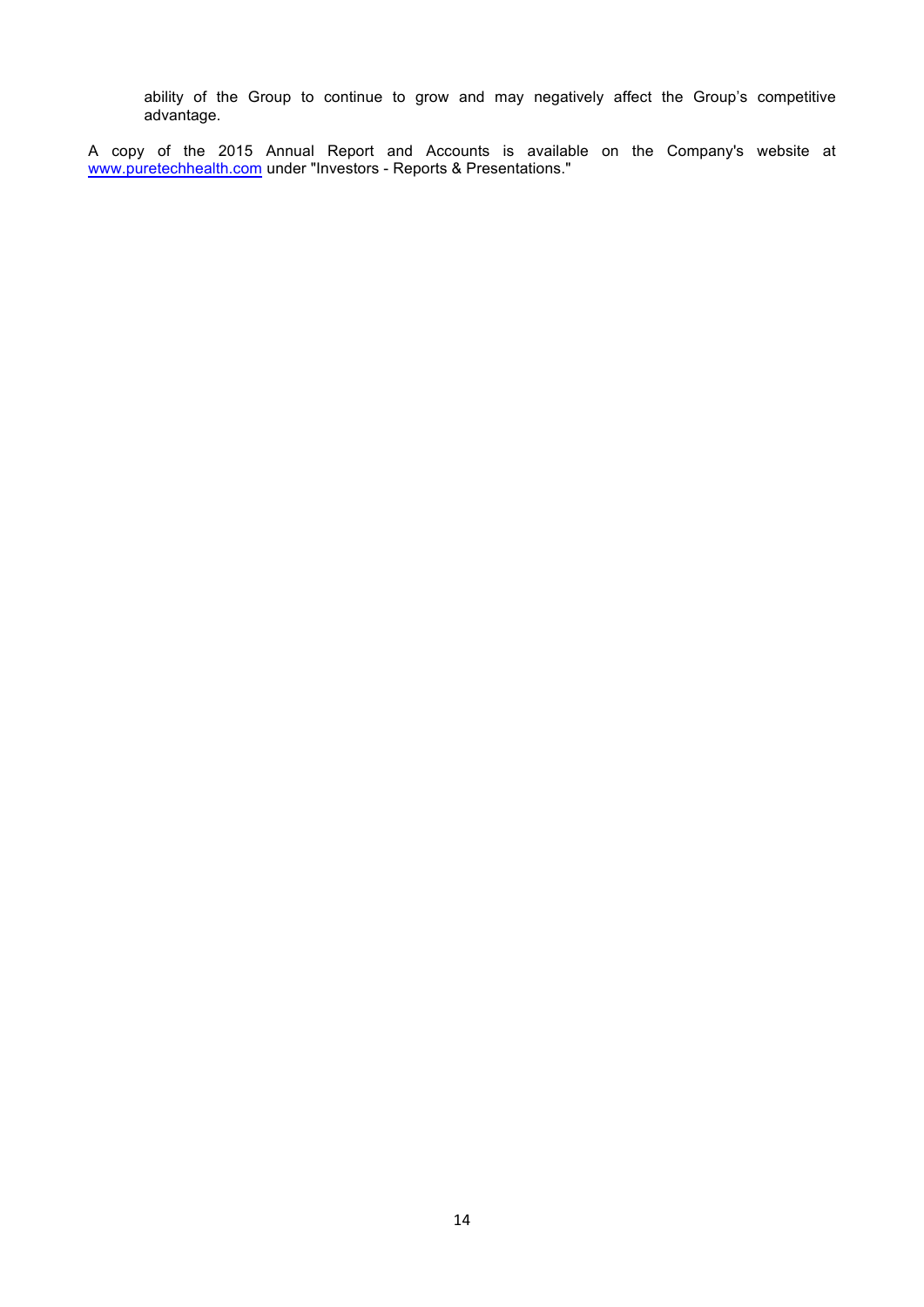### **Independent review report to PureTech Health plc**

### **Introduction**

We have been engaged by the company to review the condensed set of financial statements in the halfyearly financial report for the six months ended 30 June 2016 which comprises the condensed consolidated statement of loss and other comprehensive loss, condensed consolidated statement of financial position, condensed consolidated statement of changes in equity, condensed consolidated statements of cash flows (together, the "consolidated interim financial statements") and the related explanatory notes. We have read the other information contained in the half-yearly financial report and considered whether it contains any apparent misstatements or material inconsistencies with the information in the condensed set of financial statements.

This report is made solely to the company in accordance with the terms of our engagement to assist the company in meeting the requirements of the Disclosure and Transparency Rules ("the DTR") of the UK's Financial Conduct Authority ("the UK FCA"). Our review has been undertaken so that we might state to the company those matters we are required to state to it in this report and for no other purpose. To the fullest extent permitted by law, we do not accept or assume responsibility to anyone other than the company for our review work, for this report, or for the conclusions we have reached.

### **Directors' responsibilities**

The half-yearly financial report is the responsibility of, and has been approved by, the directors. The directors are responsible for preparing the half-yearly financial report in accordance with the DTR of the UK FCA.

As disclosed in note 1, the annual financial statements of the group are prepared in accordance with IFRSs as adopted by the EU. The condensed set of financial statements included in this half-yearly financial report has been prepared in accordance with IAS 34 *Interim Financial Reporting* as adopted by the EU*.*

### **Our responsibility**

Our responsibility is to express to the company a conclusion on the condensed set of financial statements in the half-yearly financial report based on our review.

#### **Scope of review**

We conducted our review in accordance with International Standard on Review Engagements (UK and Ireland) 2410 *Review of Interim Financial Information Performed by the Independent Auditor of the Entity*  issued by the Auditing Practices Board for use in the UK. A review of interim financial information consists of making enquiries, primarily of persons responsible for financial and accounting matters, and applying analytical and other review procedures. A review is substantially less in scope than an audit conducted in accordance with International Standards on Auditing (UK and Ireland) and consequently does not enable us to obtain assurance that we would become aware of all significant matters that might be identified in an audit. Accordingly, we do not express an audit opinion.

#### **Conclusion**

Based on our review, nothing has come to our attention that causes us to believe that the condensed set of financial statements in the half-yearly financial report for the six months ended 30 June 2016 are not prepared, in all material respects, in accordance with IAS 34 as adopted by the EU and the DTR of the UK FCA.

### **Charles le Strange Meakin for and on behalf of KPMG LLP**

*Chartered Accountants* 15 Canada Square Canary Wharf London E14 5GL

7 September 2016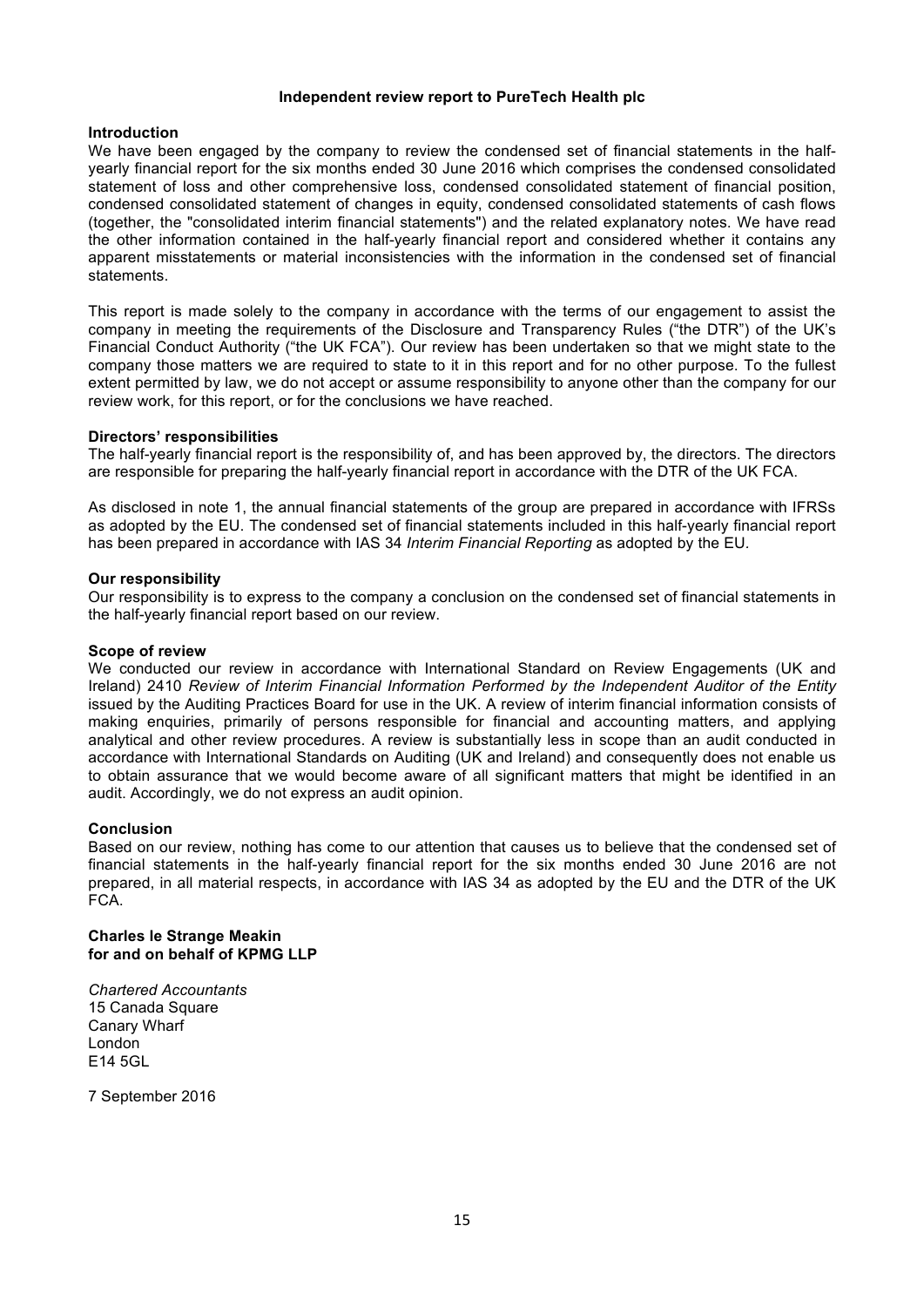# **Condensed Consolidated Statement of Loss and Other Comprehensive Loss**

|                                                                                          |             |                      | 30 June 2015         |
|------------------------------------------------------------------------------------------|-------------|----------------------|----------------------|
|                                                                                          |             | 30 June              | (restated, see       |
| For the six months ended:                                                                |             | 2016                 | $note$ 1)            |
|                                                                                          | <b>Note</b> | \$'000               | \$'000               |
| Revenue                                                                                  |             | 243                  | 10,989               |
| Operating expenses:                                                                      |             |                      |                      |
| General and administrative expenses                                                      |             | (19, 492)            | (15,890)             |
| Research and development expenses                                                        |             | (15,313)             | (6,705)              |
| <b>Operating loss</b>                                                                    |             | (34, 562)            | (11,606)             |
| Other (expense)/income                                                                   |             | (9)                  | 69                   |
| Finance cost:                                                                            |             |                      |                      |
| Finance income                                                                           |             | 778                  | 609                  |
| Finance costs – subsidiary preferred shares                                              |             | (3,529)              | (1,491)              |
| Finance costs – contractual                                                              |             | (39)<br>(7,102)      | (2,871)              |
| Finance costs – IAS 39 fair value accounting<br><b>Net finance costs</b>                 | 5           |                      | (1,676)              |
| <b>Loss before taxes</b>                                                                 |             | (9,892)<br>(44, 463) | (5, 429)<br>(16,966) |
| Loss before taxes pre IAS 39 fair value accounting, finance costs - subsidiary preferred |             |                      |                      |
| shares, share based payment expense, depreciation of tangible assets and amortisation of |             |                      |                      |
| intangible assets                                                                        |             | (27, 862)            | (9,180)              |
| Finance costs – IAS 39 fair value accounting                                             |             | (7,102)              | (1,676)              |
| Finance costs - subsidiary preferred shares                                              |             | (3,529)              | (1, 491)             |
| Share based payment expense                                                              |             | (5,270)              | (4,336)              |
| Depreciation of tangible assets                                                          |             | (551)                | (144)                |
| Amortisation of intangible assets                                                        |             | (149)                | (139)                |
| Loss before taxes                                                                        |             | (44, 463)            | (16,966)             |
| Income taxes                                                                             | 6           | 924                  | (1,759)              |
| Loss for the period                                                                      |             | (43,539)             | (18, 725)            |
|                                                                                          |             |                      |                      |
| Other comprehensive loss:                                                                |             |                      |                      |
| Items that are or may be re-classified as profit or loss                                 |             |                      |                      |
| Unrealised gain on available for sale investments                                        |             | 93                   |                      |
| Foreign currency translation differences                                                 |             | 21                   | (268)                |
| Total other comprehensive loss                                                           |             | 114                  | (268)                |
| Taxes                                                                                    |             |                      |                      |
| Other comprehensive income/(loss), net of tax                                            |             | 114                  | (268)                |
| Total comprehensive loss for the period                                                  |             | (43, 425)            | (18,993)             |
|                                                                                          |             |                      |                      |
| Loss attributable to:                                                                    |             |                      |                      |
| Owners of the Company                                                                    |             | (30,004)             | (9,905)              |
| Non-controlling interests                                                                | 11          | (13, 535)            | (8,820)              |
|                                                                                          |             | (43, 539)            | (18, 725)            |
| Comprehensive loss attributable to:                                                      |             |                      |                      |
| Owners of the Company                                                                    |             | (29, 890)            | (10, 173)            |
| Non-controlling interest                                                                 | 11          | (13, 535)            | (8,820)              |
|                                                                                          |             | (43, 425)            | (18,993)             |
| Loss per share                                                                           |             |                      |                      |
| Basic loss per share                                                                     | 3           | (0.13)               | (0.07)               |
| Diluted loss per share                                                                   | 3           | (0.13)               | (0.07)               |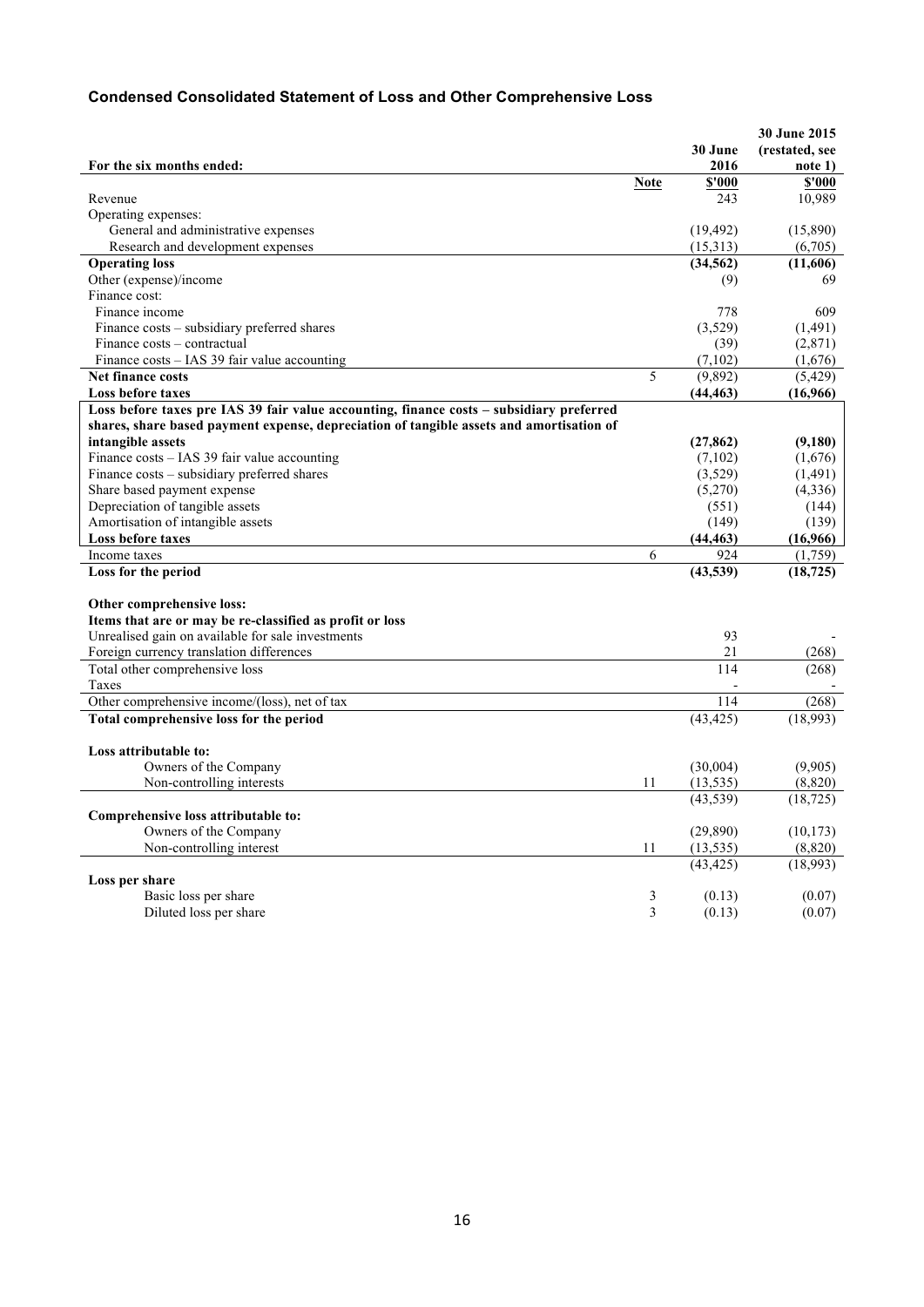| Condensed Consolidated Statement of Financial Position |             |                     |                  |
|--------------------------------------------------------|-------------|---------------------|------------------|
| As of the period ended:                                | <b>Note</b> | <b>30 June 2016</b> | 31 December 2015 |
|                                                        |             | \$'000              | \$'000           |
| <b>Assets</b>                                          |             |                     |                  |
| <b>Non-current assets</b>                              |             |                     |                  |
| Property and equipment, net                            | 7           | 6,378               | 4,519            |
| Long-term investments                                  |             | 35,129              |                  |
| Available for sale investments                         |             | 195                 | 106              |
| Intangible assets, net                                 |             | 3,722               | 3,871            |
| Other non-current assets                               |             | 76                  | 57               |
| Total non-current assets                               |             | 45,500              | 8,553            |
|                                                        |             |                     |                  |
| <b>Current assets</b>                                  |             |                     |                  |
| Trade and other receivables                            |             | 125                 | 706              |
| Prepaid expenses and other current assets              |             | 4,996               | 2.964            |
| Other financial assets                                 |             | 845                 | 826              |
| Short-term investments                                 |             | 190,765             | 178,955          |
| Cash and cash equivalents                              |             | 71,528              | 134,751          |
| Total current assets                                   |             | 268,259             | 318,202          |
| <b>Total assets</b>                                    |             | 313,759             | 326,755          |
|                                                        |             |                     |                  |
| <b>Equity and liabilities</b>                          |             |                     |                  |
| <b>Equity</b>                                          |             |                     |                  |
| Share capital                                          |             | 4,576               | 4,523            |
| Share premium                                          |             | 181,691             | 181,744          |
| Merger reserve                                         |             | 138,506             | 138,506          |
| Translation reserve                                    |             | (72)                | (93)             |
| Other reserve                                          |             | 18,226              | 12,863           |
| Accumulated deficit                                    |             | (141, 524)          | (111, 420)       |
| Equity attributable to owners of the Company           | $\,$ 8 $\,$ | 201,403             | 226,123          |
| Non-controlling interests                              | 11          | (75,605)            | (62,070)         |
|                                                        |             |                     |                  |
| <b>Total equity</b>                                    |             | 125,798             | 164,053          |
|                                                        |             |                     |                  |
| <b>Non-current liabilities</b>                         |             |                     |                  |
| Deferred revenue                                       |             | 255                 | 291              |
| Other long-term liabilities                            |             | 1,955               | 1,887            |
| Total non-current liabilities                          |             | 2,210               | 2.178            |
|                                                        |             |                     |                  |
| <b>Current liabilities</b>                             |             |                     |                  |
| Deferred revenue                                       |             | 2,353               | 2,458            |
| Trade and other payables                               |             | 7,073               | 7,223            |
| Other current liabilities                              |             | 556                 | 622              |
| Subsidiary:                                            |             |                     |                  |
| Notes payable                                          | 9           | 5,420               | 4,955            |
| Derivative liability                                   | 12          | 70,975              | 65,501           |
| Warrant liability                                      | 12          | 15,680              | 14,263           |
| Preferred shares                                       | 10          | 83,694              | 65,502           |
| Total current liabilities                              |             | 185,751             | 160,524          |
| <b>Total liabilities</b>                               |             | 187,961             | 162,702          |
| <b>Total equity and liabilities</b>                    |             | 313,759             | 326,755          |

#### **Condensed Consolidated Statement of Financial Position**

See accompanying notes to the condensed consolidated interim financial statements.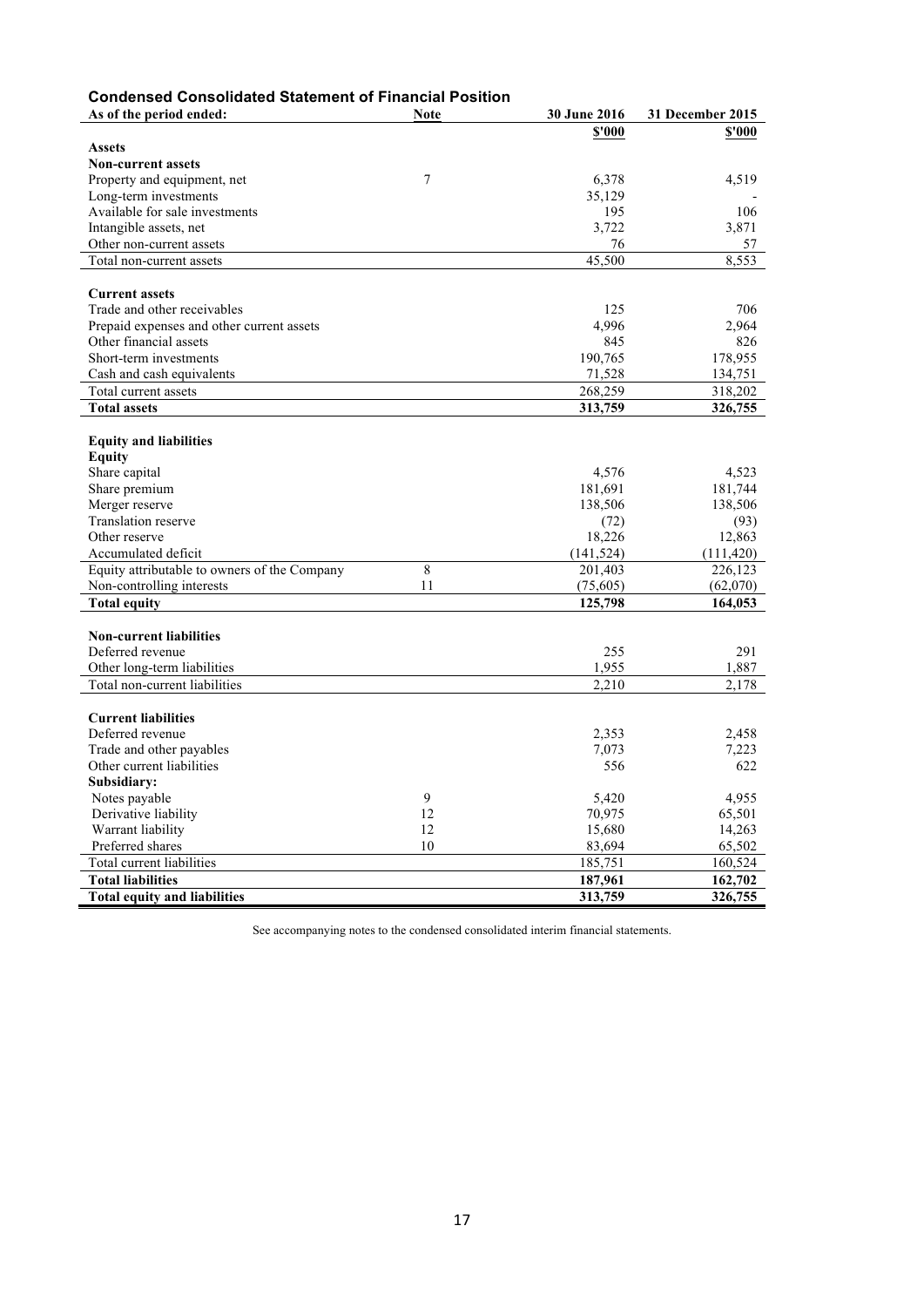#### **Condensed Consolidated Statement of Changes in Equity**

**Share Capital**

|                                                                                | <b>Shares</b>            | Amount<br>\$'000 | Share<br>Premium<br>\$'000 | Merger<br>reserve<br>\$'000 | <b>Translation</b><br>reserve<br>\$'000 | Other<br>reserve<br>\$'000 | Accumulated<br>deficit<br>\$'000 | <b>Total</b><br>Parent<br>equity<br>\$'000 | Non-controlling<br>interests (see<br><b>Note 11)</b><br>\$'000 | <b>Total</b><br>equity<br>\$'000 |
|--------------------------------------------------------------------------------|--------------------------|------------------|----------------------------|-----------------------------|-----------------------------------------|----------------------------|----------------------------------|--------------------------------------------|----------------------------------------------------------------|----------------------------------|
| <b>Balance at 1 January</b><br>2015                                            | 118,098,967              | 2,362            | $\blacksquare$             | 86,755                      | 169                                     | 3,139                      | (70, 421)                        | 22,004                                     | (45,317)                                                       | (23,313)                         |
| Net loss                                                                       |                          | $\blacksquare$   | ä,                         | $\overline{\phantom{a}}$    |                                         |                            | (9,905)                          | (9,905)                                    | (8, 820)                                                       | (18, 725)                        |
| Foreign currency<br>exchange                                                   |                          |                  | $\overline{a}$             | ÷                           | (268)                                   | $\overline{\phantom{a}}$   | $\overline{\phantom{a}}$         | (268)                                      | $\overline{a}$                                                 | (268)                            |
| <b>Total comprehensive</b>                                                     | ÷,                       | ÷                |                            | ÷                           | (268)                                   |                            | (9,905)                          | (10, 173)                                  | (8, 820)                                                       | (18,993)                         |
| loss for the period<br>Issuance of shares<br>Issuance of IPO Shares            | 24,006,500               | 480              |                            | 51,751                      |                                         |                            |                                  | 52,231                                     |                                                                | 52,231                           |
| (net of issuance costs of<br>$$11.8M$ )                                        | 67,599,621               | 1,352            | 157,918                    |                             |                                         |                            |                                  | 159,270                                    |                                                                | 159,270                          |
| New funds into<br>non-controlling interests                                    |                          |                  |                            |                             |                                         |                            |                                  |                                            | 8,661                                                          | 8,661                            |
| Loss arising from change<br>in NCI                                             |                          |                  |                            |                             |                                         |                            | (889)                            | (889)                                      | 889                                                            |                                  |
| Issuance of shares as<br>equity incentives                                     | 1,248,017                | 25               | (25)                       |                             |                                         |                            | ä,                               |                                            |                                                                |                                  |
| Conversion of<br>convertible notes                                             |                          |                  |                            |                             |                                         |                            | 88                               | 88                                         |                                                                | 88                               |
| Dividends                                                                      |                          |                  |                            |                             |                                         |                            | (42)                             | (42)                                       |                                                                | (42)                             |
| Equity-settled<br>share-based payments                                         |                          |                  |                            |                             |                                         | 4,336                      | $\sim$                           | 4,336                                      |                                                                | 4,336                            |
| <b>Balance at 30 June</b><br>2015 (restated, see note<br>1)                    | 210,953,105              | 4,219            | 157,893                    | 138,506                     | (99)                                    | 7,475                      | (81, 169)                        | 226,825                                    | (44,587)                                                       | 182,238                          |
| <b>Balance at 1 January</b><br>2015                                            | 118,098,967              | 2,362            | $\overline{\phantom{a}}$   | 86,755                      | 169                                     | 3,139                      | (70, 421)                        | 22,004                                     | (45,317)                                                       | (23,313)                         |
| Net loss<br>Unrealised gain                                                    | $\blacksquare$           | $\blacksquare$   | $\overline{\phantom{a}}$   | ÷                           | $\blacksquare$                          | $\sim$<br>24               | (39, 393)<br>٠                   | (39, 393)<br>24                            | (18, 851)                                                      | (58, 244)<br>24                  |
| Foreign currency<br>exchange                                                   |                          |                  |                            |                             | (262)                                   | ÷                          | $\overline{a}$                   | (262)                                      |                                                                | (262)                            |
| <b>Total comprehensive</b>                                                     |                          |                  |                            |                             | (262)                                   | 24                         | (39, 393)                        | (39, 631)                                  | (18, 851)                                                      | (58, 482)                        |
| loss for the period<br>Issuance of shares<br>Issuance of IPO Shares            | 24,006,500               | 480              |                            | 51,751                      |                                         |                            |                                  | 52,231                                     |                                                                | 52,231                           |
| (net of issuance costs of<br>$$11.8M$ )                                        | 67,599,621               | 1,352            | 157,923                    |                             |                                         |                            |                                  | 159,275                                    |                                                                | 159,275                          |
| Issuance of<br>Overallotment shares<br>(net of issuance costs of<br>\$772,000) | 10,139,943               | 202              | 23,948                     |                             |                                         |                            |                                  | 24,150                                     |                                                                | 24,150                           |
| Gain arising from change<br>in NCI                                             |                          |                  |                            |                             |                                         |                            | (1, 727)                         | (1, 727)                                   | 694                                                            | (1,033)                          |
| Issuance of shares as<br>equity incentives                                     | 6,328,720                | 127              | (127)                      |                             |                                         |                            |                                  |                                            |                                                                |                                  |
| Conversion of<br>convertible notes                                             |                          |                  |                            |                             |                                         |                            | 88                               | 88                                         |                                                                | 88                               |
| Subsidiary distributions<br>to members                                         |                          |                  |                            |                             |                                         | 9                          | 33                               | 42                                         |                                                                | 42                               |
| Equity-settled<br>share-based payments                                         |                          |                  |                            |                             |                                         | 9,691                      |                                  | 9,691                                      | 1,404                                                          | 11,095                           |
| <b>Balance at</b><br>31 December 2015                                          | 226, 173, 751            | 4,523            | 181,744                    | 138,506                     | (93)                                    | 12,863                     | (111, 420)                       | 226,123                                    | (62,070)                                                       | 164,053                          |
| Net loss<br>Unrealised gain                                                    | L,                       |                  | ä,                         | ÷                           | $\overline{\phantom{a}}$<br>÷,          | 93                         | (30,004)                         | (30,004)<br>93                             | (13, 535)                                                      | (43, 539)<br>93                  |
| Foreign currency<br>exchange                                                   |                          |                  |                            |                             | 21                                      | $\overline{\phantom{a}}$   | ÷                                | 21                                         |                                                                | 21                               |
| <b>Total comprehensive</b><br>loss for the period<br>Subsidiary distributions  |                          |                  | $\blacksquare$             |                             | 21                                      | 93                         | (30,004)                         | (29, 890)                                  | (13, 535)                                                      | (43, 425)                        |
| to members<br>Issuance of shares as                                            |                          |                  |                            |                             |                                         | $\overline{a}$             | (100)                            | (100)                                      |                                                                | (100)                            |
| equity incentives<br>Equity-settled                                            | 3,668,196                | 53               | (53)                       |                             |                                         |                            |                                  |                                            |                                                                |                                  |
| share-based payments<br><b>Balance at 30 June</b>                              | $\overline{\phantom{a}}$ |                  |                            |                             |                                         | 5,270                      |                                  | 5,270                                      |                                                                | 5,270                            |
| 2016                                                                           | 229,841,947              | 4,576            | 181,691                    | 138,506                     | (72)                                    | 18,226                     | (141, 524)                       | 201,403                                    | (75,605)                                                       | 125,798                          |

See accompanying notes to the condensed consolidated interim financial statements.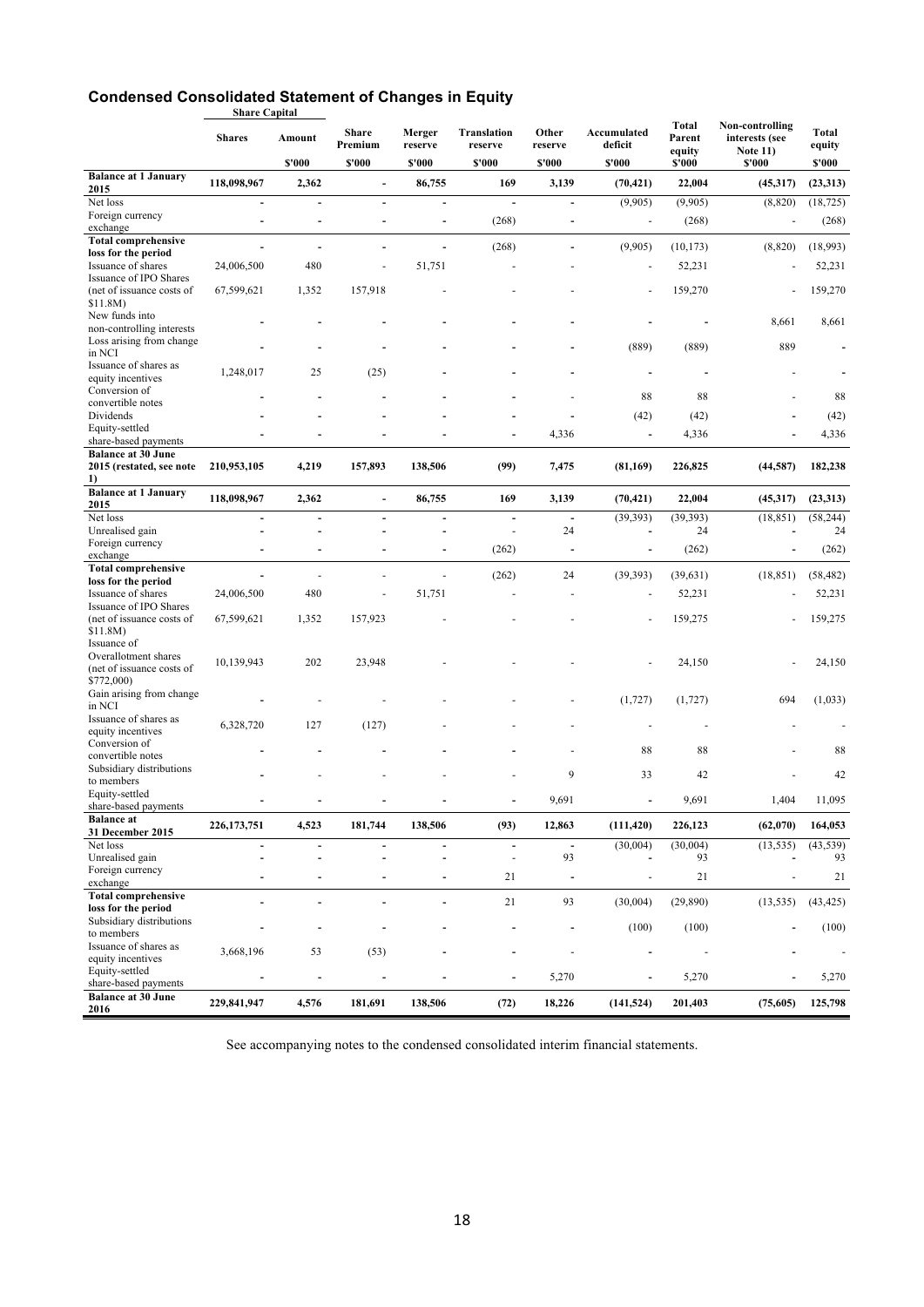# **Condensed Consolidated Statements of Cash Flows**

| For the six months ended:                                   | <b>Note</b> | 30 June 2016 | <b>30 June 2015</b><br>(restated, see note |
|-------------------------------------------------------------|-------------|--------------|--------------------------------------------|
|                                                             |             |              | 1)                                         |
|                                                             |             | \$'000       | \$'000                                     |
| Cash flows from operating activities:                       |             |              |                                            |
| Net operating loss                                          |             | (43, 539)    | (18, 725)                                  |
| Adjustments to reconcile net operating loss to net cash     |             |              |                                            |
| used in operating activities:                               |             |              |                                            |
| Non-cash items:                                             |             |              |                                            |
| Depreciation and amortisation                               |             | 700          | 283                                        |
| Equity-settled share-based payment expense                  | 4           | 5,270        | 4,336                                      |
| (Gain)/loss on foreign currency transactions                |             |              | (291)                                      |
| Finance costs                                               | 5           | 10,740       | 5,360                                      |
| Changes in operating assets and liabilities:                |             |              |                                            |
| Accounts receivable, net                                    |             | 587          | 570                                        |
| Other financial assets                                      |             |              | (9)                                        |
| Prepaid expenses and other current assets                   |             | (2,046)      | (155)                                      |
| Deferred revenues                                           |             | (148)        | (639)                                      |
| Other long-term liabilities                                 |             | 66           | 464                                        |
| Accounts payable and accrued expenses                       |             | (317)        | 6,752                                      |
| Net cash used in operating activities                       |             | (28, 687)    | (2,054)                                    |
| Cash flows from investing activities:                       |             |              |                                            |
| Purchase of property and equipment                          |             | (2,394)      | (2,247)                                    |
| Purchases of intangible assets                              |             |              | (1, 155)                                   |
| Proceeds from sale of available-for-sale investments        |             |              |                                            |
| Purchase of short-term investments                          |             | (202, 618)   | (100, 895)                                 |
| Proceeds from maturity of short-term investments            |             | 155,682      | 31,253                                     |
| Net cash provided (used in)/by investing activities         |             | (49, 330)    | (73, 044)                                  |
| Cash flows from financing activities:                       |             |              |                                            |
| Proceeds from issuance of subsidiary convertible notes      |             | 250          | 200                                        |
| Repayments of long-term debt                                |             |              | (307)                                      |
| Proceeds from the issuance of shares, net of issuance costs | 8           |              | 211,501                                    |
| Proceeds from issuance of subsidiary loans                  |             | 272          |                                            |
| Proceeds from issuance of share capital and warrants in     |             | 14,357       | 24,271                                     |
| subsidiaries                                                | 10          |              |                                            |
| Subsidiary deferred initial public offering costs           |             |              | (1,236)                                    |
| Subsidiary distributions to members                         |             | (100)        | (42)                                       |
| Net cash provided by financing activities                   |             | 14,779       | 234,387                                    |
| Effect of exchange rates on cash and cash equivalents       |             | 15           | 54                                         |
| Net increase in cash and cash equivalents                   |             | (63, 223)    | 159,343                                    |
| Cash and cash equivalents at beginning of period            |             | 134,751      | 61,960                                     |
| Cash and cash equivalents at end of period                  |             | 71,528       | 221,303                                    |

See accompanying notes to the condensed consolidated interim financial statements.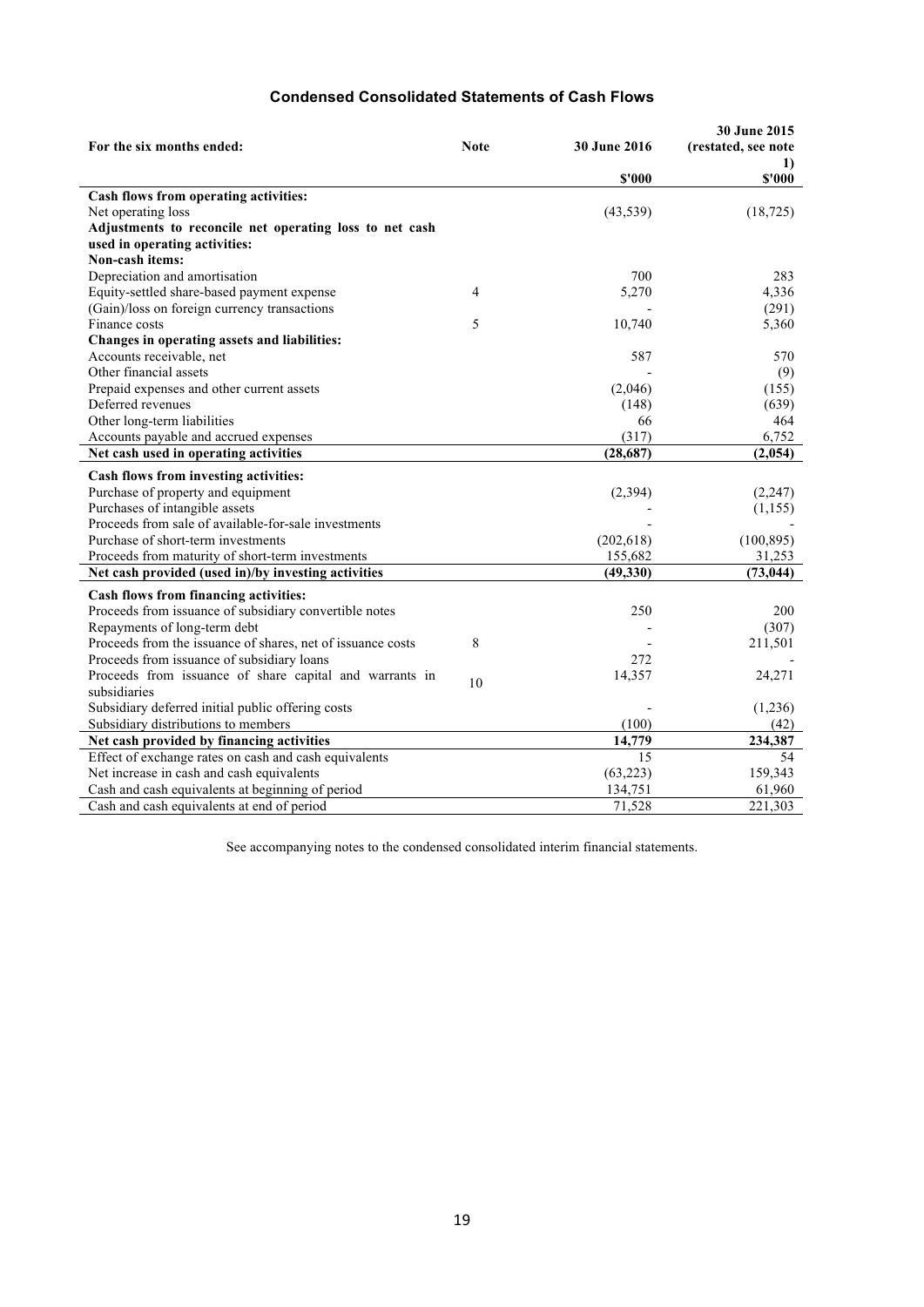### **Notes to the Condensed Consolidated Interim Financial Statements**

# **1. General information**

# **a.) Reporting entity**

PureTech is comprised of PureTech Health plc (the "Parent" or the "Company") and its subsidiaries (together, the "Group"). The Company's ordinary shares are admitted to the premium listing segment of the Official List of the U.K. Listing Authority and are traded on the Main Market of the London Stock Exchange. PureTech is a cross-disciplinary biotech company focused on areas of growing scientific and technical insights that it believes are at an important inflection point, including the immune, gastrointestinal and central nervous systems and the interactions and signalling between them. PureTech has more than 20 clinical studies across its pipeline targeting multi-billion dollar market opportunities, including five human proof-of-concept studies and multiple pivotal or registration study readouts expected in the next two years. While inevitably some technologies will not advance to commercialisation, PureTech's approach mitigates risk as most of the cash resides on a PureTech parent company level, allowing PureTech to build value and divert cash to its most successful programmes as milestones are achieved. PureTech has over 220 patents and patent applications. PureTech's leading team and board, along with an advisory network of more than 70 expert founderscientists and advisors across multiple disciplines, gives PureTech access to potentially ground-breaking science and technological innovation. With healthcare undergoing major transformation, PureTech believes it is well positioned to develop and launch medicines for the 21st century. The Group provides a combination of experienced management and administrative support to its businesses in which it typically holds a significant ownership interest. Cash contributed by PureTech Health plc to its subsidiaries is used to fund research, development, regulatory and commercialisation preparation activities and to support administration and operations.

The Group seeks third party validation of its operating businesses and concept-phase initiatives through strategic collaboration, industry partnerships and grants. Use of partnerships, grants and external debt and equity investments in its operating companies enables the Group to distribute development and financial risk, while preserving its significant equity ownership and control of operating companies.

# **b.) Basis of preparation**

These interim financial statements have been prepared in accordance with International Accounting Standard ("IAS") 34 Interim Financial Reporting. They do not include all the information required for a complete set of IFRS financial statements. However, selected explanatory notes are included to explain events and transactions that are significant to an understanding of the changes in the Group's financial position and performance since the last annual consolidated financial information included in the annual report and accounts as at and for the year ended 31 December 2015.

Subsidiaries are fully consolidated from the date of acquisition, being the date on which the Group obtains control, and continue to be consolidated until the date when such control ceases. The financial information of the subsidiaries is prepared for the same reporting period as the parent Company, using consistent accounting policies. All intra-group balances, transactions, unrealised gains and losses resulting from intra-group transactions and dividends are eliminated in full.

Non-controlling interests (''NCI'') are measured at their proportionate share of the acquiree's identifiable net assets at the acquisition date. If there is an obligation to deliver cash or other assets, the investment is classified as subsidiary preferred shares. Changes in the Group's interest in a subsidiary that do not result in a loss of control are accounted for as equity transactions.

This financial information presented in these half-yearly results has been prepared under the historical cost convention. The reporting currency adopted by the Company is U.S. dollar ('\$') as this is the functional currency of the majority of the entities in the group. In preparing these interim financial statements, management has made judgements, estimates and assumptions that affect the application of accounting policies and the reported amounts of assets and liabilities, income and expense. Actual results may differ from these estimates.

The Company has prepared trading and cash flow forecasts for the Group covering the period to 31 December 2017. After making enquiries and considering the impact of risks and opportunities on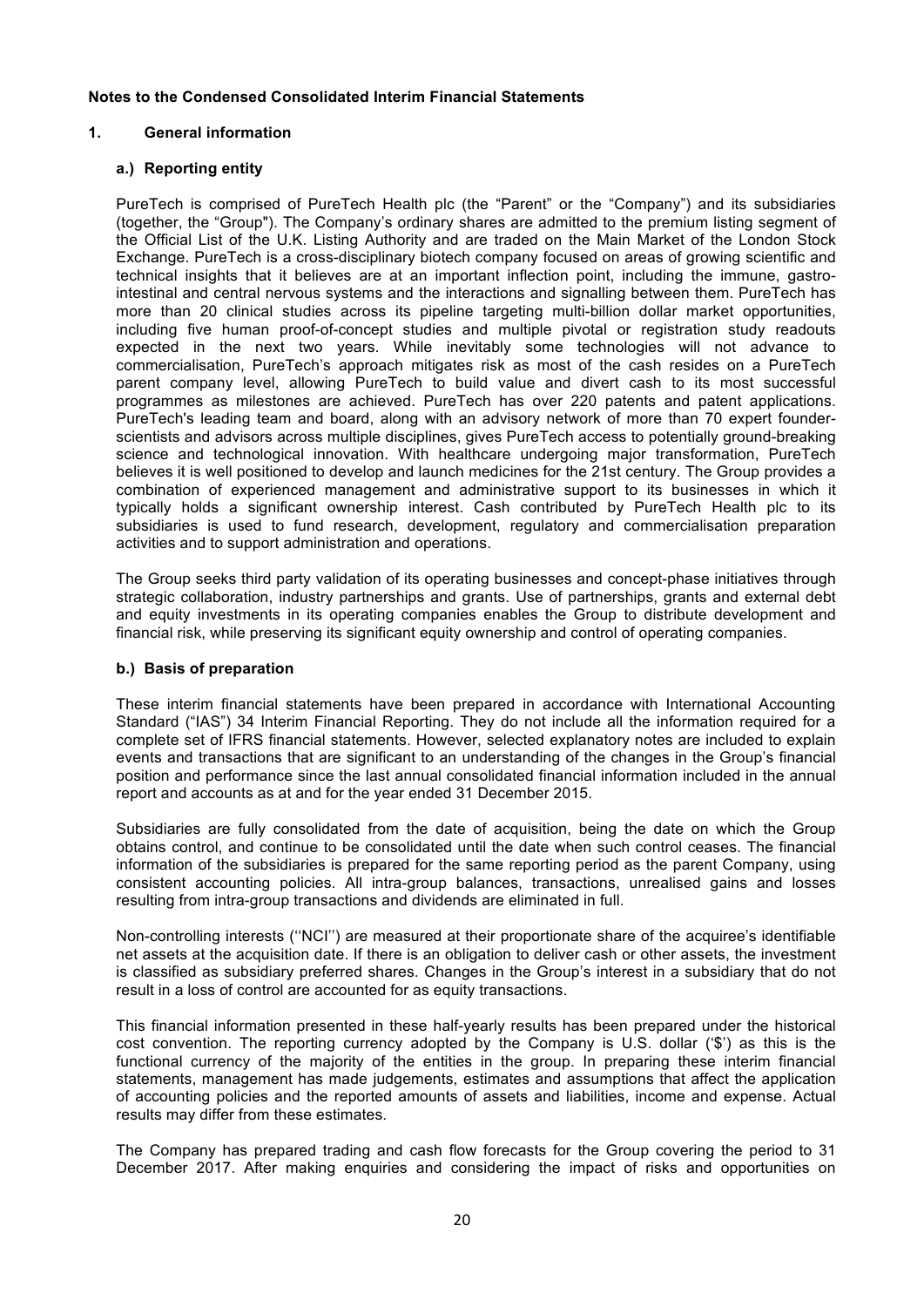expected cash flows, the Directors have a reasonable expectation that the Group has adequate cash to continue in operational existence for the foreseeable future. For this reason, they have adopted the going concern basis in preparing the half-yearly results.

The financial information contained in this half-yearly report does not constitute full statutory accounts as defined in section 434 of the Companies Act 2006. The condensed consolidated financial statements are not audited and the results for the six months ended 30 June 2016 are not necessarily indicative of results for future operating periods.

These interim financial statements are unaudited and were approved by the Board of Directors and authorised for issue on 7 September 2016.

# **c.) Use of judgments and estimates**

In preparing this consolidated financial information, management has made judgments, estimates and assumptions that affect the application of the Group's accounting policies and the reported amounts of assets, liabilities, income and expenses. Actual results may differ from those estimates.

Estimates and underlying assumptions are reviewed on an on-going basis. Revisions to estimates are recognised prospectively.

Significant estimates are made by the Group when determining the appropriate methodology for valuing the subsidiary businesses for disclosure purposes and then in deriving the estimated fair value including making certain estimates of the future earnings potential of the businesses and determining the appropriate discount rate. Significant judgment is applied in determining the valuation of share-based payments, derivative instruments and warrants and in determining the value and point of capitalisation of intangible assets. Significant judgment is also applied in determining where control over subsidiaries exists. Information about these critical judgments and estimates is included in the following notes.

# **d.) Accounting policies**

The accounting policies applied by the Group in these half-yearly results are the same as those applied by the Group in its consolidated financial information in its 2015 Annual Report and Accounts. No new standards that have become effective in the period have had a material effect on the Group's financial statements.

### **e.) Prior year restatement**

The Company has a number of debt host contracts, in the form of subsidiary preferred shares, in issue with embedded derivatives. Management should have recorded accretion using the effective interest rate method on these debt host contracts for the six-month period ended 30 June 2015 resulting in finance costs – subsidiary preferred shares and subsidiary preferred shares being understated by \$1.5 million. The impact of this restatement is a \$1.5 million decrease in net assets at 30 June 2015 and a corresponding increase in the loss for the period then ended. The impact of the restatement on the cash flow statement is an increase in the loss after tax and an equal increase in the finance cost non-cash adjustment to reconcile net loss to net cash used in operations of \$1.5 million. There is no net effect on the net cash used in operating activities.

### **2. Segment information**

### **2.1 Basis for segmentation**

The Directors are the Group's strategic decision-makers. The Group's operating segments are reported based on the financial information provided to the Directors at least quarterly for the purposes of allocating resources and assessing performance. The Directors monitor the results of two operating segments. Each operating segment is considered a distinct unit by the Directors. The Group's operating segments, which are also reportable segments, are outlined below. Substantially all of the revenue and profit generating activities of the Group are generated within the U.S. and accordingly, no geographical disclosures are provided.

2.1.1 **Growth stage operating business units** - subsidiaries in this segment are those whose activities focus on actively developing products that have been de-risked through various mechanisms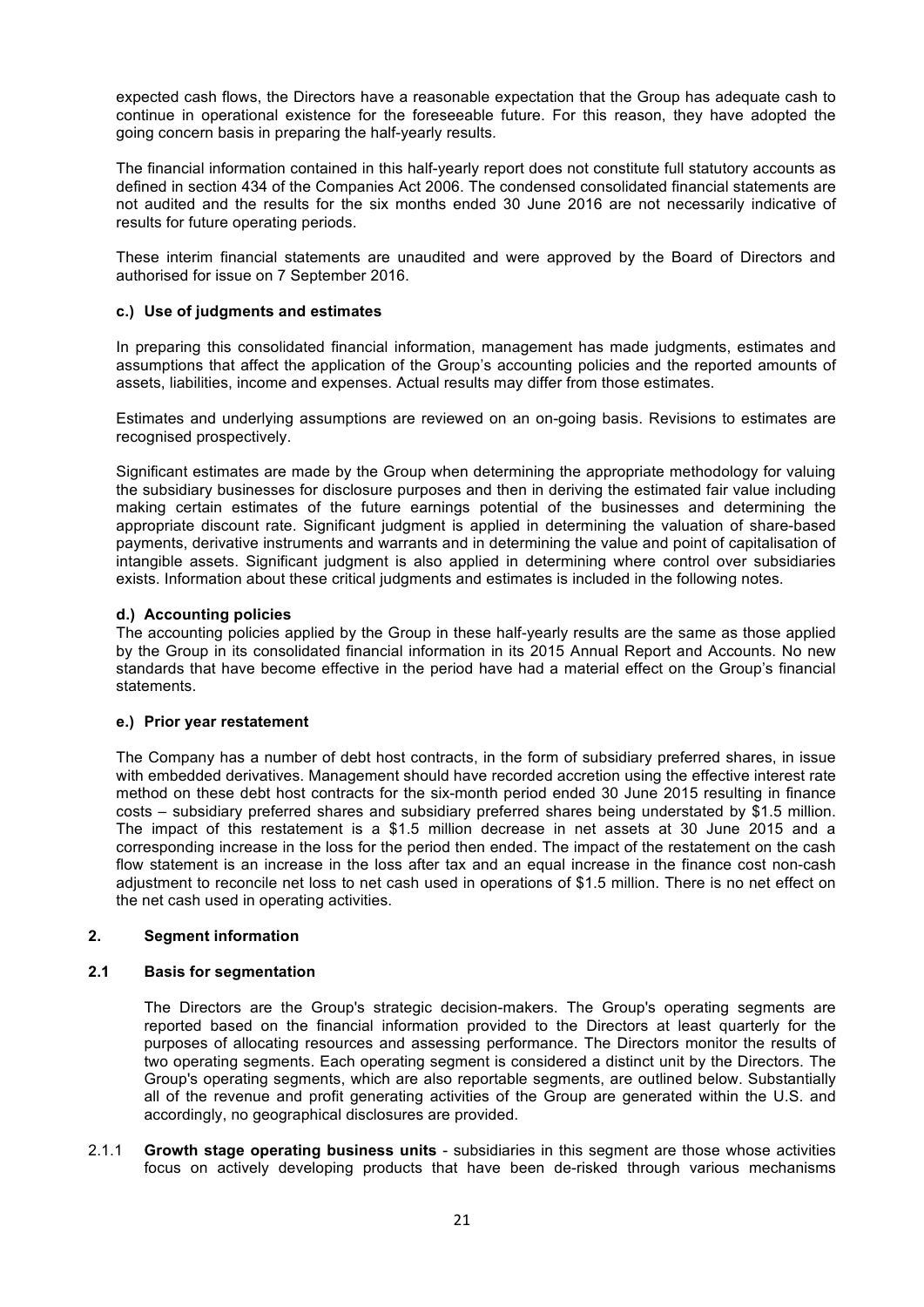(including for example clinical studies or outside partnerships) to solve major healthcare problems in varied markets.

2.1.2 **Project phase business units**– subsidiaries in this segment are those whose activities are focused on sourcing, creating and financing new technologies that are in the process of validation.

# **2.2 Information about reportable segments**

|                                                                               | <b>30 June 2016</b>                             |                                                                                                |         |                        |  |
|-------------------------------------------------------------------------------|-------------------------------------------------|------------------------------------------------------------------------------------------------|---------|------------------------|--|
|                                                                               | <b>Growth stage</b><br>business units<br>\$'000 | <b>Project phase</b><br><b>Parent company</b><br>business units<br>& other<br>\$'000<br>\$'000 |         | Consolidated<br>\$'000 |  |
| <b>Consolidated Statement of Loss and Other</b><br><b>Comprehensive Loss</b>  |                                                 |                                                                                                |         |                        |  |
| Revenue                                                                       | 43                                              | 200                                                                                            |         | 243                    |  |
| Loss from continuing operations, before taxes                                 | (31,679)                                        | (2,560)                                                                                        | (9,300) | (43, 539)              |  |
| Financial<br><b>Consolidated</b><br>of<br><b>Statement</b><br><b>Position</b> |                                                 |                                                                                                |         |                        |  |
| Total assets                                                                  | 92,367                                          | 5,164                                                                                          | 216,228 | 313,759                |  |
| Total liabilities                                                             | (195, 392)                                      | (9,778)                                                                                        | 17,209  | (187, 961)             |  |
| Net (liabilities)/assets                                                      | (103, 025)                                      | (4,614)                                                                                        | 233,437 | 125,798                |  |

|                                                               | 31 December 2015                                |                                           |                                     |                        |  |  |
|---------------------------------------------------------------|-------------------------------------------------|-------------------------------------------|-------------------------------------|------------------------|--|--|
|                                                               | <b>Growth stage business</b><br>units<br>\$'000 | Project phase<br>business units<br>\$'000 | Parent company &<br>other<br>\$'000 | Consolidated<br>\$'000 |  |  |
| <b>Consolidated Statement of Financial</b><br><b>Position</b> |                                                 |                                           |                                     |                        |  |  |
| Total assets                                                  | 68,350                                          | 1,509                                     | 256,896                             | 326,755                |  |  |
| Total liabilities                                             | (168, 224)                                      | (2,969)                                   | 8.491                               | (162, 702)             |  |  |
| Net (liabilities)/assets                                      | (99, 874)                                       | (1, 460)                                  | 265,387                             | 164,053                |  |  |

|                                                                                         | 30 June 2015 (restated, see note 1)             |                                           |                                            |                        |  |  |
|-----------------------------------------------------------------------------------------|-------------------------------------------------|-------------------------------------------|--------------------------------------------|------------------------|--|--|
|                                                                                         | <b>Growth stage</b><br>business units<br>\$'000 | Project phase<br>business units<br>\$'000 | <b>Parent company</b><br>& other<br>\$'000 | Consolidated<br>\$'000 |  |  |
| <b>Consolidated Statement of Loss and Other</b><br><b>Comprehensive Loss</b><br>Revenue | 10.082                                          | 907                                       |                                            | 10,989                 |  |  |
| Loss from continuing operations, before taxes                                           | (6,605)                                         | (218)                                     | (8,652)                                    | (15, 475)              |  |  |
| Consolidated<br><b>Financial</b><br>of<br><b>Statement</b><br><b>Position</b>           |                                                 |                                           |                                            |                        |  |  |
| Total assets                                                                            | 47.936                                          | 5,546                                     | 250,010                                    | 303,492                |  |  |
| Total liabilities                                                                       | (119, 579)                                      | (6, 448)                                  | 4,773                                      | (121, 254)             |  |  |
| Net (liabilities)/assets                                                                | (71, 643)                                       | (902)                                     | 254.783                                    | 182.238                |  |  |

The activity between the parent company and the reporting segments has been eliminated in consolidation. These elimination amounts are included in the parent company and other amounts shown above.

### **3. Earnings per share**

The calculation of basic and diluted earnings per share has been calculated by dividing the loss for the period attributable to ordinary shareholders of \$30.0 million (HY15: \$9.9m), by the weighted average number of ordinary shares outstanding of 227,613,040 (HY15: 146,105,740) during the sixmonth period ended 30 June 2016:

| Loss attinuable to organize v shareholders.                    |                        |                          |                                        |                          |  |
|----------------------------------------------------------------|------------------------|--------------------------|----------------------------------------|--------------------------|--|
| For the six months ended:                                      |                        | 30 June 2016             | 30 June 2015<br>(restated, see note 1) |                          |  |
|                                                                | <b>Basic</b><br>\$'000 | <b>Diluted</b><br>\$'000 | <b>Basic</b><br>\$'000                 | <b>Diluted</b><br>\$2000 |  |
| Loss for the period, attributable to the owners of the Company | (30,004)               | (30,004)                 | (9.905)                                | (9.905)                  |  |

# **Loss attributable to ordinary shareholders:**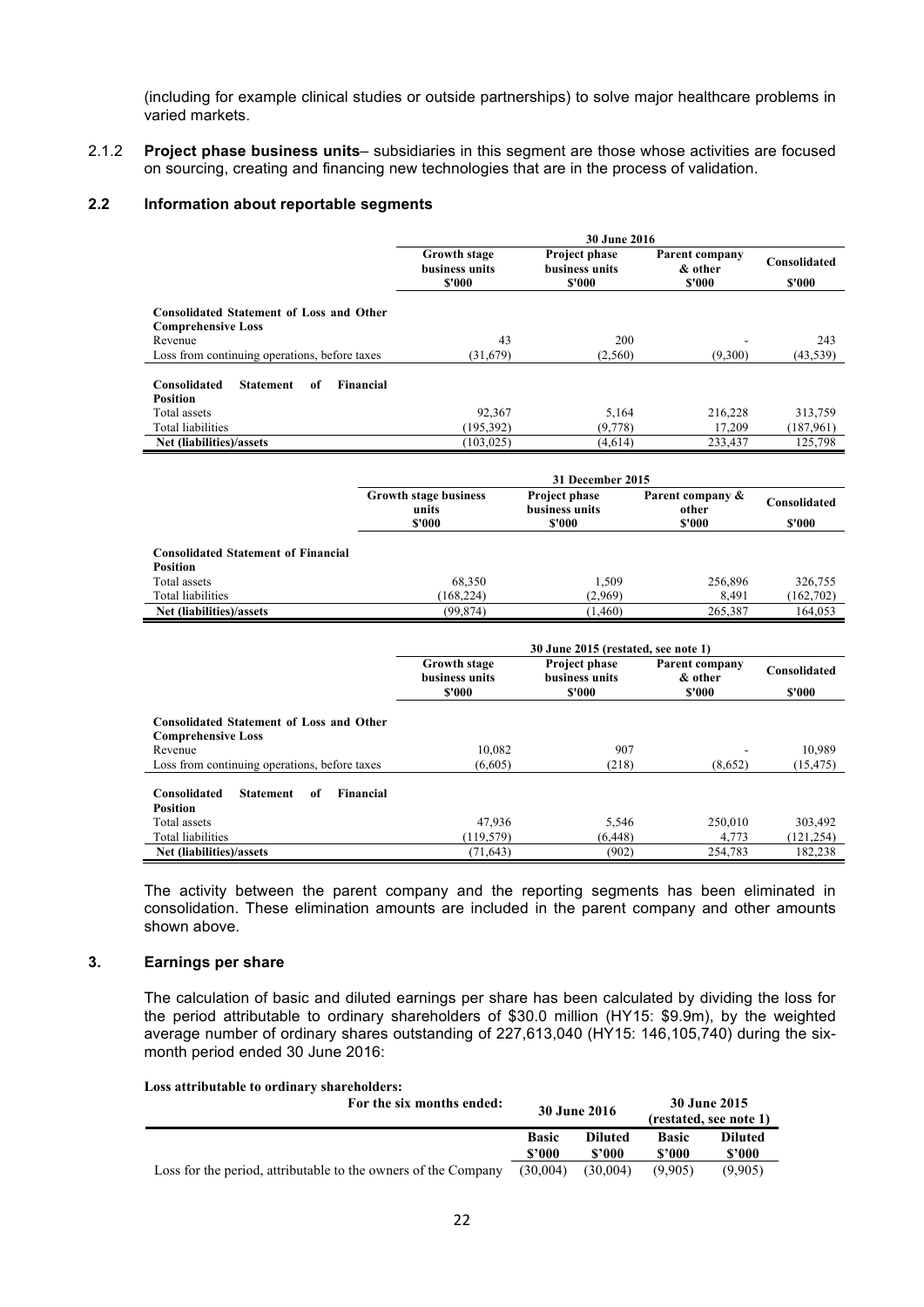| Weighted average number of ordinary shares: |                                            |                |               |                |  |  |  |  |
|---------------------------------------------|--------------------------------------------|----------------|---------------|----------------|--|--|--|--|
| For the six months ended:                   | <b>30 June 2016</b><br><b>30 June 2015</b> |                |               |                |  |  |  |  |
|                                             | <b>Basic</b>                               | <b>Diluted</b> | <b>Basic</b>  | <b>Diluted</b> |  |  |  |  |
| Issued ordinary shares on 1 January         | 226, 173, 751                              | 226.173.751    | 118,098,967   | 118,098,967    |  |  |  |  |
| Effect of shares issued                     | 1.439.289                                  | 1.439.289      | 28,006,773    | 28,006,773     |  |  |  |  |
| Weighted average ordinary shares            | 227,613,040                                | 227,613,040    | 146, 105, 740 | 146, 105, 740  |  |  |  |  |

The following potentially dilutive securities (which are ordinary shares issued pursuant to the PureTech LLC Incentive Compensation arrangements detailed in note 4) have been excluded (on a weighted average basis for the period) from the computation of diluted weighted-average shares outstanding as they are subject to vesting conditions:

|                                                   |           | 30 June 2016 30 June 2015 |
|---------------------------------------------------|-----------|---------------------------|
| Weighted average unvested equity incentive shares | 9,856,954 | 13,316,511                |

**Loss per share:**

| For the six months ended: |              | <b>30 June 2016</b> |              | 30 June 2015<br>(restated, see note 1) |  |  |  |
|---------------------------|--------------|---------------------|--------------|----------------------------------------|--|--|--|
|                           | <b>Basic</b> | <b>Diluted</b>      | <b>Basic</b> | <b>Diluted</b>                         |  |  |  |
| Loss per share            | (0.13)       | (0.13)              | (0.07)       | (0.07)                                 |  |  |  |

### **4. Share-based payments**

The share-based payments expense for the period was \$5.3 million (HY15: \$4.3 million) comprising charges related to the PureTech Health plc incentive stock and stock option issuances and subsidiary plans, as disclosed in the annual report and accounts.

# **The Performance Share Plan ("PSP")**

In June 2015, the Company adopted the PSP. Under the PSP, awards over ordinary shares may be made to the Directors, senior managers and employees of, and other individuals providing services to the Company and its operating companies up to a maximum authorised amount of 22,724,800 ordinary shares. The awards made under the PSP have various vesting terms over a period of service between two and four years, provided the recipient remains continuously engaged as a service provider.

In May 2016, the Company issued 2,592,863 restricted share units ("RSUs") under the PSP. Each RSU entitles the holder to one ordinary share on vesting. Following vesting, each recipient will be required to make a payment of one pence per ordinary share on settlement of the RSUs. Vesting of the RSUs is subject to the satisfaction of performance conditions. The performance conditions attaching to the RSUs are based on the achievement of Total Shareholder Return ("TSR") targets (50 per cent. of the awards), Net Asset Value growth targets (25 per cent. of the awards) and targets based on strategic measures (25 per cent. of the awards), measured over the three-year period to 31 December 2018, as further described in the Directors' Remuneration Report of PureTech's 2015 Annual Report and Accounts.

The share grants vest as follows:

- The share grants that vest upon the occurrence of a market condition (i.e. upon achievement of Total Shareholder Return targets) and service condition were adjusted to current market price at the date of the grant to reflect the effect of the market condition on the non-vested shares' value. The Company used a Monte Carlo simulation analysis utilising a Geometric Brownian Motion process with 250,000 simulations to value those shares. The model takes into account share price volatilities, risk-free rate and other covariance of comparable public companies and other market data to predict distribution of relative share performance. This is applied to the reward criteria to arrive at expected value of the TSR awards.
- The share grants that vest only upon the occurrence of a performance condition and service condition were valued at the fair value of the shares on the date of the grants.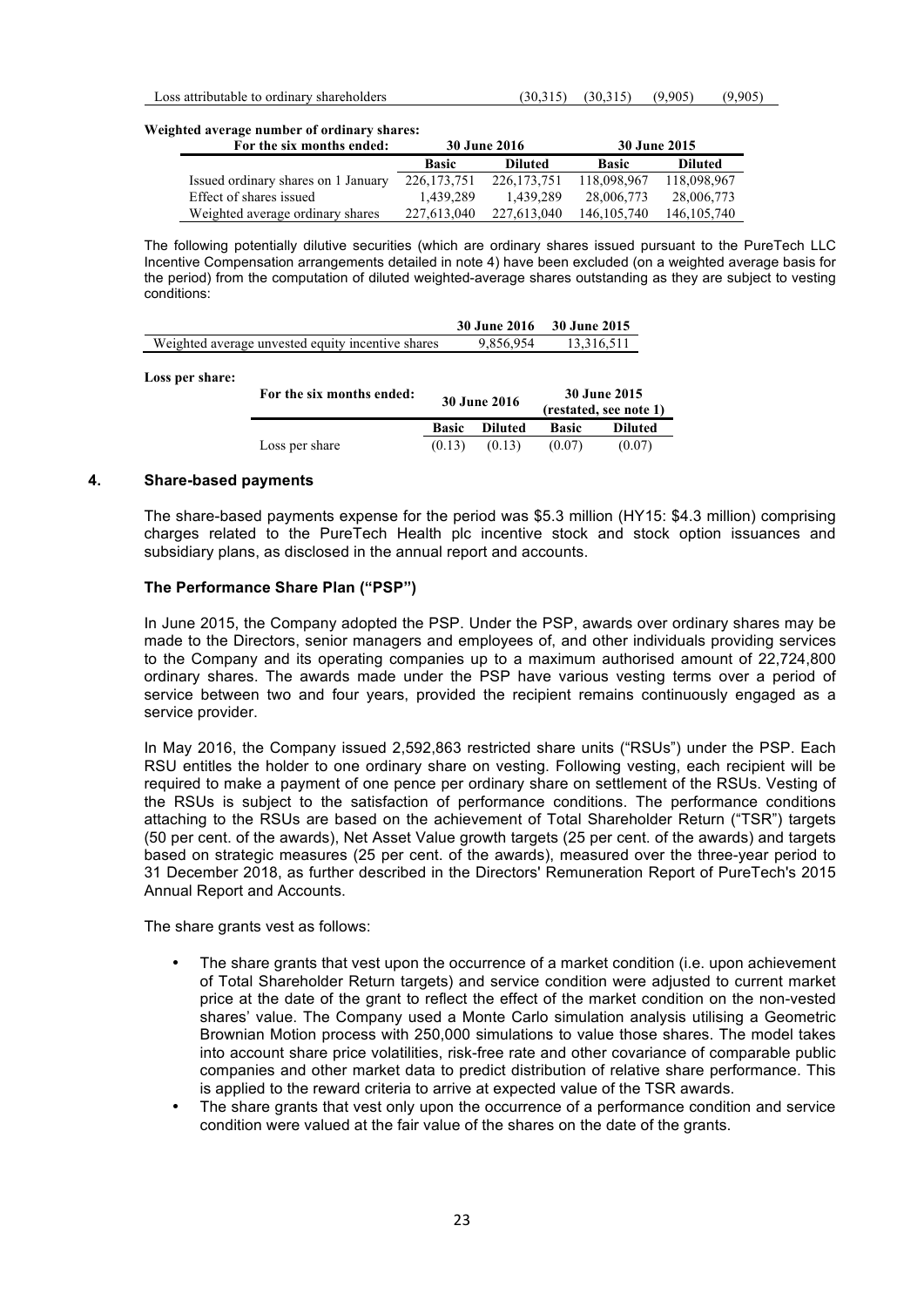As of 30 June 2016, the Company issued awards for 3,504,353 shares under this plan.

The fair value of the stock options awarded by PureTech was estimated at the grant date using the Black-Scholes option valuation model, taking into account the terms and conditions upon which options are granted, with the following weighted-average assumptions:

| For the six months ended: | <b>30 June 2016</b> | <b>30 June 2015</b> |
|---------------------------|---------------------|---------------------|
| Expected volatility       | 29.7%               | 30.6%               |
| Expected term (in years)  | 5.9                 | 5.9                 |
| Risk-free interest rate   | 1.52%               | 1.78%               |
| Expected dividend yield   | $0\%$               | 0%                  |
| Grant date fair value     | \$0.58              | \$0.75              |
| Share price at grant date | \$1.85              | \$2.28              |

The Company recorded an expense of \$254,000 and nil for the six months ended 30 June 2016 and 30 June 2015 related to PSP awards.

### **PureTech LLC Incentive Compensation**

In May 2015 and August 2014, PureTech LLC's Directors approved the issuance of shares to management, the directors and advisors of PureTech LLC, subject to vesting restrictions. For the six months ended 30 June 2016 and 30 June 2015, there were nil and 18,007,537 shares granted, respectively, of which 7,628,047 shares remain unvested as at 30 June 2016. The fair value of the shares awarded was estimated as of the date of grant. The Company recorded an expense of \$1.5 million and \$2.7 million for the six months ended 30 June 2016 and 30 June 2015 related to PureTech LLC incentive compensation.

#### **Subsidiaries plans**

Certain subsidiaries of the Group have adopted stock option plans. A summary of unaudited stock option activity in these subsidiaries for the six months ended 30 June 2016 and 2015, respectively, is presented in the following table:

|                                          |                |                          |         |           | Vedanta            |          |           |         | The Sync                 |                          |
|------------------------------------------|----------------|--------------------------|---------|-----------|--------------------|----------|-----------|---------|--------------------------|--------------------------|
|                                          | <b>Gelesis</b> | Akili                    | Karuna  | Tal       | <b>Biosciences</b> | Knode    | Entrega   | Follica | Project                  | Commense                 |
| Outstanding as of<br>1 January 2015      | 1,603,180      | 638,000                  | 541,927 | 1,229,800 | 550,000            | 154,480  | 662,500   |         |                          |                          |
| Granted during the year                  | 122,685        | 263,746                  | 27,500  | 396,136   | 177,500            | $\sim$   | 422,500   | 396,655 | 850,000                  | 212,500                  |
| Exercised during the<br>vear             | (15,500)       | $\overline{\phantom{0}}$ |         |           | ٠                  | (1, 875) | ٠         |         | $\overline{\phantom{0}}$ |                          |
| Forfeited during the year                |                |                          |         |           | ٠                  | (3, 125) | ٠         |         | ٠                        | $\overline{\phantom{a}}$ |
| Outstanding as of<br>31 December 2015    | 1,710,365      | 901,746                  | 569,427 | 1,625,936 | 727,500            | 149,480  | 1,085,000 | 396,655 | 850,000                  | 212,500                  |
| Granted during the                       |                | 503,177                  | 41,250  | 8,870     | 110,000            |          | 7,500     |         |                          |                          |
| period                                   |                |                          |         |           |                    |          |           |         |                          |                          |
| Exercised during the                     |                |                          |         |           |                    |          |           |         |                          |                          |
| vear                                     |                |                          |         |           |                    |          |           |         |                          |                          |
| Forfeited during the year                |                |                          |         |           |                    |          |           |         | -                        | $\overline{\phantom{0}}$ |
| <b>Outstanding as of</b><br>30 June 2016 | 1,710,365      | 1,404,923                | 610,677 | 1,634,806 | 837,500            | 149,480  | 1,092,500 | 396,655 | 850,000                  | 212,500                  |

|                                       |                |         |                          |                | Vedanta                  |                          |         |
|---------------------------------------|----------------|---------|--------------------------|----------------|--------------------------|--------------------------|---------|
|                                       | <b>Gelesis</b> | Akili   | Karuna                   | Tal            | <b>Biosciences</b>       | Knode                    | Entrega |
| Outstanding as of<br>31 December 2014 | 1.603.180      | 638,000 | 541.927                  | 1.229.800      | 550,000                  | 194.063                  | 662.500 |
| Granted during the period             | 97.700         | -       | $\overline{\phantom{a}}$ | 232.500        | $\overline{\phantom{a}}$ | $\overline{\phantom{0}}$ | -       |
| Exercised during the year             |                | -       | $\overline{\phantom{a}}$ | $\overline{a}$ | $\overline{\phantom{a}}$ | $\overline{\phantom{a}}$ | -       |
| Forfeited during the year             |                | -       | (45.000)                 | $\overline{a}$ | $\overline{a}$           | $\overline{a}$           | -       |
| Outstanding as of<br>30 June 2015     | 1.700.880      | 638,000 | 496.927                  | 1.462.300      | 550,000                  | 194.063                  | 662.500 |

#### **Gelesis fair value measurements**

The fair value of the stock options awarded under the Gelesis 2006 Stock Incentive Plan (the "Gelesis Plan") was estimated at the grant date using the Black-Scholes option valuation model, taking into account the terms and conditions upon which options are granted, with the following weighted-average assumptions: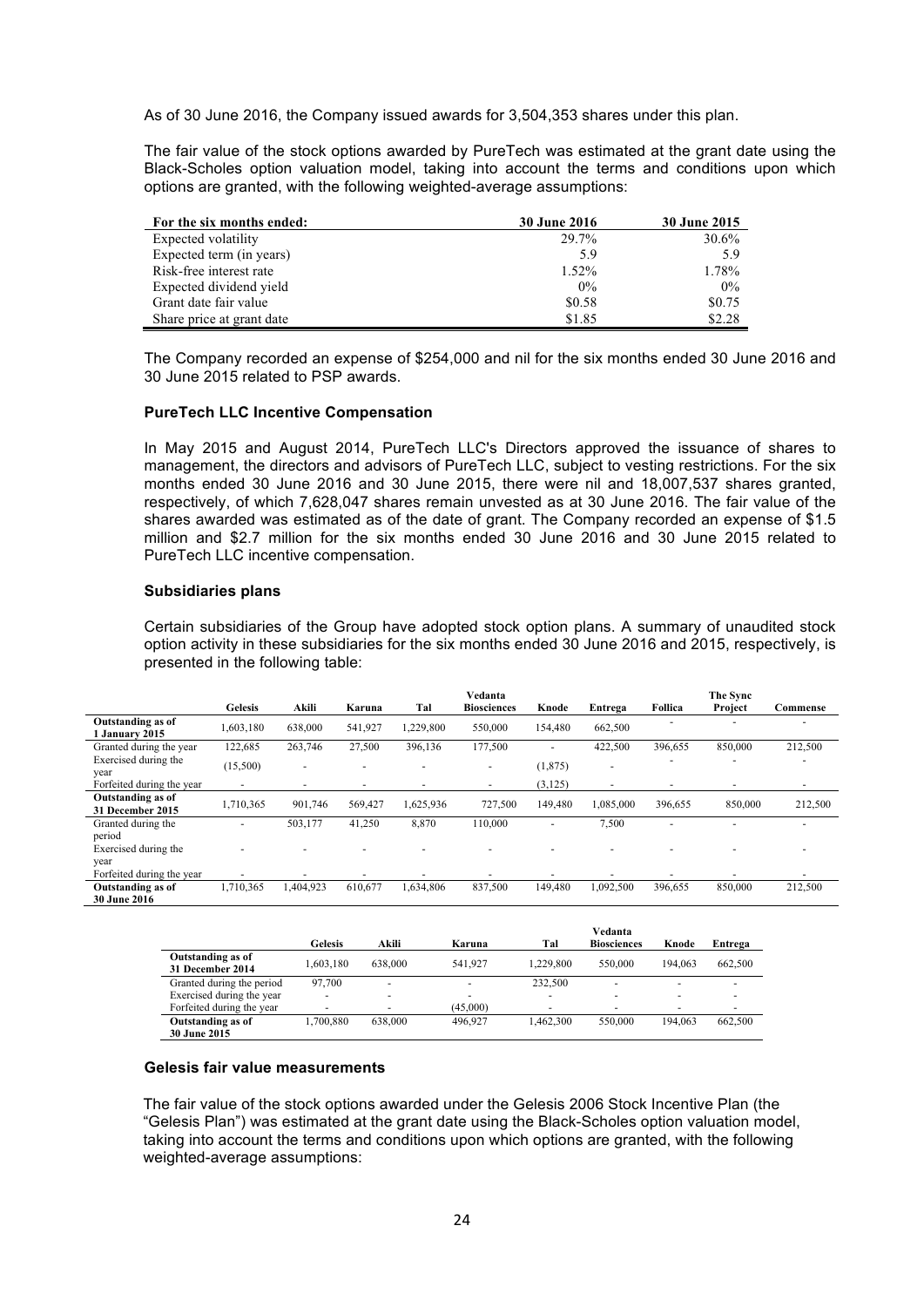| For the six months ended:                  |     | 30 June 2016 30 June 2015 |
|--------------------------------------------|-----|---------------------------|
| Expected volatility                        | n/a | 72.4%                     |
| Expected term (in years)                   | n/a | 8.3                       |
| Risk-free interest rate                    | n/a | $2.2\%$                   |
| Expected dividend yield                    | n/a | $0\%$                     |
| Weighted average share price at grant date | n/a | \$9.76                    |
| Weighted average exercise price            | n/a | \$7.13                    |

No stock options were granted during the six months ended 30 June 2016.

Gelesis used an average historical share price volatility based on an analysis of reported data for a peer group of comparable companies which were selected based upon industry similarities. As there is not sufficient historical share exercise data to calculate the expected term of the options, Gelesis elected to use the "simplified" method for all options granted at the money-to-value share option grants. Under this approach, the weighted average expected life is presumed to be the average of the vesting term and the contractual term of the option.

The Company recorded stock compensation expense related to the Gelesis Plan of \$0.7 million and \$1.6 million for the six months ended 30 June 2016 and 30 June 2015.

#### **Share-based payment expense**

The following table provides the classification of the Group's consolidated share-based payment expense as reflected in the condensed consolidated statement of loss and other comprehensive loss (in thousands):

|                            | Six months    | Six months    |
|----------------------------|---------------|---------------|
|                            | ended 30 June | ended 30 June |
|                            | 2016          | 2015          |
|                            | \$'000        | \$'000        |
| General and administrative | 4,606         | 4,044         |
| Research and development   | 705           | 292           |
| Total                      | 5.311         | 4,336         |

There was no income tax benefit recognised for share-based payment arrangements during the periods present due to existence of operating losses for all issuing entities.

### **5. Financial costs**

The following table shows the breakdown of finance income and costs:

| For the six months ended:                              |                     | <b>30 June 2015</b>    |
|--------------------------------------------------------|---------------------|------------------------|
|                                                        | <b>30 June 2016</b> | (restated, see note 1) |
|                                                        | \$2000              | \$2000                 |
| <b>Finance income</b>                                  |                     |                        |
| Interest income on bank deposits                       | 778                 | 609                    |
| <b>Total finance income</b>                            | 778                 | 609                    |
| <b>Finance costs</b>                                   |                     |                        |
| Interest expense on other borrowings                   | 109                 | 392                    |
| Other (income)/expenses and fees                       | (70)                | 319                    |
| Non-cash interest expense on convertible notes         |                     | 361                    |
| Loss on extinguishment of subsidiary notes payable     |                     | 1,799                  |
| Total finance costs contractual                        | 39                  | 2,871                  |
| Subsidiary preferred shares                            | 3,529               | 1,491                  |
| Loss from change in fair value of warrant liability    | 1,417               | 413                    |
| Loss on fair value measurement of derivative liability | 5,685               | 1,263                  |
| <b>Total finance costs</b>                             | 10,670              | 6,038                  |
| Finance costs, net                                     | 9,892               | 5,360                  |

During the six months ended 30 June 2015, Gelesis recognised a loss on extinguishment of \$1.8 million upon the conversion of outstanding convertible notes into preferred shares in conjunction with its March 2015 private financing. Refer to note 12 for further details of warrant and derivative mark to market charge.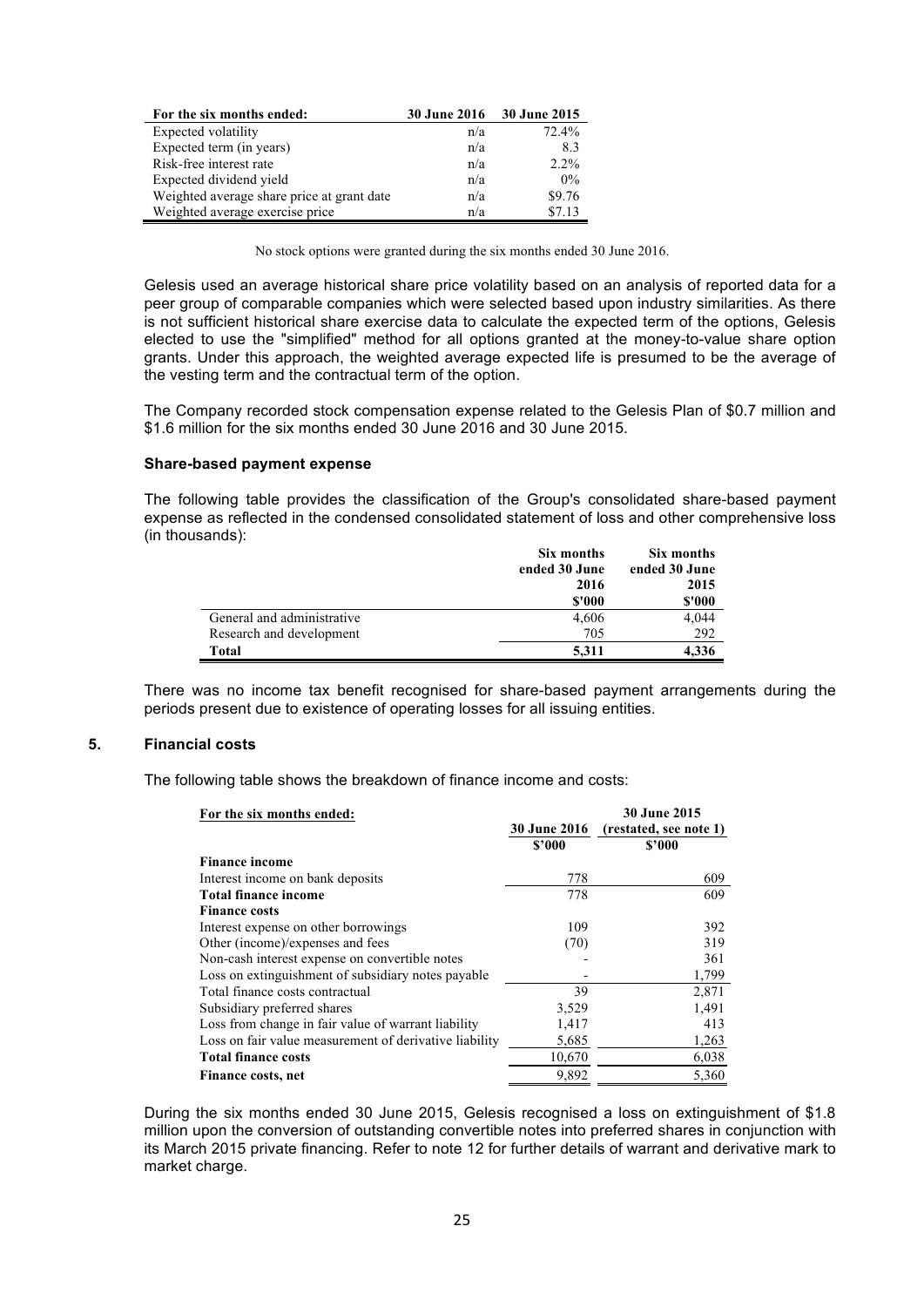# **6. Tax expense**

Tax expense is recognised based on management's best estimate of the weighted-average annual income tax rate expected for the full financial year multiplied by the pre-tax income of the interim reporting period.

The Group's consolidated effective tax rate in respect of continuing operations for the six months ended 30 June 2016 was (35)% (six months ended 30 June 2015: 10%). The change in effective tax rate was caused mainly by Vedanta Biosciences generating a loss for the six months ended 30 June 2016 which can be carried back to offset taxable income in prior years resulting in a year to date current tax benefit of \$1.1 million, offset by \$149,000 of tax expense related to investment income.

# **7. Property and equipment**

During the six months ended 30 June 2016, Vedanta Biosciences occupied new lab, manufacturing and office space in Cambridge, Massachusetts. The Company capitalised leasehold improvements and equipment in the amount of \$1.8 million associated with the build out of the space which represents the majority of the \$1.8 million increase in property and equipment from 31 December 2015 to 30 June 2016.

### **8. Equity**

Movements below explain the movements in share capital:

|                                                                                                  |             | 30 June<br>2016 | 31 December<br>2015 |
|--------------------------------------------------------------------------------------------------|-------------|-----------------|---------------------|
| Equity                                                                                           | <b>Note</b> | \$'000          | \$'000              |
| Share capital, $\pounds 0.01$ par value, issued and fully paid 237,469,995 and 226,173,751 as of |             |                 |                     |
| 30 June 2016 and 31 December 2015, respectively                                                  |             | 4,576           | 4,523               |
| Share premium                                                                                    |             | 181,691         | 181,744             |
| Merger reserve                                                                                   |             | 138,506         | 138,506             |
| Translation reserve                                                                              |             | (72)            | (93)                |
| Other reserves                                                                                   |             | 18,226          | 12,863              |
| Accumulated deficit                                                                              |             | (141, 524)      | (111, 420)          |
| <b>Equity attributable to owners of the Group</b>                                                |             | 201,403         | 226,123             |
| Non-controlling interests                                                                        | 11          | (75,605)        | (62,070)            |
| <b>Total equity</b>                                                                              |             | 125,798         | 164,053             |

At 30 June 2016 outstanding ordinary shares were 229,841,947 and exclude 7,628,047 unvested ordinary shares issued pursuant to PureTech LLC Incentive Compensation arrangements detailed in note 4.

### **9. Notes payable**

In conjunction with its March 2015 private financing, Gelesis converted \$3.9 million of convertible notes plus accrued interest into preferred shares. During the same month, Tal, also in conjunction with its private financing, converted \$0.5 million of convertible notes plus accrued interest into preferred shares. These conversions resulted in the recognition of \$0.9 million of related derivatives. Vedanta Biosciences repaid \$0.3 million of convertible notes payable on 31 May 2015.

In March 2016, Follica issued convertible notes of \$250,000. During 2016, Gelesis received additional advances under its grant and loan agreement with an Italian economic development agency totalling €243,000 (\$272,000). In conjunction with its June 2016 private financing, Vedanta Biosciences converted \$75,000 of notes payable plus accrued interest into preferred shares. The increase in the notes payable balance from 31 December 2015 to 30 June 2016 is primarily driven by these transactions.

## **10. Subsidiary preferred shares**

Certain of the Group's subsidiaries have outstanding preferred shares which have been classified as a liability in accordance with IAS 39 as the subsidiaries have a contractual obligation to deliver: 1.)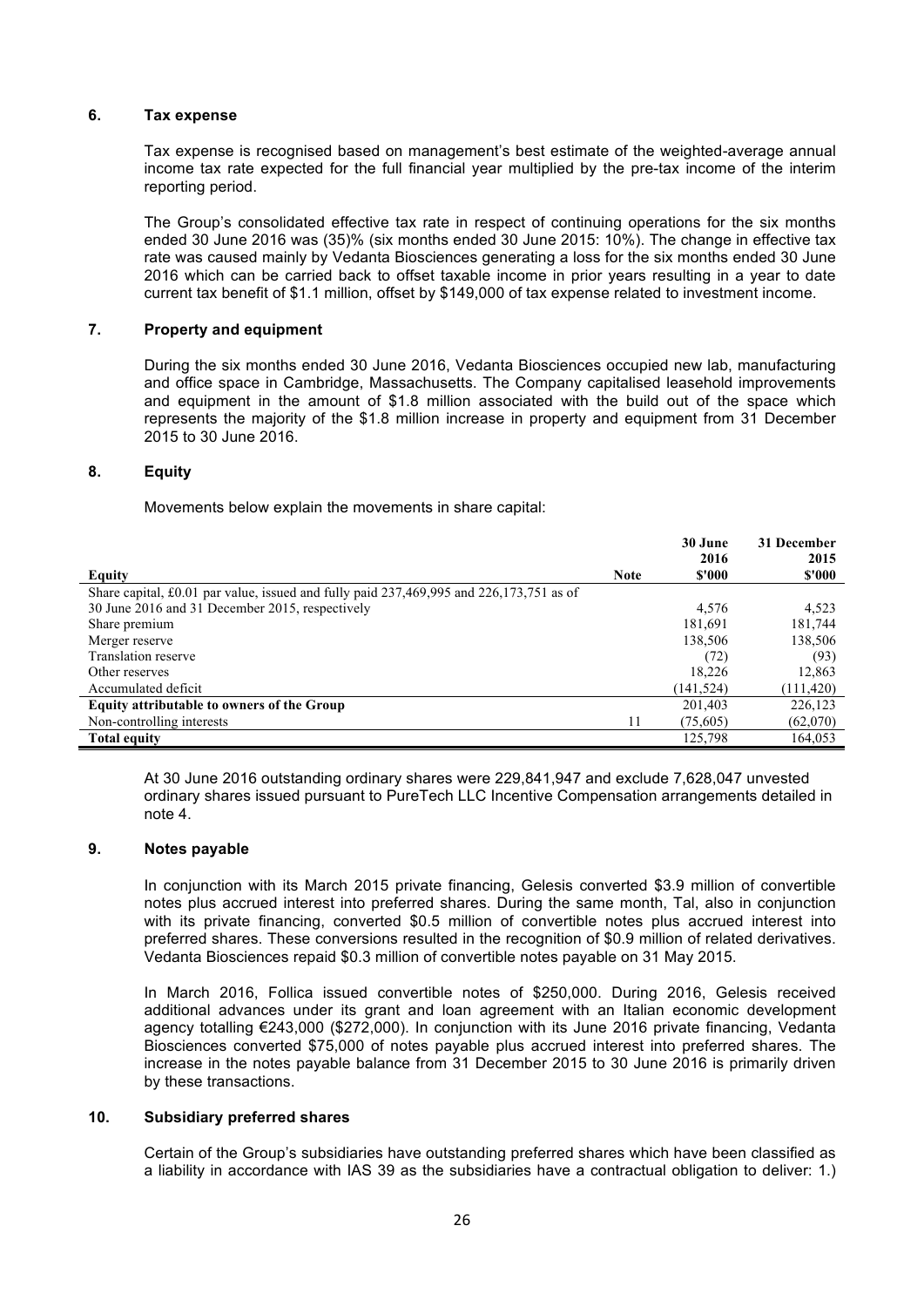cash or other assets to the holders under certain future events; and/or 2.) a requirement to deliver an uncertain number of common shares upon conversion. The preferred shares do not contain mandatory dividend rights. The preferred shares are convertible into common stock of the subsidiary at the option of the holder and mandatorily convertible into common stock of the subsidiary upon a subsidiary listing on a public market at a price above those specified in the agreements or upon the vote of the holders of a majority of the subsidiary preferred shares. The conversion feature has been accounted for as a derivative liability at fair value with the residual proceeds allocated to the subsidiary preferred share at issuance. The preferred shares are entitled to a vote with holders of common stock on an as converted basis. The holders of the preferred shares are entitled to a liquidation preference amount in the event of a liquidation or a sale of the respective subsidiary.

The Group recognises the preferred share balance upon the receipt of cash financing or upon the conversion of notes into preferred shares at the amount received, or carrying balance of any notes and derivatives converted into preferred shares. Preferred shares are not allocated shares of the subsidiary losses.

The following summarises the subsidiary preferred share balance:

|                                    | <b>30 June 2016</b> | 31 December 2015 |
|------------------------------------|---------------------|------------------|
|                                    | \$'000              | \$'000           |
| Akili                              | 7.181               | 2,625            |
| Follica                            | 121                 | 94               |
| Gelesis                            | 55,181              | 52,640           |
| Tal                                | 10,342              | 10,143           |
| Vedanta Biosciences                | 10,869              |                  |
| <b>Subsidiary preferred shares</b> | 83,694              | 65,502           |

In the event of any voluntary or involuntary liquidation, dissolution or winding-up of a subsidiary, the holders of subsidiary preferred shares then outstanding shall be entitled to be paid their respective liquidation preference out of the assets of the subsidiary available for distribution to stockholders and before any payment shall be made to holders of common stock. A merger, acquisition, sale of voting control or other transaction of a subsidiary in which the shareholders of the subsidiary do not own a majority of the outstanding shares of the surviving company shall be deemed to be a liquidation event. Additionally, a sale, lease, transfer or other disposition of all or substantially all of the assets of the subsidiary shall also be deemed a liquidation event.

The minimum liquidation preference that would be payable to the subsidiary preferred holders upon a liquidation event of the subsidiaries, is as follows:

|                     | <b>30 June 2016</b> | 31 December 2015 |
|---------------------|---------------------|------------------|
|                     | \$'000              | \$'000           |
| Akili               | 9,072               | 4,613            |
| Follica             | 2,020               | 2,020            |
| Gelesis             | 60,490              | 60,490           |
| Karuna              | 413                 | 413              |
| Tal                 | 11,430              | 11,430           |
| Vedanta Biosciences | 15,447              |                  |
| Total               | 98,872              | 78,966           |

As of 31 December 2014, the Group determined that the balance of the subsidiary preferred shares classified as a current liability was appropriately stated at the issuance amounts, given the high degree of uncertainty associated with the ultimate conversion of the shares to common stock. However, during 2015 the Group determined that the uncertainty related to conversion to common stock had been reduced as funding was obtained from the IPO and other sources and the businesses had progressed toward significant milestone events. As such, the Group has begun to accrete the subsidiary preferred shares liability up to the minimum liquidation preference amount based on the estimated date of conversion to common stock.

For the six months ended 30 June 2016, the Group recognised the following changes in subsidiary preferred shares: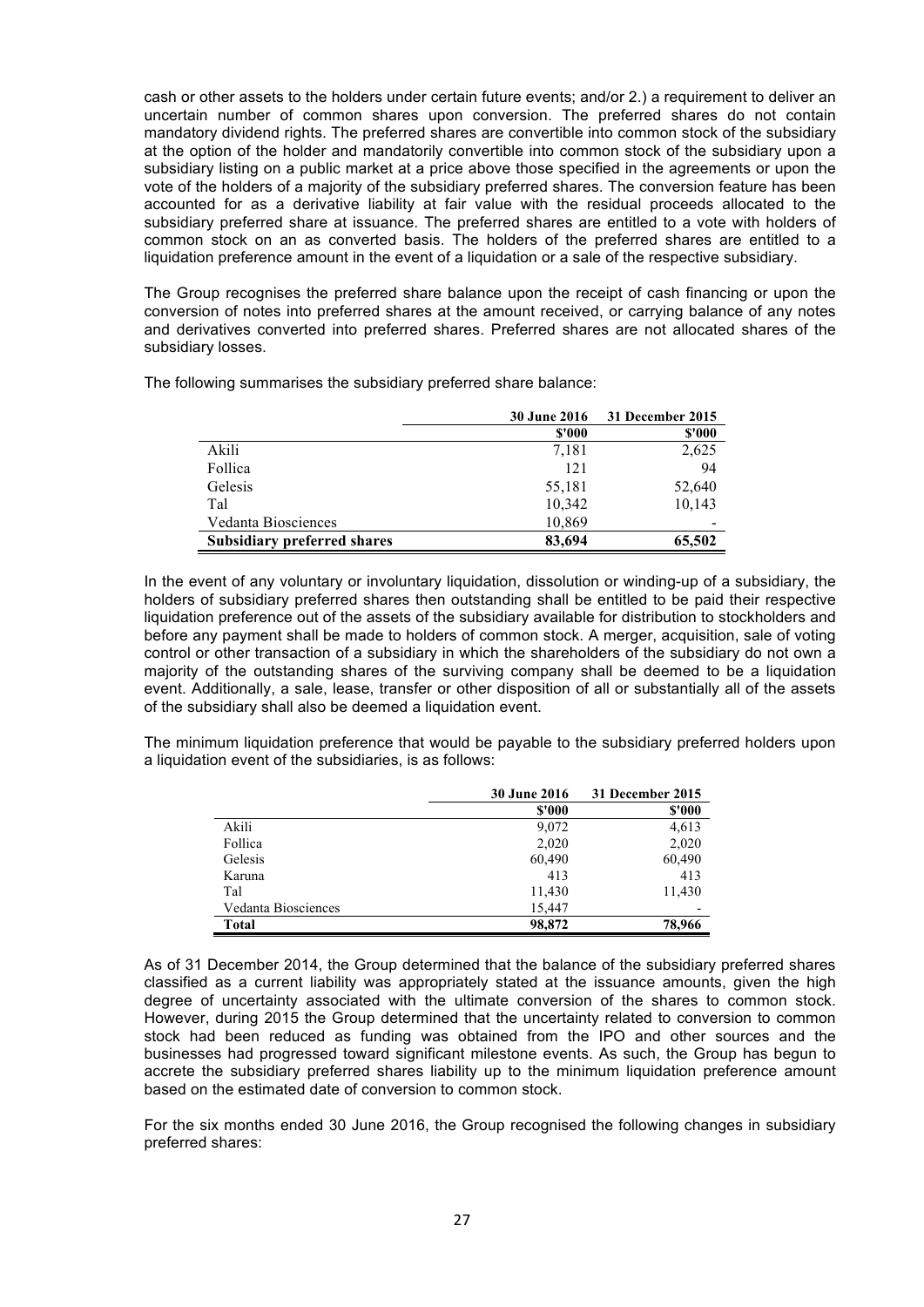In January 2016, Akili closed a \$36.1 million private equity financing of which PureTech invested \$23.4 million. Of those amounts, \$11.5 million and \$4.5 million were funded in January 2016 by PureTech and outside investors, respectively. The balance of the financing will be funded in September 2016.

In June 2016, Vedanta Biosciences closed a \$49.8 million private equity financing of which PureTech invested \$30.0 million. Of those amounts, \$15.0 million and \$9.9 million were funded in June 2016 by PureTech and outside investors, respectively. The balance of the financing will be funded in January 2017. Also, in conjunction with this transaction, preferred shares were issued upon conversion of \$426,000 of outstanding convertible notes, of which PureTech held \$351,000.

### **11. Non-controlling interest**

The following summarises the changes in the equity classified non-controlling ownership interest in subsidiaries by reportable segment:

|                                                                       | <b>Growth stage</b><br>business units<br>\$'000 | <b>Project phase</b><br>business units<br>\$'000 | Parent<br>company &<br>other<br>\$'000 | <b>Consolidated</b><br>\$'000 |
|-----------------------------------------------------------------------|-------------------------------------------------|--------------------------------------------------|----------------------------------------|-------------------------------|
| 31<br>Non-controlling<br>interest<br>of<br><b>as</b><br>December 2015 | (62, 054)                                       | (16)                                             | -                                      | (62,070)                      |
| Share of comprehensive loss                                           | (13, 265)                                       | (270)                                            |                                        | (13, 535)                     |
| Non-controlling interest as of 30 June<br>2016                        | (75,319)                                        | (286)                                            | -                                      | (75,605)                      |

# **12. Financial instruments**

All of the Group's financial assets and liabilities, with the exception of the derivative and warrant liabilities, are measured at amortised cost. The derivative and warrant liabilities are carried at fair value with changes recognised in through finance costs, net in the consolidated statement of loss and other comprehensive loss.

A summary of the changes in the Group's embedded derivative liabilities and warrant liabilities measured at fair value using significant unobservable inputs (Level 3) as of and for the year ended 31 December 2015 and the six months ended 30 June 2016 is as follows:

| Derivative liability -<br>preferred stock<br>Warrant liability<br>convertible notes<br>conversion |        |
|---------------------------------------------------------------------------------------------------|--------|
| \$'000<br>\$'000                                                                                  | \$'000 |
| Balance as of 31 December 2014<br>1,073<br>51,721                                                 | 14,125 |
| Value of derivatives at issuance<br>6,031<br>206                                                  |        |
| 7,412<br>Change in fair value<br>26                                                               | 138    |
| Settlement of derivatives<br>(968)                                                                |        |
| 337<br>Balance as of 31 December 2015<br>65,164                                                   | 14,263 |
| Value of derivatives at issuance<br>91<br>50                                                      |        |
| 32<br>Change in fair value<br>5,301                                                               | 1,417  |
| Settlement of derivatives                                                                         |        |
| <b>Balance as of 30 June 2016</b><br>70,556<br>419                                                | 15,680 |

The change in the fair value of derivatives and warrants is recorded in finance costs, net in the consolidated statement of loss and other comprehensive loss.

At each measurement date, the fair value of the conversion rights embedded in the preferred shares was determined using with and without framework which consisted of a three-step process. First, the value of each company within the Group was determined using a discounted cash flow model, guideline transaction method, or through a recent arm's length financing round. Second, the value of the subject preferred shares was determined using either an option pricing allocation model or a probability weighted expected return model, where the conversion rights of the preferred shareholders were included and then excluded. Third, the fair value of conversion rights was calculated as the difference of value between the concluded values of preferred shares with and without the conversion rights.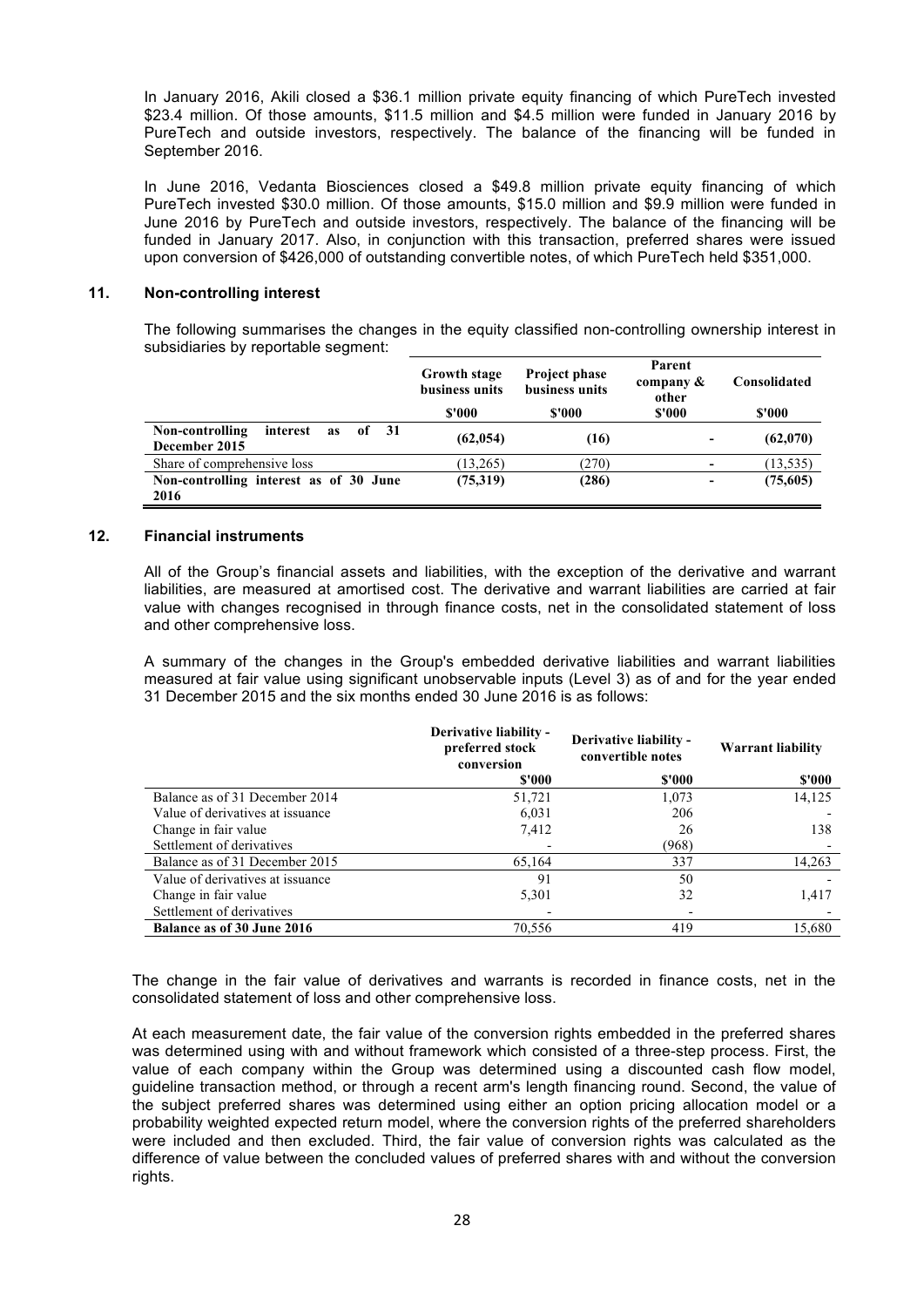Quantitative information about the significant unobservable inputs used in the fair value measurement of the Group's embedded derivative liability related to the subsidiary preferred shares designated as Level 3 as follows:

|                         | <b>Range of Values</b> |                   |                       |  |
|-------------------------|------------------------|-------------------|-----------------------|--|
| <b>Measurement Date</b> | <b>Expiration Date</b> | <b>Volatility</b> | <b>Risk-Free Rate</b> |  |
| 4/30/2011               | 1 year                 | 70.0%             | $0.22\%$              |  |
| 12/31/2011              | 1 year                 | 71.0%             | 0.12%                 |  |
| 6/30/2012               | 1 year                 | 70.0%             | 0.21%                 |  |
| 12/31/2012              | $0.75 - 5.0$ years     | $0.67\% - 0.85\%$ | $0.12\% - 0.72\%$     |  |
| 12/31/2013              | 5 years                | 75.0%             | 1.75%                 |  |
| 2/28/2014               | 3.5 years              | $60.0\%$          | $0.94\%$              |  |
| 3/31/2014               | 5 years                | 75.0%             | 1.73%                 |  |
| 12/31/2014              | $2.0 - 5.0$ years      | $60.0\%$          | $0.67\% - 1.65\%$     |  |
| 6/30/2015               | $1.5 - 4.5$ years      | $35.0\% - 65.0\%$ | $0.48\% - 1.53\%$     |  |
| 12/31/2015              | $1.5 - 4.0$ years      | $35.0\% - 60.0\%$ | $0.86\% - 1.54\%$     |  |
| 6/30/2016               | $1.0 - 3.5$ years      | $35.0\% - 60.0\%$ | $0.45\% - 1.53\%$     |  |

# **Option Pricing Model Inputs**

## **Probability Weighted Expected Return Method Inputs**

|            | <b>Range of Values</b>                          |                                             |  |  |
|------------|-------------------------------------------------|---------------------------------------------|--|--|
|            | Measurement Date Time to Anticipated Exit Event | Probability of IPO / M&A / Dissolution Sale |  |  |
| 8/1/2013   | $1.25 - 1.34$ years                             | $30.0\%$ / 55.0% / 15.0%                    |  |  |
| 12/31/2013 | $1.25$ years                                    | $30.0\%$ / 55.0% / 15.0%                    |  |  |
| 3/31/2014  | $1.0$ year                                      | $40.0\%$ / $45.0\%$ / $15.0\%$              |  |  |
| 12/31/2014 | $0.33$ years                                    | $70.0\%$ / 25.0% / 5.0%                     |  |  |
| 6/30/2015  | $0.38 - 0.50$ years                             | $70.0\%$ / 30.0% / 0.0%                     |  |  |
| 12/31/2015 | $1.33$ years                                    | $70.0\%$ / 30.0% / 0.0%                     |  |  |
| 6/30/2016  | $1.25$ years                                    | $40.0\%$ / 60.0% / 0.0%                     |  |  |

Quantitative information about the significant unobservable inputs used in the fair value measurement of the Group's embedded derivative liability related to the convertible notes designated as Level 3 is as follows:

| <b>Significant Unobservable Inputs</b>  | At Issuance          | 12/31/2014                                              | 6/30/2015                             | 12/31/2015    |
|-----------------------------------------|----------------------|---------------------------------------------------------|---------------------------------------|---------------|
| Time to next qualified equity financing | $1.00 - 2.03$ years  | $0.16 - 0.25$ years                                     | $1.00 - 1.50$ years $0.5 - 1.0$ years |               |
| Implied discount rate                   | $11.3\% - 2.459.0\%$ | $18.3\% - 34.8\%$                                       | $13.3\% - 29.8\% - 11.0\% - 31.7\%$   |               |
| Probabilities of a qualified financing  |                      | $50\% / 50\% - 100\% / 0\% - 50\% / 50\% - 90\% / 10\%$ | $50\% - 75\%$                         | $45\% - 75\%$ |

The following weighted average assumptions were used to determine the fair value of the warrants at 30 June 2016:

|                                                   | <b>Series A-1</b><br>Warrants | Series A-3<br>Warrants | <b>Series A-4</b><br>(contingent)<br>Warrants |
|---------------------------------------------------|-------------------------------|------------------------|-----------------------------------------------|
| Expected term                                     | 4.80 years                    | $6.00$ years           | $7.10$ years                                  |
| Expected volatility                               | 57.0%                         | $60.0\%$               | 65.0%                                         |
| Expected dividend yield                           |                               |                        |                                               |
| Risk free interest rate                           | $1.01\%$                      | 1.15%                  | 1.29%                                         |
| Estimated fair value of the convertible preferred |                               |                        |                                               |
| stock                                             | \$12.72                       | \$12.72                | \$12.72                                       |
| Exercise price of warrants                        | \$4.44                        | \$0.04                 | \$0.04                                        |

The fair value of these embedded derivative liabilities may differ significantly in the future from the carrying value as of 30 June 2015, and, accordingly, adjustments may be recorded in the consolidated statement of loss and other comprehensive loss at that time.

# **13. Related party transactions**

### **13.1 Transactions with key management personnel**

13.1.1 Key management personnel compensation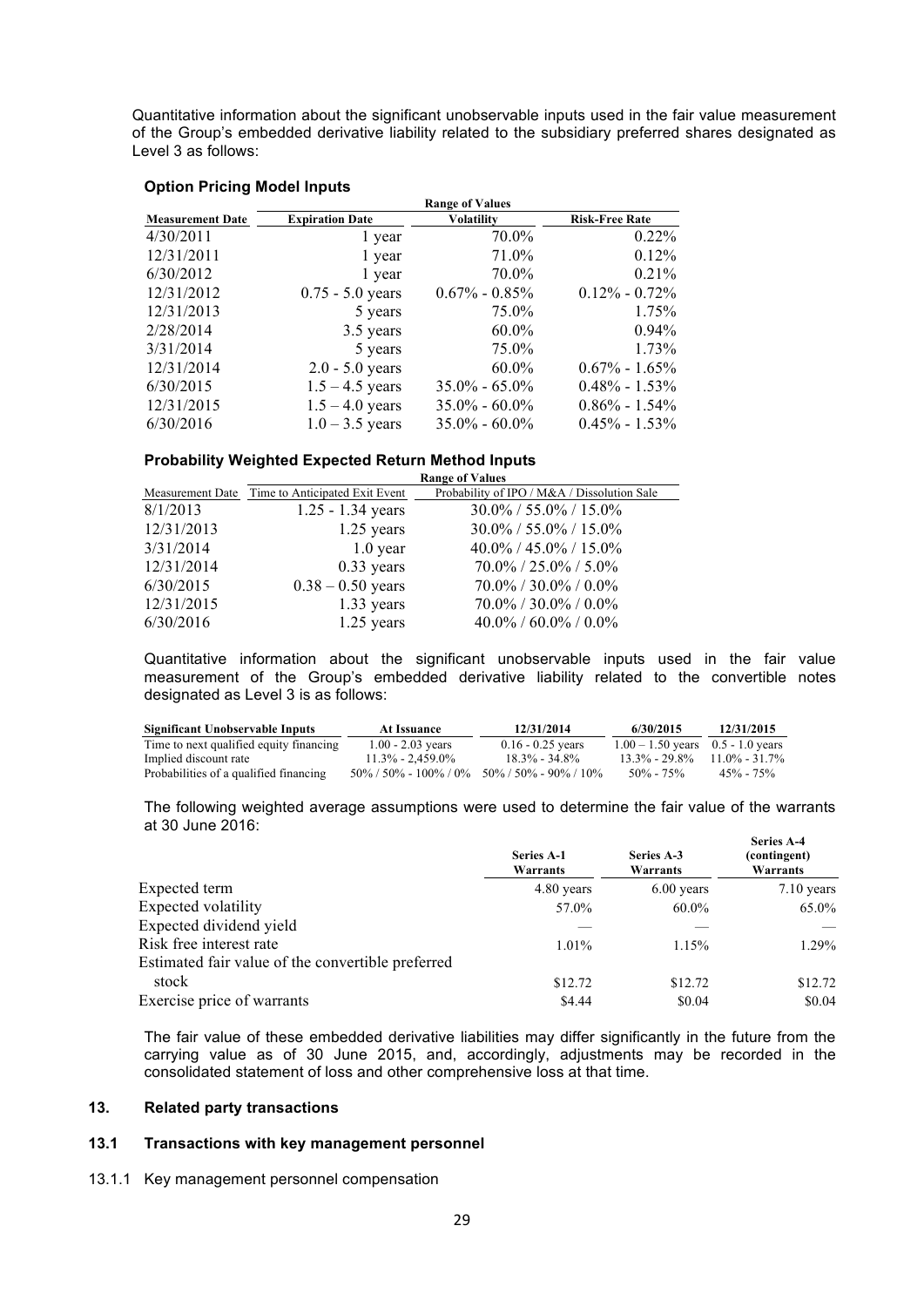Key management includes directors and members of the executive management team of the Group. The compensation of key management personnel of the Group was as follows:

| For the six months ended:    | <b>30 June 2016</b> | 30 June 2015 |  |
|------------------------------|---------------------|--------------|--|
|                              | \$ 000              | \$ 000       |  |
| Short-term employee benefits | 2.506               | 1.342        |  |
| Share-based payments         | 944                 | 666          |  |
| <b>Total</b>                 | 3.450               | 2.008        |  |

Wages and employee benefits include salaries, health care and other non-cash benefits. Share-based payments are subject to vesting terms over future periods.

### 13.1.2 Directors' and Senior Managers' shareholdings and share incentive awards

The Directors and senior managers hold beneficial interests in shares in the following operating companies and sourcing companies as at 30 June 2016:

|                                    | Company name<br>(share class)   | Number of shares held<br>as at 30 June 2016 | Number of options held<br>as at 30 June 2016 | Ownership<br>interest <sup>(1)</sup> |
|------------------------------------|---------------------------------|---------------------------------------------|----------------------------------------------|--------------------------------------|
| <b>Directors</b>                   |                                 |                                             |                                              |                                      |
| Mr. Joichi Ito                     | Akili (Series A-2               |                                             |                                              |                                      |
|                                    | preferred)                      | 26,627                                      |                                              | $0.2\%$                              |
| Ms. Daphne Zohar <sup>(2)</sup>    | Gelesis (common)                | 34,444                                      | 618,734                                      | 5.2%                                 |
| Dame Marjorie                      |                                 |                                             |                                              |                                      |
| Scardino                           |                                 |                                             |                                              |                                      |
| Dr. Bennett Shapiro <sup>(4)</sup> | Akili (Series A-2               |                                             |                                              |                                      |
|                                    | preferred $(3)$                 | 33,088                                      |                                              | 0.2%                                 |
|                                    | Gelesis (common)                | 24,010                                      | 10,841                                       | 0.5%                                 |
|                                    | Gelesis (Series A-1             |                                             |                                              |                                      |
|                                    | preferred $(5)$                 | 23,419                                      |                                              | 0.5%                                 |
|                                    | Tal (Series A-2                 |                                             |                                              |                                      |
|                                    | preferred $(3)$                 | 14,451                                      |                                              | 0.1%                                 |
|                                    | Vedanta Biosciences             |                                             |                                              |                                      |
|                                    | (common)                        |                                             | 25,000                                       | $0.5\%$                              |
| Dr. Robert Langer                  | Entrega (common)                |                                             | 250,000                                      | 5.0%                                 |
| Dr. Raju                           | Enlight (Class B                |                                             |                                              |                                      |
| Kucherlapati                       | common)                         | 30,000                                      |                                              | 3.0%                                 |
| Dr. John LaMattina <sup>(4)</sup>  | Akili (Series A-2               |                                             |                                              |                                      |
|                                    | preferred)                      | 37,372                                      |                                              | 0.2%                                 |
|                                    | Gelesis (common) <sup>(4)</sup> | 54,120                                      | 63,052                                       | 1.3%                                 |
|                                    | Gelesis (Series A-1             |                                             |                                              |                                      |
|                                    | $preferred)^{(4)(5)}$           | 49,524                                      |                                              | 1.3%                                 |
|                                    | Tal (Series A-2                 |                                             |                                              |                                      |
|                                    | preferred)                      | 114,411                                     |                                              | 1.2%                                 |
|                                    | Vedanta Biosciences             |                                             |                                              |                                      |
|                                    | (common)                        |                                             | 25,000                                       | 0.3%                                 |
| Mr. Christopher                    |                                 |                                             |                                              |                                      |
| Viehbacher                         |                                 |                                             |                                              |                                      |
| Mr. Stephen Muniz                  |                                 |                                             |                                              |                                      |
| <b>Senior Managers</b>             |                                 |                                             |                                              |                                      |
| Dr. Eric Elenko                    |                                 |                                             |                                              |                                      |
| Mr. David Steinberg                |                                 |                                             |                                              |                                      |
| Mr. Michael                        |                                 |                                             |                                              |                                      |
| MacLean                            |                                 |                                             |                                              |                                      |

Notes:

(1) Ownership interests are as at 30 June 2016 calculated on a diluted basis, including issued and outstanding shares, warrants and options (and written commitments to issue options) to purchase shares, but excluding unallocated shares authorised to be issued pursuant to equity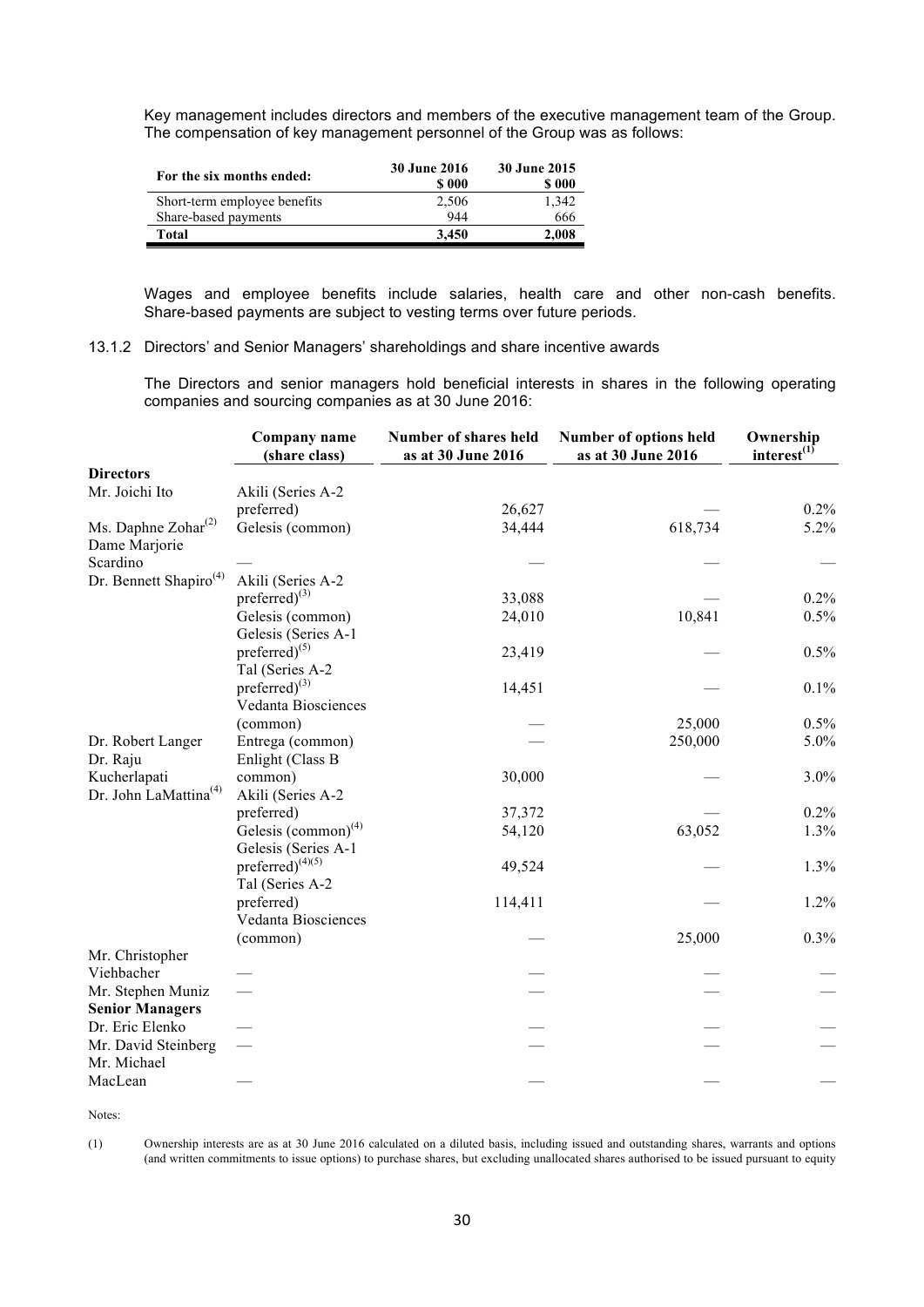incentive plans, and any shares of common stock issuable upon conversion of outstanding convertible promissory notes. Unallocated shares authorised to be issued pursuant to equity incentive plans are further discussed in the Group's Prospectus.

- (2) Common stock and options held by Yishai Zohar, the husband of Ms. Zohar. Ms. Zohar does not have any direct interest in the share capital of Gelesis. Ms. Zohar recuses herself from any and all material decisions with regard to Gelesis.
- (3) Shares held though Dr. Bennett M. Shapiro and Ms. Fredericka F. Shapiro, JTWROS. 174,621 shares of common stock and 174,621 shares of Series A-1 preferred stock in Gelesis held by Dr. John and Ms. Mary LaMattina. 12,642 shares in Gelesis held individually by Dr. LaMattina.
- (4) In addition, Dr. John LaMattina holds convertible notes issued by Appeering in the aggregate principal amount of \$50,000. For further details refer to the Group's 2015 Annual Report and Accounts.
- (5) The Gelesis Series A-1 preferred stock coverts to common stock at a ratio of 3.526 shares of Series A-1 preferred stock to one share of common stock.

Directors and senior managers hold 32,979,173 shares and 14% voting rights of the Company as of 30 June 2016.

### **14. Subsequent events**

In July 2016, Akili closed an additional tranche of Series B financing of \$6.2 million of which PureTech invested \$1.6 million.

### **Statement of Directors' Responsibilities**

The Directors confirm to the best of their knowledge that:

a.) the condensed set of financial statements have been prepared in accordance with IAS 34 as adopted by the European Union; and

b.) the interim management report includes a fair review of the information required by the FCA's Disclosure Guidance and Transparency Rules (4.2.7 R and 4.2.8 R)

By order of the Board

Joichi Ito Chairman Daphne Zohar Chief Executive Officer

7 September 2016